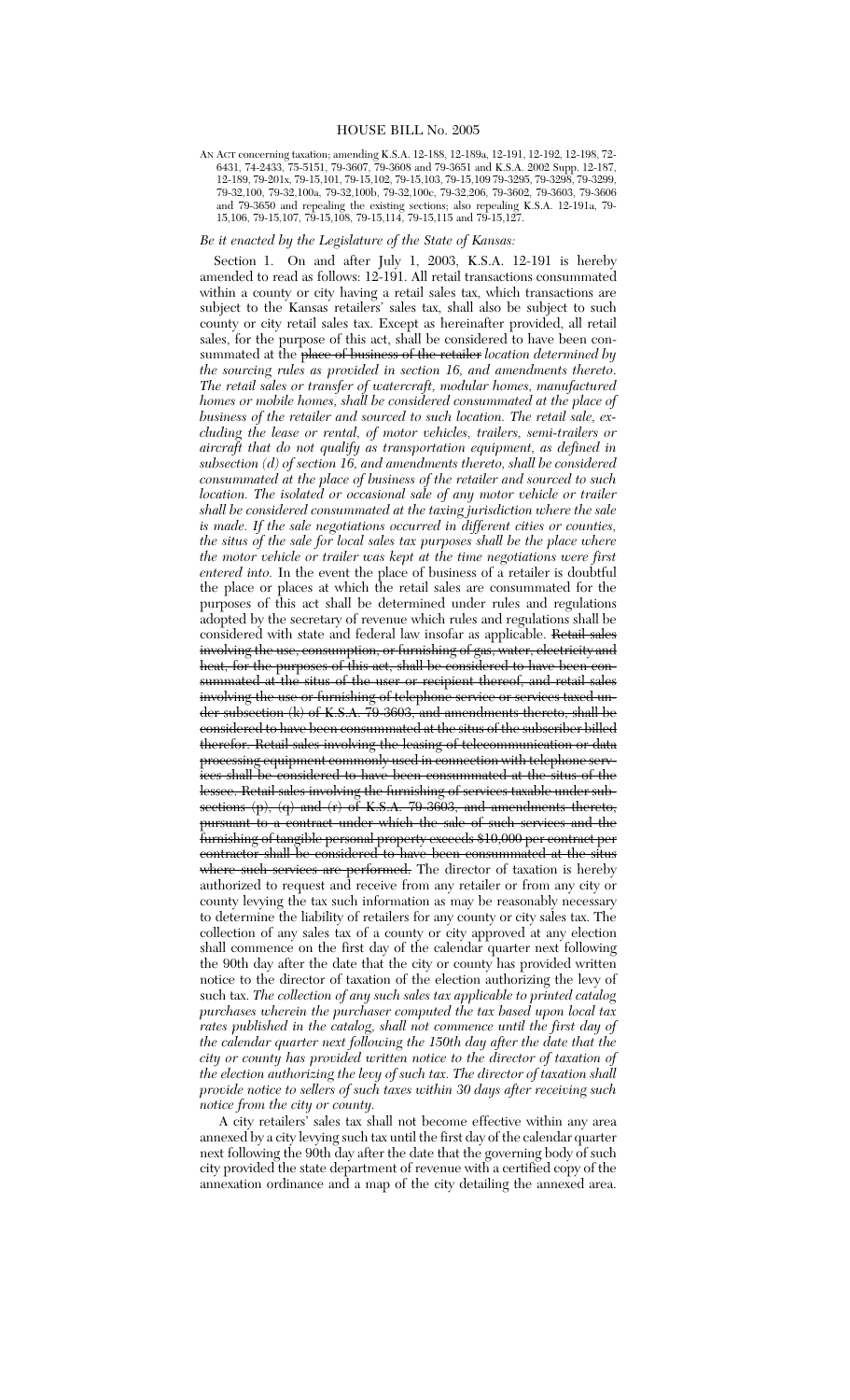# *The director of taxation shall provide notice to sellers of such tax within 30 days after receiving such notice from the city or county.*

Whenever any sales tax, imposed by any city or county under the provisions of this act, shall become effective, at any time prior to the time that revenue derived therefrom may be budgeted for expenditure in such year, such revenue shall be credited to the funds of the taxing subdivision or subdivisions and shall be carried forward to the credit of such funds for the ensuing budget year in the manner provided for carrying forward balances remaining in such funds at the end of a budget year.

Sec. 2. On and after July 1, 2003, K.S.A. 12-192 is hereby amended to read as follows:  $12-192$ . (a) Except as otherwise provided by subsection (b), (d) or (h), all revenue received by the director of taxation from a countywide retailers' sales tax shall be apportioned among the county and each city located in such county in the following manner: (1) One-half of all revenue received by the director of taxation shall be apportioned among the county and each city located in such county in the proportion that the total tangible property tax levies made in such county in the preceding year for all funds of each such governmental unit bear to the total of all such levies made in the preceding year, and  $(2) \frac{1}{2}$  of all revenue received by the director of taxation from such countywide retailers' sales tax shall be apportioned among the county and each city located in such county, first to the county that portion of the revenue equal to the proportion that the population of the county residing in the unincorporated area of the county bears to the total population of the county, and second to the cities in the proportion that the population of each city bears to the total population of the county, except that no persons residing within the Fort Riley military reservation shall be included in the determination of the population of any city located within Riley county. All revenue apportioned to a county shall be paid to its county treasurer and shall be credited to the general fund of the county.

(b) (1) As an alternative and in lieu of the apportionment formula provided in subsection (a), all revenue received by the director of taxation from a countywide retailers' sales tax imposed within Johnson county at the rate of .75% or 1% after the effective date of this act may be apportioned among the county and each city located in such county in the following manner: (A) The revenue received from the first .5% rate of tax shall be apportioned in the manner prescribed by subsection (a) and (B) the revenue received from the rate of tax exceeding .5% shall be apportioned as follows: (i) One-fourth shall be apportioned among the county and each city located in such county in the proportion that the total tangible property tax levies made in such county in the preceding year for all funds of each such governmental unit bear to the total of all such levies made in the preceding year and (ii) one-fourth shall be apportioned among the county and each city located in such county, first to the county that portion of the revenue equal to the proportion that the population of the county residing in the unincorporated area of the county bears to the total population of the county, and second to the cities in the proportion that the population of each city bears to the total population of the county and (iii) one-half shall be retained by the county for its sole use and benefit.

(2) In lieu of the apportionment formula provided in subsection (a), all money received by the director of taxation from a countywide sales tax imposed within Montgomery county pursuant to the election held on November 8, 1994, shall be remitted to and shall be retained by the county and expended only for the purpose for which the revenue received from the tax was pledged. All revenue apportioned and paid from the imposition of such tax to the treasurer of any city prior to the effective date of this act shall be remitted to the county treasurer and expended only for the purpose for which the revenue received from the tax was pledged.

(c) (1) Except as otherwise provided by paragraph (2) of this subsection, for purposes of subsections (a) and (b), the term ''total tangible property tax levies'' means the aggregate dollar amount of tax revenue derived from ad valorem tax levies applicable to all tangible property located within each such city or county. The ad valorem property tax levy of any county or city district entity or subdivision shall be included within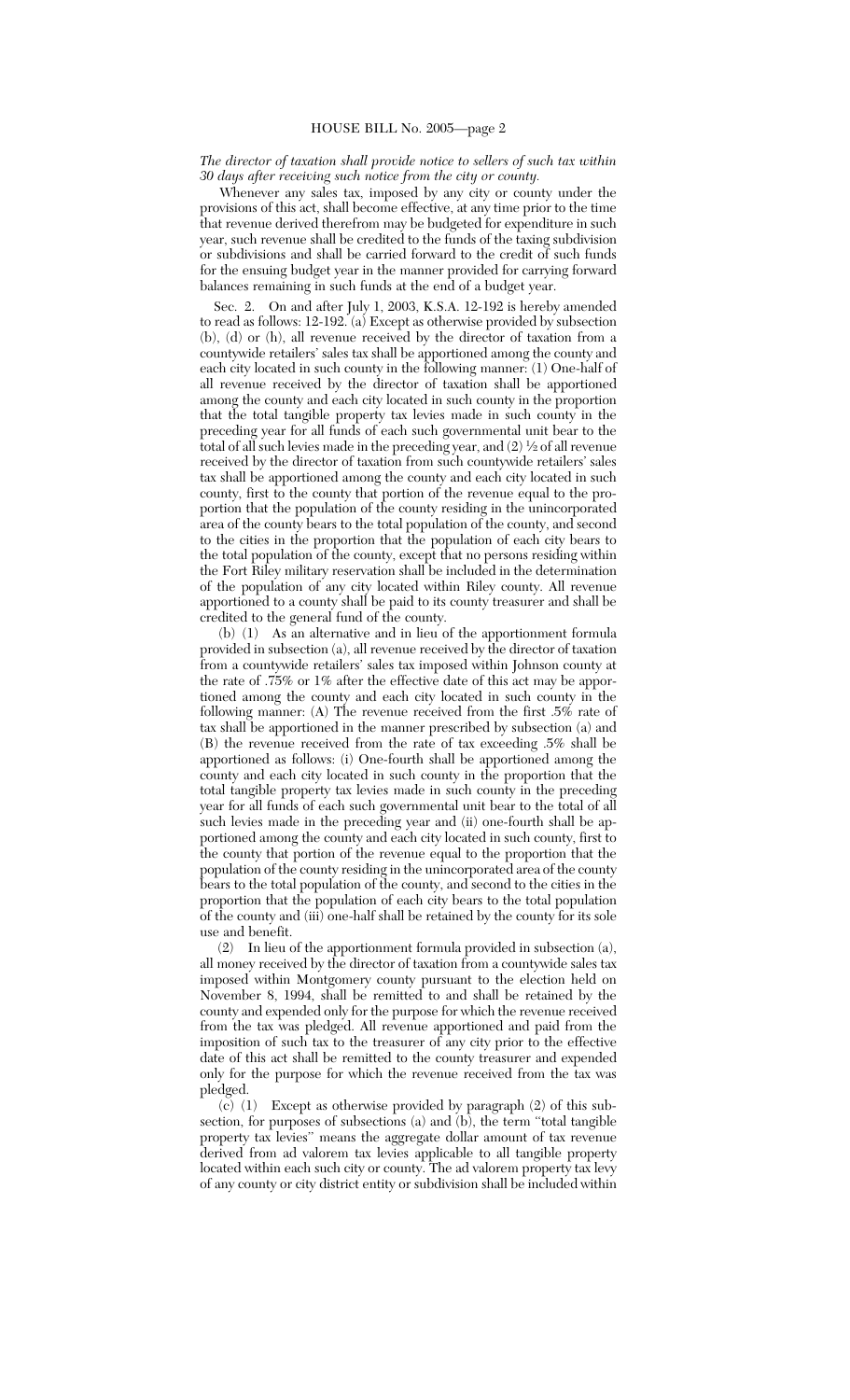this term if the levy of any such district entity or subdivision is applicable to all tangible property located within each such city or county

(2) For the purposes of subsections (a) and (b), any ad valorem property tax levied on property located in a city in Johnson county for the purpose of providing fire protection service in such city shall be included within the term ''total tangible property tax levies'' for such city regardless of its applicability to all tangible property located within each such city. If the tax is levied by a district which extends across city boundaries, for purposes of this computation, the amount of such levy shall be apportioned among each city in which such district extends in the proportion that such tax levied within each city bears to the total tax levied by the district.

(d) (1) All revenue received from a countywide retailers' sales tax imposed pursuant to paragraphs (2), (6), (7), (8) or*,* (9) *or (12)* of subsection (b) of K.S.A. 12-187, and amendments thereto, shall be remitted to and shall be retained by the county and expended only for the purpose for which the revenue received from the tax was pledged.

(2) Except as otherwise provided in paragraph (5) of subsection (b) of K.S.A. 12-187, and amendments thereto, all revenues received from a countywide retailers' sales tax imposed pursuant to paragraph (5) of subsection (b) of K.S.A. 12-187, and amendments thereto, shall be remitted to and shall be retained by the county and expended only for the purpose for which the revenue received from the tax was pledged.

(e) All revenue apportioned to the several cities of the county shall be paid to the respective treasurers thereof and deposited in the general fund of the city. Whenever the territory of any city is located in two or more counties and any one or more of such counties do not levy a countywide retailers' sales tax, or whenever such counties do not levy countywide retailers' sales taxes at a uniform rate, the revenue received by such city from the proceeds of the countywide retailers' sales tax, as an alternative to depositing the same in the general fund, may be used for the purpose of reducing the tax levies of such city upon the taxable tangible property located within the county levying such countywide retailers' sales tax.

(f) Prior to March 1 of each year, the secretary of revenue shall advise each county treasurer of the revenue collected in such county from the state retailers' sales tax for the preceding calendar year.

(g) Prior to December 31 of each year, the clerk of every county imposing a countywide retailers' sales tax shall provide such information deemed necessary by the secretary of revenue to apportion and remit revenue to the counties and cities pursuant to this section.

(h) The provisions of subsections (a) and (b) for the apportionment of countywide retailers' sales tax shall not apply to any revenues received pursuant to a county or countywide retailers' sales tax levied or collected under K.S.A. 2001 Supp. 74-8929, and amendments thereto. All such revenue collected under K.S.A. 2001 Supp. 74-8929, and amendments thereto, shall be deposited into the redevelopment bond fund established by K.S.A. <del>2001 Supp.</del> 74-8927, and amendments thereto, for the period of time set forth in K.S.A. <del>2001 Supp.</del> 74-8927, and amendments thereto.

Sec. 3. On and after July 1, 2003, K.S.A. 12-198 is hereby amended to read as follows: 12-198. (a) A compensating use tax for the privilege of using or storing within a city or county any *tangible personal property or any* vehicle which is required to be registered under the provisions of article 1 of chapter 8 of the Kansas Statutes Annotated, and amendments thereto, or any vessel, as defined by K.S.A. 82a-802, and amendments thereto, is hereby imposed by every city, county or municipal university imposing a retailers' sales tax. The rate of any such tax shall be fixed at the same rate as such city's, county's or university's retailers' sales tax. Any city, county or municipal university imposing a compensating use tax is prohibited from administering or collecting such tax locally, but shall utilize the services of the state department of revenue to administer, enforce and collect such tax. Such tax shall be identical in its application and exemptions therefrom to the Kansas compensating tax, and all laws and rules and regulations of the state department of revenue relating to the Kansas compensating tax shall apply to such local compensating use tax insofar as the same may be made applicable.

The secretary of revenue is authorized to administer, enforce and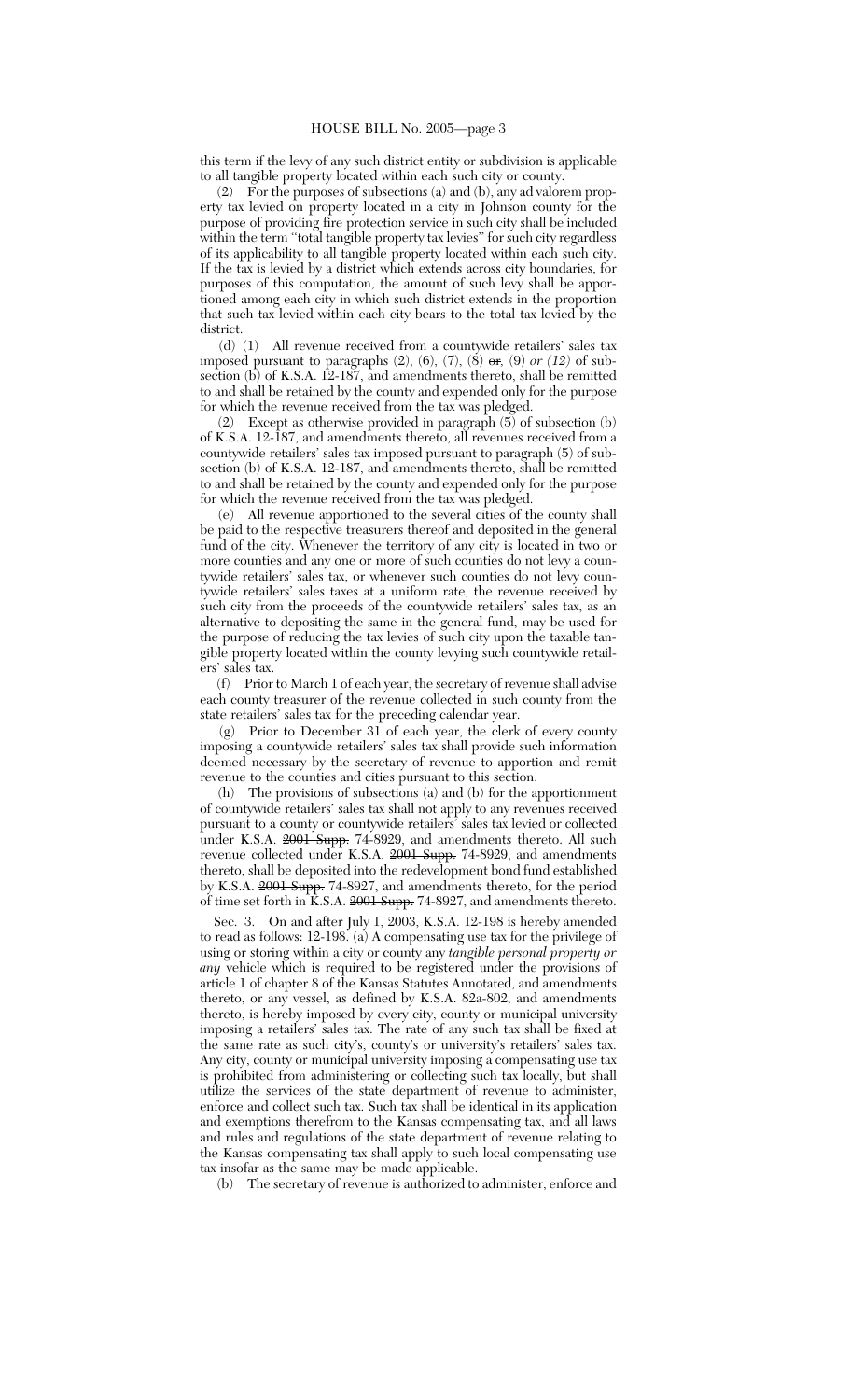collect a city's, county's or municipal university's compensating use tax and to adopt such rules and regulations necessary for the efficient and effective administration, enforcement and collection thereof. The state director of taxation shall cause such taxes to be collected within the boundaries of such taxing subdivision at the same time and in the same manner provided for the collection of the state compensating use tax. All moneys collected by the director of taxation pursuant to the provisions of this section shall be credited to the city and county compensating use tax fund or to the municipal university compensating use tax fund, which funds are hereby established in the state treasury. Any refund due on any city's, county's municipal university's compensating use tax collected pursuant to this section shall be paid out of the sales tax refund fund and reimbursement to such fund shall be made by the director of taxation from collections of local compensating use tax revenue. All moneys collected pursuant to this section for a city or county shall be remitted at least quarterly by the state treasurer to the treasurer of such city, county or university.

(c) All revenue received by any county treasurer from a countywide compensating use tax shall be apportioned among the county and each city located in such county in the same manner as provided in K.S.A. 12- 192, and amendments thereto, for the apportionment of revenue received from a countywide retailers' sales tax.

Sec. 4. On and after July 1, 2003, K.S.A. 75-5151 is hereby amended to read as follows: 75-5151. The secretary of revenue may require, consistent with sound cash management policies, that any taxpayer whose total sales tax liability exceeds \$100,000 in any calendar year, any taxpayer whose total withholding tax liability exceeds \$100,000 in any calendar year, and any person owing any taxes or fees in connection with any return, report or document other than for sales tax or withholding tax liability, shall remit their tax liability by electronic funds transfer no later than the date required for such remittance except that the secretary may adopt rules and regulations prescribing alternative filing and payment dates not later than the last day of the month in which the tax was otherwise due. Electronic funds transfers may be made by wire transfers of funds through the federal reserve system or by any other means established by the secretary, with the approval of the state treasurer, which insures the availability of such funds to the state on the date of payment. Evidence of such payment shall be furnished to the secretary on or before the due date of the tax as established by law. Failure to timely make such payment in immediately available funds or failure to provide such evidence of payment in a timely manner shall subject the taxpayer to penalty and interest as provided by law for delinquent or deficient tax payments. *All sales and use tax remittances from model 1, 2 and 3 sellers must be remitted electronically. Any data that accompanies a remittance must be formatted using uniform tax type and payment type codes approved by the secretary.*

Sec. 5. On and after July 1, 2003, K.S.A. 2002 Supp. 79-3602 is hereby amended to read as follows: 79-3602.  $(a)$  "Persons" means any individual, firm, copartnership, joint adventure, association, corporation, estate or trust, receiver or trustee, or any group or combination acting as a unit, and the plural as well as the singular number; and shall specifically mean any city or other political subdivision of the state of Kansas engaging in a business or providing a service specifically taxable under the provisions of this act.

(b) ''Director'' means the state director of taxation.

"Sale" or "sales" means the exchange of tangible personal erty, as well as the sale thereof for money, and every transaction tional or otherwise, for a consideration, constituting a sale, including the sale or furnishing of electrical energy, gas, water, services or entertainment taxable under the terms of this act and including, except as provided in the following provision, the sale of the use of tangible personal property by way of a lease, license to use or the rental thereof regardless of the method by which the title, possession or right to use the tangible personal property is transferred. The term "sale" or "sales" shall not mean the sale of the use of any tangible personal property used as a dwelling by way of a lease or rental thereof for a term of more than 28 consecutive days.

<sup>(</sup>d) "Retailer" means a person regularly engaged in the business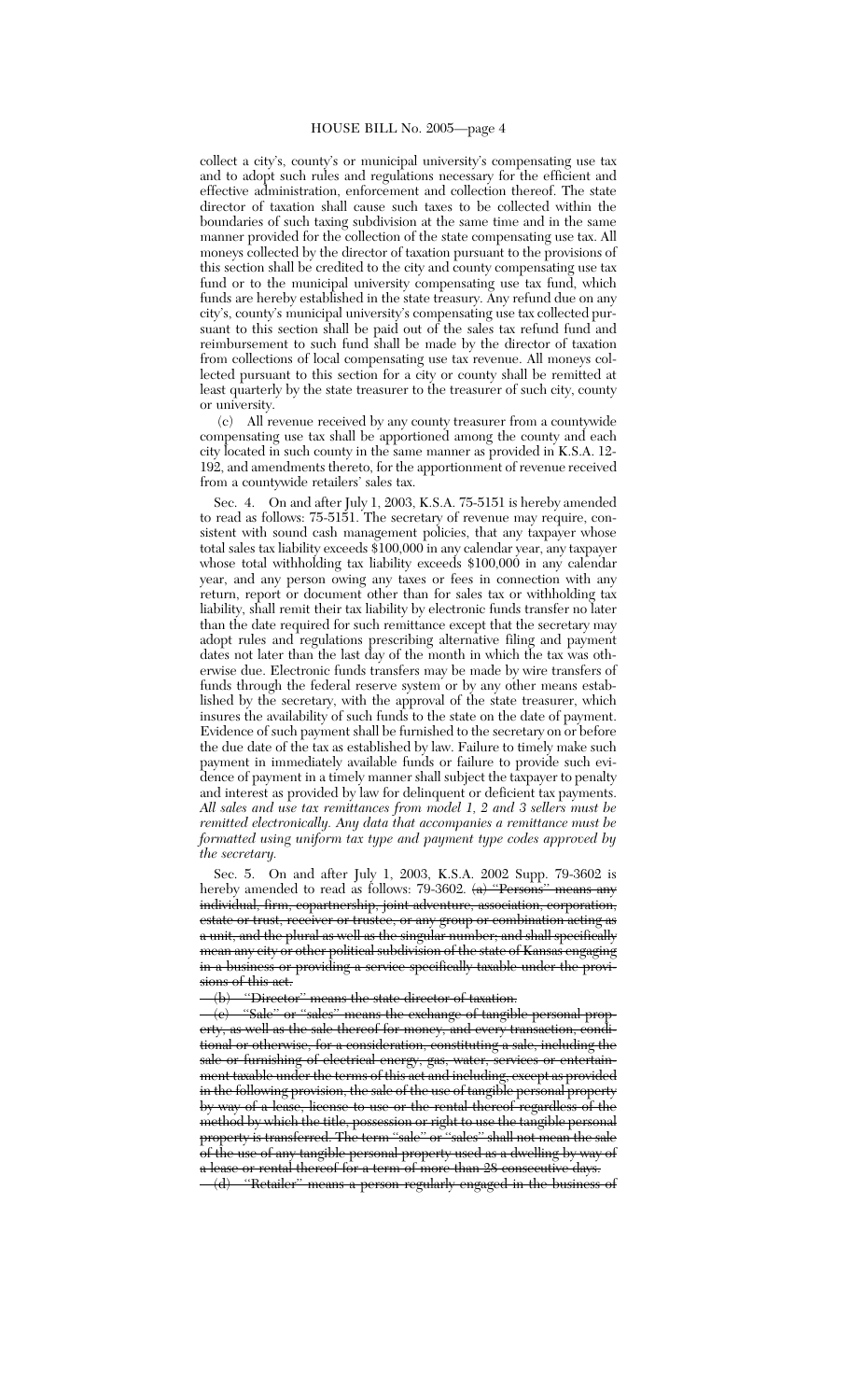selling tangible personal property at retail or furnishing electrical energy, gas, water, services or entertainment, and selling only to the user or consumer and not for resale.

(e) ''Retail sale'' or ''sale at retail'' means all sales made within the state of tangible personal property or electrical energy, gas, water, services or entertainment for use or consumption and not for resale.

"Tangible personal property" means corporeal personal property. Such term shall include: (1) Any computer software program which is not a custom computer software program, as described by subsection (s) of K.S.A. 79-3603, and amendments thereto; and (2) any prepaid telephone calling card or prepaid authorization number, or recharge of such card or number, as described by subsection (b) of K.S.A. 79-3603, and amend-

ments thereto.<br> $-(g)$  "selling" "selling price" means the total cost to the consumer exclusive of discounts allowed and credited, but including freight and transportation charges from retailer to consumer.

"Gross receipts" means the total selling price or the amount received as defined in this act, in money, credits, property or other consideration valued in money from sales at retail within this state; and embraced within the provisions of this act. The taxpayer, may take credit in the report of gross receipts for:  $(1)$  An amount equal to the selling price of property returned by the purchaser when the full sale price thereof, including the tax collected, is refunded in cash or by credit; and (2) an amount equal to the allowance given for the trade-in of property.

(i) ''Taxpayer'' means any person obligated to account to the director for taxes collected under the terms of this act.

(j) ''Isolated or occasional sale'' means the nonrecurring sale of tangible personal property, or services taxable hereunder by a person not engaged at the time of such sale in the business of selling such property or services. Any religious organization which makes a nonrecurring sale of tangible personal property acquired for the purpose of resale shall be deemed to be not engaged at the time of such sale in the business of selling such property. Such term shall include: (1) Any sale by a bank, savings and loan institution, credit union or any finance company licensed under the provisions of the Kansas uniform consumer credit code of tangible personal property which has been repossessed by any such entity; and (2) any sale of tangible personal property made by an auctioneer or agent on behalf of not more than two principals or households if such sale is nonrecurring and any such principal or household is not engaged at the time of such sale in the business of selling tangible personal prop- $\frac{\text{erty.}}{4}$ 

"Service" means those services described in and taxed under the provisions of K.S.A. 79-3603 and amendments thereto.

(l) ''Ingredient or component part'' means tangible personal property which is necessary or essential to, and which is actually used in and becomes an integral and material part of tangible personal property or services produced, manufactured or compounded for sale by the producer, manufacturer or compounder in its regular course of business. The following items of tangible personal property are hereby declared to be ingredients or component parts, but the listing of such property shall not be deemed to be exclusive nor shall such listing be construed to be a restriction upon, or an indication of, the type or types of property to be included within the definition of ''ingredient or component part'' as herein set forth:

(1) Containers, labels and shipping cases used in the distribution of property produced, manufactured or compounded for sale which are not to be returned to the producer, manufacturer or compounder for reuse.

Containers, labels, shipping cases, paper bags, drinking straws, paper plates, paper cups, twine and wrapping paper used in the distribution and sale of property taxable under the provisions of this act by wholesalers and retailers and which is not to be returned to such wholesaler or retailer for reuse.

(3) Seeds and seedlings for the production of plants and plant products produced for resale.

Paper and ink used in the publication of newspapers.

(5) Fertilizer used in the production of plants and plant products produced for resale.

<sup>(6)</sup> Feed for animals, fowl and aquatic plants and animals, the primary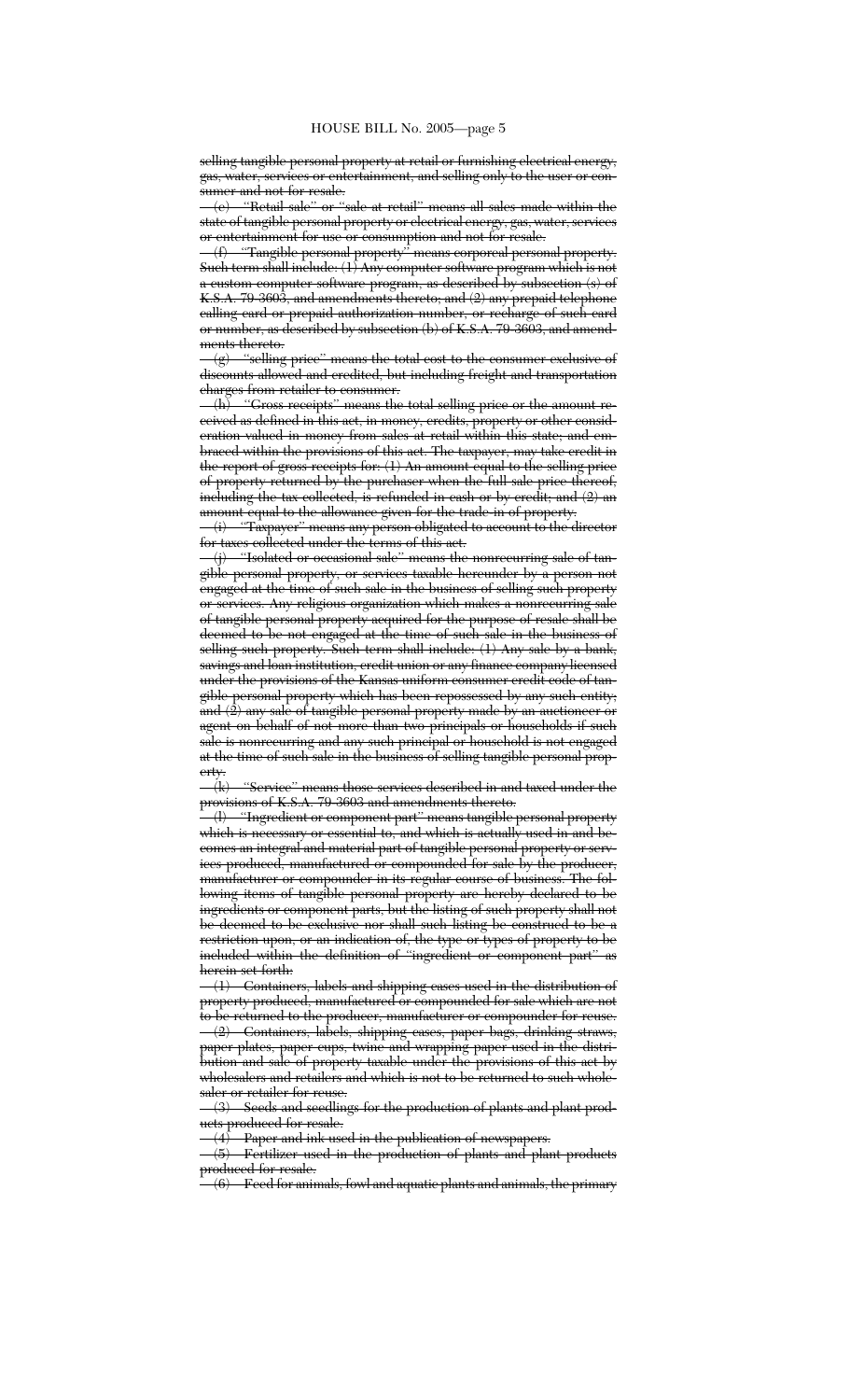purpose of which is use in agriculture or aquaculture, as defined in K.S.A. 47-1901, and amendments thereto, the production of food for human consumption, the production of animal, dairy, poultry or aquatic plant and animal products, fiber, fur, or the production of offspring for use for any such purpose or purposes.

 $\mathcal{L}_{\text{(m)}}$  ''Property which is consumed'' means tangible personal property which is essential or necessary to and which is used in the actual process of and consumed, depleted or dissipated within one year in (1) the production, manufacture, processing, mining, drilling, refining or compounding of tangible personal property, (2) the providing of services, (3) the irrigation of crops, for sale in the regular course of business, or (4) the storage or processing of grain by a public grain warehouse or other grain storage facility, and which is not reusable for such purpose. The following <del>is a listing of tangible personal property, included by way of illustration</del> but not of limitation, which qualifies as property which is consumed:

(A) Insecticides, herbicides, germicides, pesticides, fungicides, fumigants, antibiotics, biologicals, pharmaceuticals, vitamins and chemicals for use in commercial or agricultural production, processing or storage of fruit, vegetables, feeds, seeds, grains, animals or animal products whether f<del>ed, injected, applied, combined with or otherwise used;</del><br>—(B) electricity, gas and water; and

electricity, gas and water; and

(C) petroleum products, lubricants, chemicals, solvents, reagents and catalysts.

(n) ''Political subdivision'' means any municipality, agency or subdivision of the state which is, or shall hereafter be, authorized to levy taxes upon tangible property within the state or which certifies a levy to a municipality, agency or subdivision of the state which is, or shall hereafter be, authorized to levy taxes upon tangible property within the state. Such term also shall include any public building commission, housing, airport, port, metropolitan transit or similar authority established pursuant to law. "Municipal corporation" means any city incorporated under the laws of Kansas.

(p) ''Quasi-municipal corporation'' means any county, township, school district, drainage district or any other governmental subdivision in the state of Kansas having authority to receive or hold moneys or funds. (q) ''Nonprofit blood bank'' means any nonprofit place, organization, institution or establishment that is operated wholly or in part for the purpose of obtaining, storing, processing, preparing for transfusing, furnishing, donating or distributing human blood or parts or fractions of single blood units or products derived from single blood units, whether or not any remuneration is paid therefor, or whether such procedures are done for direct therapeutic use or for storage for future use of such products.

(r) ''Educational institution'' means any nonprofit school, college and university that offers education at a level above the twelfth grade, and conducts regular classes and courses of study required for accreditation by, or membership in, the North Central Association of Colleges and Schools, the state board of education, or that otherwise qualify as an "educational institution," as defined by K.S.A. 74-50,103, and amendments thereto. Such phrase shall include: (1) A group of educational institutions that operates exclusively for an educational purpose; (2) nonprofit endowment associations and foundations organized and operated exclusively to receive, hold, invest and administer moneys and property as a permanent fund for the support and sole benefit of an educational institution; (3) nonprofit trusts, foundations and other entities organized and operated principally to hold and own receipts from intercollegiate sporting events and to disburse such receipts, as well as grants and gifts, in the interest of collegiate and intercollegiate athletic programs for the support and sole benefit of an educational institution; and (4) nonprofit trusts, foundations and other entities organized and operated for the primary purpose of encouraging, fostering and conducting scholarly investigations and industrial and other types of research for the support and sole benefit of an educational institution.

*Except as otherwise provided, as used in the Kansas retailers' sales tax*  $\begin{array}{c} act: \ (a) \end{array}$ 

"Agent" means a person appointed by a seller to represent the *seller before the member states.*

*(b) ''Agreement'' means the multistate agreement entitled the stream-*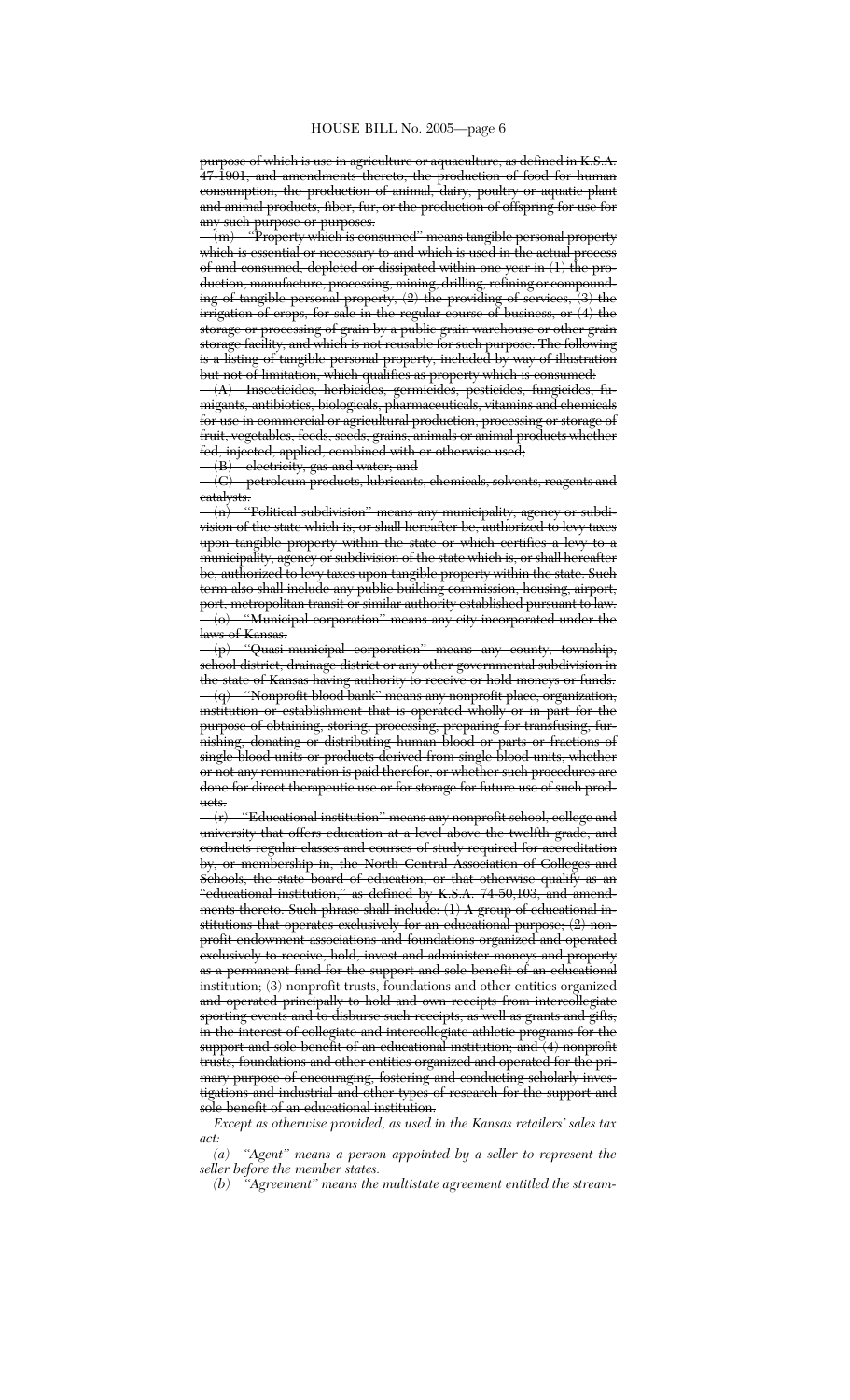*lined sales and use tax agreement approved by the streamlined sales tax implementing states at Chicago, Illinois on November 12, 2002.*

*(c) ''Alcoholic beverages'' means beverages that are suitable for human consumption and contain .05% or more of alcohol by volume.*

*(d) ''Certified automated system (CAS)'' means software certified under the agreement to calculate the tax imposed by each jurisdiction on a transaction, determine the amount of tax to remit to the appropriate state and maintain a record of the transaction.*

*(e) ''Certified service provider (CSP)'' means an agent certified under the agreement to perform all the seller's sales and use tax functions, other than the seller's obligation to remit tax on its own purchases.*

*(f) ''Computer'' means an electronic device that accepts information in digital or similar form and manipulates it for a result based on a sequence of instructions.*

*(g) ''Computer software'' means a set of coded instructions designed to cause a computer or automatic data processing equipment to perform a task.*

*(h) ''Delivered electronically'' means delivered to the purchaser by means other than tangible storage media.*

*(i) ''Delivery charges'' means charges by the seller of personal property or services for preparation and delivery to a location designated by the purchaser of personal property or services including, but not limited to, transportation, shipping, postage, handling, crating and packing.*

*(j) ''Direct mail'' means printed material delivered or distributed by United States mail or other delivery services to a mass audience or to addressees on a mailing list provided by the purchaser or at the direction of the purchaser when the cost of the items are not billed directly to the recipients. Direct mail includes tangible personal property supplied directly or indirectly by the purchaser to the direct mail seller for inclusion in the package containing the printed material. Direct mail does not include multiple items of printed material delivered to a single address.*

*(k) ''Director'' means the state director of taxation. (l) ''Educational institution'' means any nonprofit school, college and university that offers education at a level above the twelfth grade, and conducts regular classes and courses of study required for accreditation by, or membership in, the North Central Association of Colleges and Schools, the state board of education, or that otherwise qualify as an ''educational institution,'' as defined by K.S.A. 74-50,103, and amendments thereto. Such phrase shall include: (1) A group of educational institutions that operates exclusively for an educational purpose; (2) nonprofit endowment associations and foundations organized and operated exclusively to receive, hold, invest and administer moneys and property as a permanent fund for the support and sole benefit of an educational institution; (3) nonprofit trusts, foundations and other entities organized and operated principally to hold and own receipts from intercollegiate sporting events and to disburse such receipts, as well as grants and gifts, in the interest of collegiate and intercollegiate athletic programs for the support and sole benefit of an educational institution; and (4) nonprofit trusts, foundations and other entities organized and operated for the primary purpose of encouraging, fostering and conducting scholarly investigations and industrial and other types of research for the support and sole benefit of an educational institution.*

*(m) ''Electronic'' means relating to technology having electrical, digital, magnetic, wireless, optical, electromagnetic or similar capabilities.*

*(n) ''Food and food ingredients'' means substances, whether in liquid, concentrated, solid, frozen, dried or dehydrated form, that are sold for ingestion or chewing by humans and are consumed for their taste or nutritional value. ''Food and food ingredients'' does not include alcoholic beverages or tobacco.*

*(o) ''Gross receipts'' means the total selling price or the amount received as defined in this act, in money, credits, property or other consideration valued in money from sales at retail within this state; and embraced within the provisions of this act. The taxpayer, may take credit in the report of gross receipts for: (1) An amount equal to the selling price of property returned by the purchaser when the full sale price thereof, including the tax collected, is refunded in cash or by credit; and (2) an amount equal to the allowance given for the trade-in of property.*

*(p) ''Ingredient or component part'' means tangible personal property*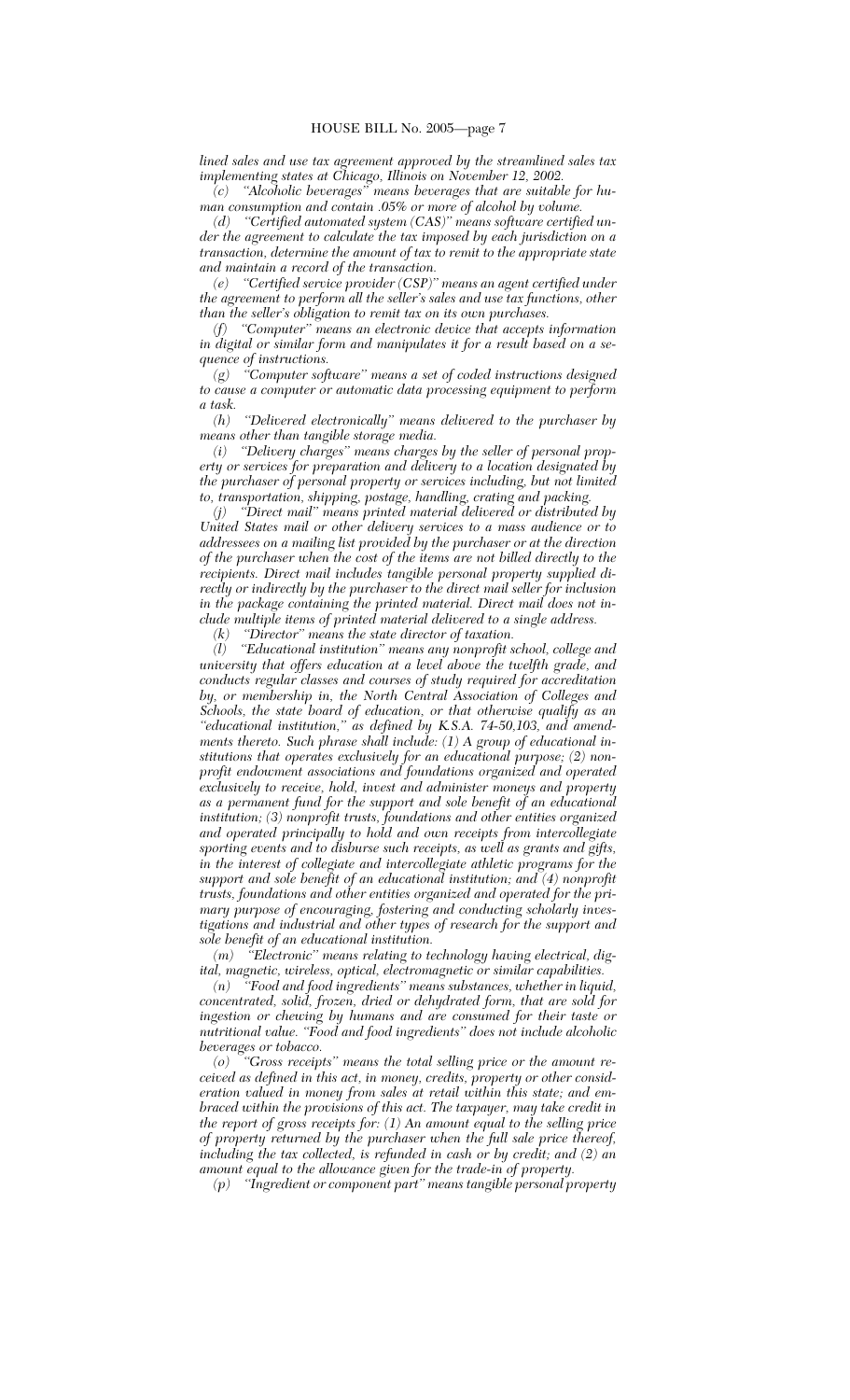*which is necessary or essential to, and which is actually used in and becomes an integral and material part of tangible personal property or services produced, manufactured or compounded for sale by the producer, manufacturer or compounder in its regular course of business. The following items of tangible personal property are hereby declared to be ingredients or component parts, but the listing of such property shall not be deemed to be exclusive nor shall such listing be construed to be a restriction upon, or an indication of, the type or types of property to be included within the definition of ''ingredient or component part'' as herein set forth:*

*(1) Containers, labels and shipping cases used in the distribution of property produced, manufactured or compounded for sale which are not to be returned to the producer, manufacturer or compounder for reuse.*

*(2) Containers, labels, shipping cases, paper bags, drinking straws, paper plates, paper cups, twine and wrapping paper used in the distribution and sale of property taxable under the provisions of this act by wholesalers and retailers and which is not to be returned to such wholesaler or retailer for reuse.*

*(3) Seeds and seedlings for the production of plants and plant products produced for resale.*

*(4) Paper and ink used in the publication of newspapers.*

*(5) Fertilizer used in the production of plants and plant products produced for resale.*

*(6) Feed for animals, fowl and aquatic plants and animals, the primary purpose of which is use in agriculture or aquaculture, as defined in K.S.A. 47-1901, and amendments thereto, the production of food for human consumption, the production of animal, dairy, poultry or aquatic plant and animal products, fiber, fur, or the production of offspring for use for any such purpose or purposes.*

*(q) ''Isolated or occasional sale'' means the nonrecurring sale of tangible personal property, or services taxable hereunder by a person not engaged at the time of such sale in the business of selling such property or services. Any religious organization which makes a nonrecurring sale of tangible personal property acquired for the purpose of resale shall be deemed to be not engaged at the time of such sale in the business of selling such property. Such term shall include: (1) Any sale by a bank, savings and loan institution, credit union or any finance company licensed under the provisions of the Kansas uniform consumer credit code of tangible personal property which has been repossessed by any such entity; and (2) any sale of tangible personal property made by an auctioneer or agent on behalf of not more than two principals or households if such sale is nonrecurring and any such principal or household is not engaged at the time of such sale in the business of selling tangible personal property.*

*(r) ''Lease or rental'' means any transfer of possession or control of tangible personal property for a fixed or indeterminate term for consideration. A lease or rental may include future options to purchase or extend.*

*(1) Lease or rental does not include: (A) A transfer of possession or control of property under a security agreement or deferred payment plan that requires the transfer of title upon completion of the required payments;*

*(B) a transfer or possession or control of property under an agreement that requires the transfer of title upon completion of required payments and payment of an option price does not exceed the greater of \$100 or 1% of the total required payments; or*

*(C) providing tangible personal property along with an operator for a fixed or indeterminate period of time. A condition of this exclusion is that the operator is necessary for the equipment to perform as designed. For the purpose of this subsection, an operator must do more than maintain, inspect or set-up the tangible personal property.*

*(2) Lease or rental does include agreements covering motor vehicles and trailers where the amount of consideration may be increased or decreased by reference to the amount realized upon sale or disposition of the property as defined in 26 U.S.C. 7701(h)(1).*

*(3) This definition shall be used for sales and use tax purposes regardless if a transaction is characterized as a lease or rental under generally accepted accounting principles, the internal revenue code, the uni-*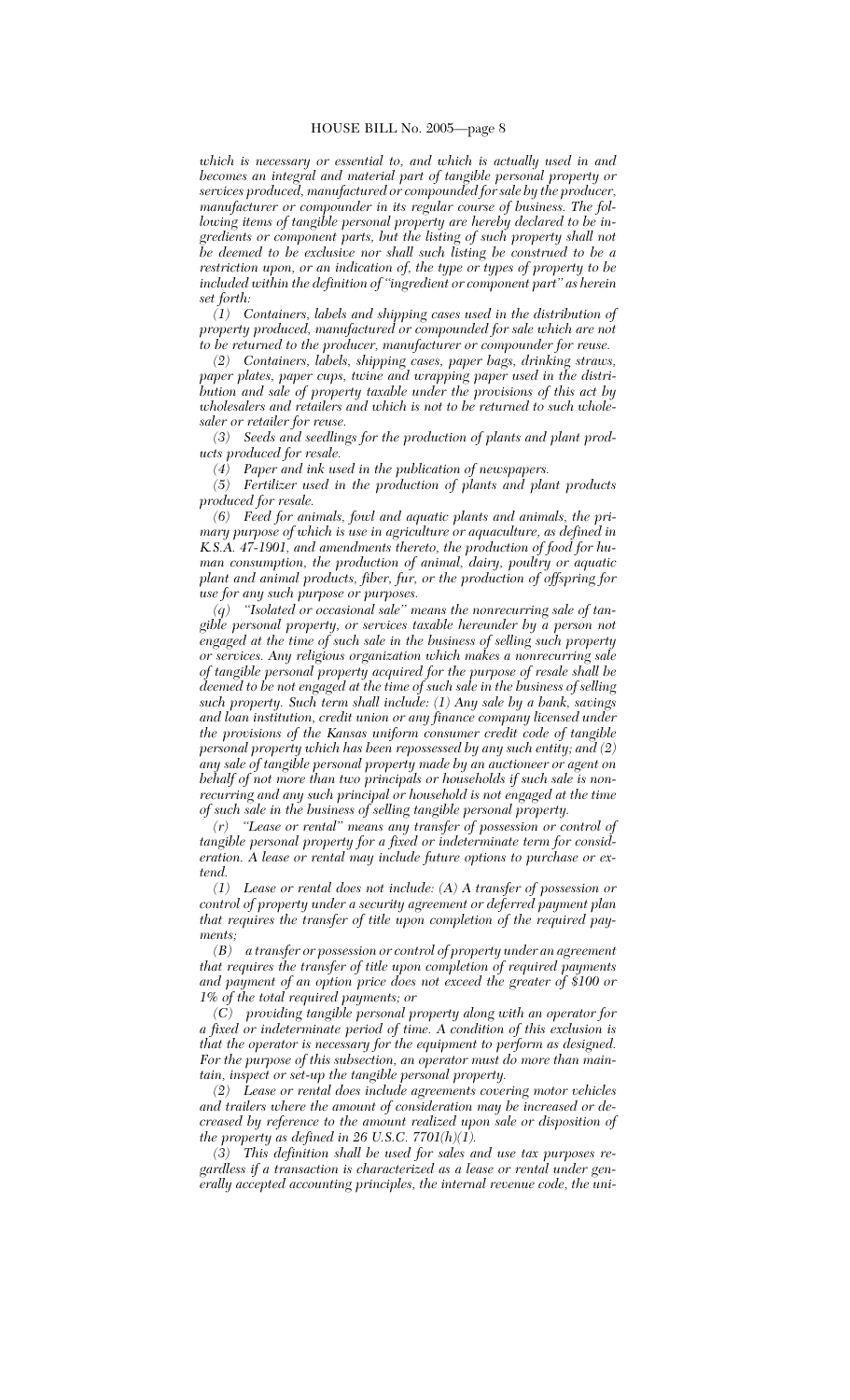*form commercial code, K.S.A. 84-101 et seq. and amendments thereto, or other provisions of federal, state or local law.*

*(4) This definition will be applied only prospectively from the effective date of this act and will have no retroactive impact on existing leases or rentals.*

*(s) ''Load and leave'' means delivery to the purchaser by use of a tangible storage media where the tangible storage media is not physically transferred to the purchaser.*

*(t) ''Member state'' means a state that has entered in the agreement, pursuant to provisions of article VIII of the agreement.*

*(u) ''Model 1 seller'' means a seller that has selected a CSP as its agent to perform all the seller's sales and use tax functions, other than the seller's obligation to remit tax on its own purchases.*

*(v) ''Model 2 seller'' means a seller that has selected a CAS to perform part of its sales and use tax functions, but retains responsibility for remitting the tax.*

*(w) ''Model 3 seller'' means a seller that has sales in at least five member states, has total annual sales revenue of at least \$500,000,000, has a proprietary system that calculates the amount of tax due each jurisdiction and has entered into a performance agreement with the member states that establishes a tax performance standard for the seller. As used in this subsection a seller includes an affiliated group of sellers using the same proprietary system.*

*(x) ''Municipal corporation'' means any city incorporated under the laws of Kansas.*

*(y) ''Nonprofit blood bank'' means any nonprofit place, organization, institution or establishment that is operated wholly or in part for the purpose of obtaining, storing, processing, preparing for transfusing, furnishing, donating or distributing human blood or parts or fractions of single blood units or products derived from single blood units, whether or not any remuneration is paid therefor, or whether such procedures are done for direct therapeutic use or for storage for future use of such products.*

*(z) ''Persons'' means any individual, firm, copartnership, joint adventure, association, corporation, estate or trust, receiver or trustee, or any group or combination acting as a unit, and the plural as well as the singular number; and shall specifically mean any city or other political subdivision of the state of Kansas engaging in a business or providing a service specifically taxable under the provisions of this act.*

*(aa) ''Political subdivision'' means any municipality, agency or subdivision of the state which is, or shall hereafter be, authorized to levy taxes upon tangible property within the state or which certifies a levy to a municipality, agency or subdivision of the state which is, or shall hereafter be, authorized to levy taxes upon tangible property within the state. Such term also shall include any public building commission, housing, airport, port, metropolitan transit or similar authority established pursuant to*

*law. (bb) ''Prescription'' means an order, formula or recipe issued in any form of oral, written, electronic or other means of transmission by a duly licensed practitioner authorized by the laws of this state.*

*(cc) ''Prewritten computer software'' means computer software, including prewritten upgrades, which is not designed and developed by the author or other creator to the specifications of a specific purchaser. The combining of two or more prewritten computer software programs or prewritten portions thereof does not cause the combination to be other than prewritten computer software. Prewritten computer software includes software designed and developed by the author or other creator to the specifications of a specific purchaser when it is sold to a person other than the purchaser. Where a person modifies or enhances computer software of which the person is not the author or creator, the person shall be deemed to be the author or creator only of such person's modifications or enhancements. Prewritten computer software or a prewritten portion thereof that is modified or enhanced to any degree, where such modification or enhancement is designed and developed to the specifications of a specific purchaser, remains prewritten computer software, except that where there is a reasonable, separately stated charge or an invoice or other statement of the price given to the purchaser for such modification or enhancement, such modification or enhancement shall not constitute prewritten computer software.*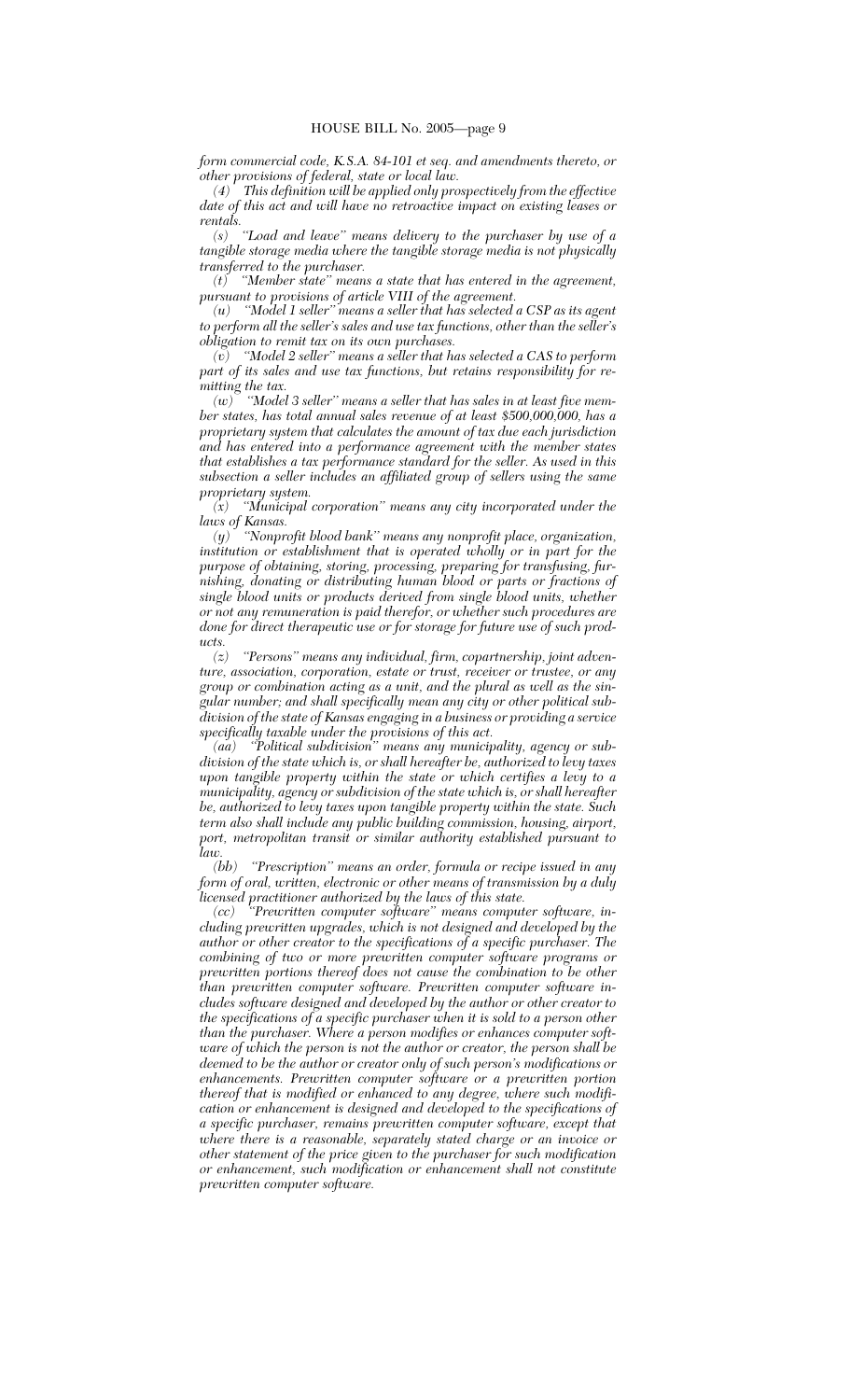*(dd) ''Property which is consumed'' means tangible personal property which is essential or necessary to and which is used in the actual process of and consumed, depleted or dissipated within one year in (1) the production, manufacture, processing, mining, drilling, refining or compounding of tangible personal property, (2) the providing of services, (3) the irrigation of crops, for sale in the regular course of business, or (4) the storage or processing of grain by a public grain warehouse or other grain storage facility, and which is not reusable for such purpose. The following is a listing of tangible personal property, included by way of illustration but not of limitation, which qualifies as property which is consumed:*

*(A) Insecticides, herbicides, germicides, pesticides, fungicides, fumigants, antibiotics, biologicals, pharmaceuticals, vitamins and chemicals for use in commercial or agricultural production, processing or storage of fruit, vegetables, feeds, seeds, grains, animals or animal products whether fed, injected, applied, combined with or otherwise used;*

*(B) electricity, gas and water; and (C) petroleum products, lubricants, chemicals, solvents, reagents and catalysts.*

*(ee) ''Purchase price'' applies to the measure subject to use tax and has the same meaning as sales price.*

*(ff) ''Purchaser'' means a person to whom a sale of personal property is made or to whom a service is furnished.*

*(gg) ''Quasi-municipal corporation'' means any county, township, school district, drainage district or any other governmental subdivision in the state of Kansas having authority to receive or hold moneys or funds.*

*(hh) ''Registered under this agreement'' means registration by a seller with the member states under the central registration system provided in*

*article IV of the agreement.* "Retailer" means a seller regularly engaged in the business of sell*ing, leasing or renting tangible personal property at retail or furnishing electrical energy, gas, water, services or entertainment, and selling only to the user or consumer and not for resale.*

*(jj) ''Retail sale'' or ''sale at retail'' means any sale, lease or rental for any purpose other than for resale, sublease or subrent.*

*(kk) ''Sale'' or ''sales'' means the exchange of tangible personal property, as well as the sale thereof for money, and every transaction, conditional or otherwise, for a consideration, constituting a sale, including the sale or furnishing of electrical energy, gas, water, services or entertainment taxable under the terms of this act and including, except as provided in the following provision, the sale of the use of tangible personal property by way of a lease, license to use or the rental thereof regardless of the method by which the title, possession or right to use the tangible personal property is transferred. The term ''sale'' or ''sales'' shall not mean the sale of the use of any tangible personal property used as a dwelling by way of a lease or rental thereof for a term of more than 28 consecutive days.*

*(11) (1) ''Sales or selling price'' applies to the measure subject to sales tax and means the total amount of consideration, including cash, credit, property and services, for which personal property or services are sold, leased or rented, valued in money, whether received in money or otherwise, without any deduction for the following:*

*(A) The seller's cost of the property sold;*

*(B) the cost of materials used, labor or service cost, interest, losses, all costs of transportation to the seller, all taxes imposed on the seller and any other expense of the seller;*

*(C) charges by the seller for any services necessary to complete the sale, other than delivery and installation charges;*

*(D) delivery charges;*

*(E) installation charges; and*

*(F) the value of exempt personal property given to the purchaser where taxable and exempt personal property have been bundled together and sold by the seller as a single product or piece of merchandise.*

*(2) ''Sales or selling price'' shall not include:*

*(A) Discounts, including cash, term or coupons that are not reimbursed by a third party that are allowed by a seller and taken by a purchaser on a sale;*

*(B) interest, financing and carrying charges from credit extended on the sale of personal property or services, if the amount is separately stated on the invoice, bill of sale or similar document given to the purchaser;*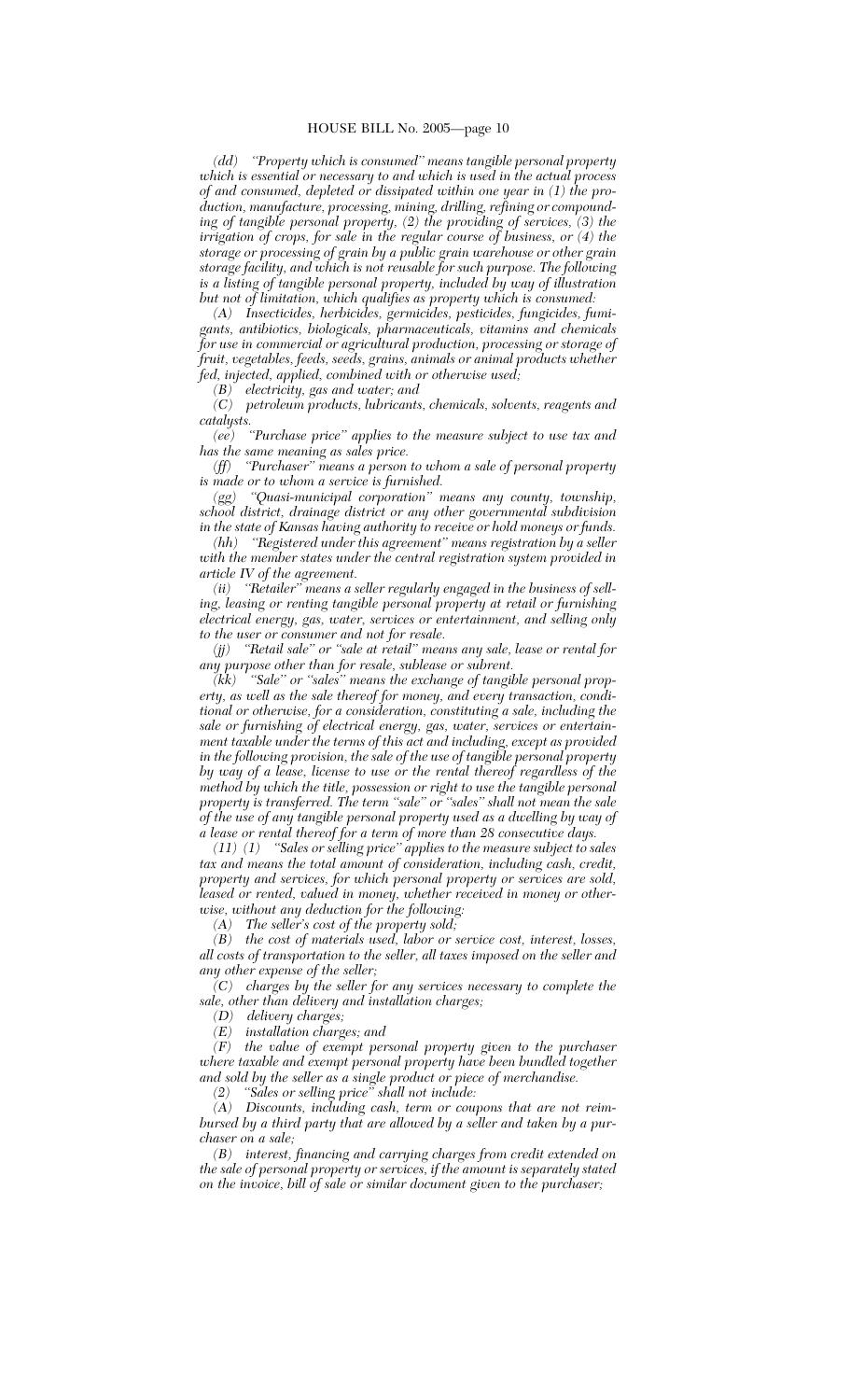*(C) any taxes legally imposed directly on the consumer that are separately stated on the invoice, bill of sale or similar document given to the purchaser; and*

*(D) the amount equal to the allowance given for the trade-in of property, if separately stated on the invoice, billing or similar document given to the purchaser.*

*(mm) ''Seller'' means a person making sales, leases or rentals of personal property or services.*

*(nn) ''Service'' means those services described in and taxed under the provisions of K.S.A. 79-3603 and amendments thereto.*

*(oo) ''Sourcing rules'' means the rules set forth in sections 16 through 19, K.S.A. 12-191 and 12-191a, and amendments thereto, which shall apply to identify and determine the state and local taxing jurisdiction sales or use taxes to pay, or collect and remit on a particular retail sale.*

*(pp) ''Tangible personal property'' means personal property that can be seen, weighed, measured, felt or touched, or that is in any other manner perceptible to the senses. Tangible personal property includes electricity, water, gas, steam and prewritten computer software.*

*(qq) ''Taxpayer'' means any person obligated to account to the director for taxes collected under the terms of this act.*

*(rr) ''Tobacco'' means cigarettes, cigars, chewing or pipe tobacco or any other item that contains tobacco.*

Sec. 6. On and after July 1, 2003, K.S.A. 2002 Supp. 79-3603 is hereby amended to read as follows: 79-3603. For the privilege of engaging in the business of selling tangible personal property at retail in this state or rendering or furnishing any of the services taxable under this act, there is hereby levied and there shall be collected and paid a tax at the rate of 5.3% on and after July 1, 2002, and before July 1, 2004, 5.2% on and after July 1, 2004, and before July 1, 2005, and 5% on and after July 1, 2005, and, within a redevelopment district established pursuant to K.S.A. 74- 8921, and amendments thereto, there is hereby levied and there shall be collected and paid an additional tax at the rate of 2% until the earlier of the date the bonds issued to finance or refinance the redevelopment project have been paid in full or the final scheduled maturity of the first series of bonds issued to finance any part of the project upon:

(a) The gross receipts received from the sale of tangible personal property at retail within this state;

(b) (1) the gross receipts from intrastate telephone or telegraph services; (2) the gross receipts received from the sale of interstate telephone or telegraph services, which (A) originate within this state and terminate outside the state and are billed to a customer's telephone number or account in this state; or (B) originate outside this state and terminate within this state and are billed to a customer's telephone number or account in this state except that the sale of interstate telephone or telegraph service does not include: (A) Any interstate incoming or outgoing wide area telephone service or wide area transmission type service which entitles the subscriber to make or receive an unlimited number of communications to or from persons having telephone service in a specified area which is outside the state in which the station provided this service is located; (B) any interstate private communications service to the persons contracting for the receipt of that service that entitles the purchaser to exclusive or priority use of a communications channel or group of channels between exchanges; (C) any value-added nonvoice service in which computer processing applications are used to act on the form, content, code or protocol of the information to be transmitted; (D) any telecommunication service to a provider of telecommunication services which will be used to render telecommunications services, including carrier access services; or (E) any service or transaction defined in this section among entities classified as members of an affiliated group as provided by section 1504 of the federal internal revenue code of 1986, as in effect on January 1, 2001<del>. For the purposes of this subsection the term</del> gross receipts does not include purchases of telephone, telegraph or telecommunications using a prepaid telephone calling card or prepaid authorization number. As used in this subsection, a prepaid telephone calling card or prepaid authorization number means the right to exclusively make telephone calls, paid for in advance, that enables the origination of calls using an access number or authorization code or both, whether man-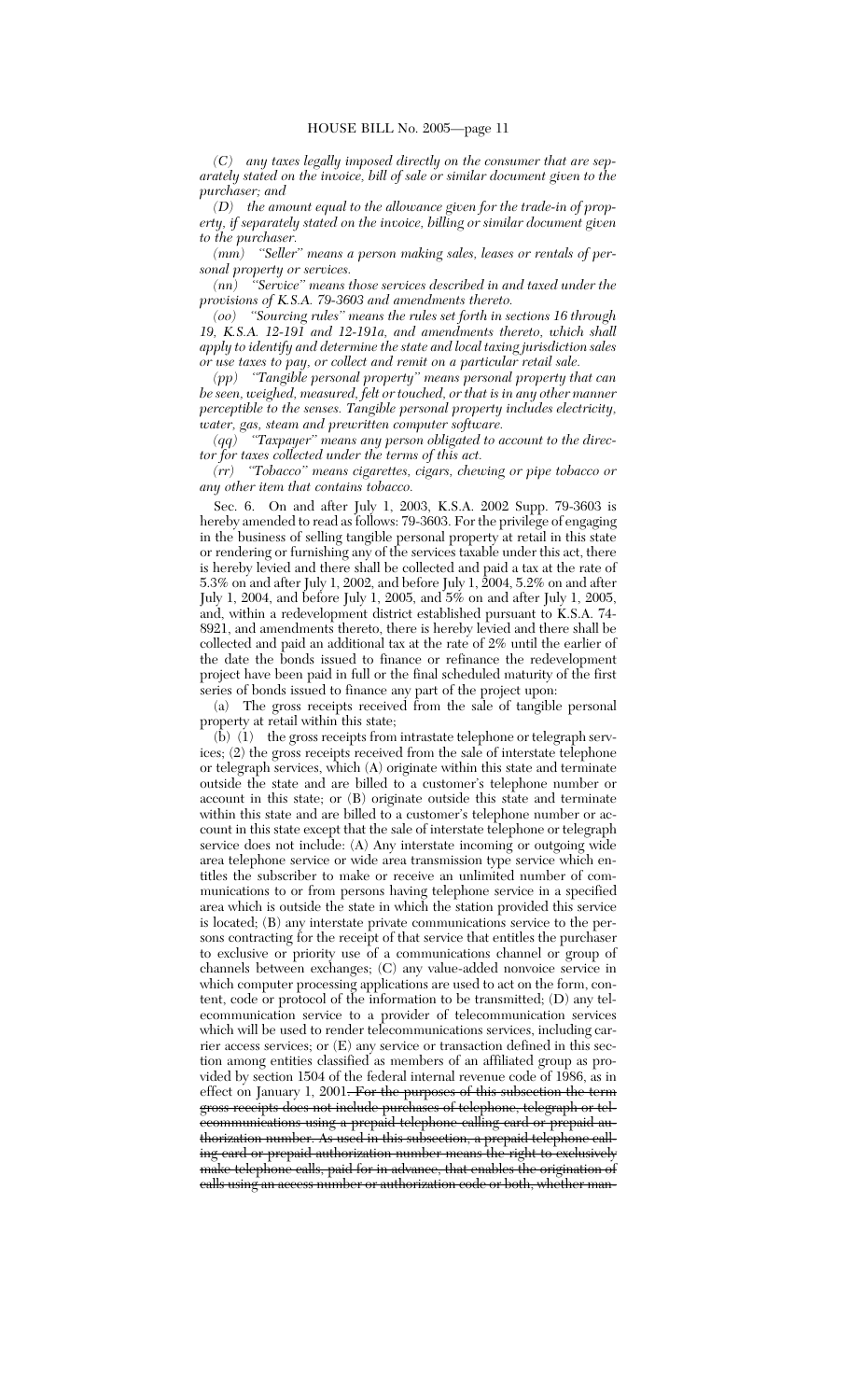ually or electronically dialed; and (3) the gross receipts from the provision of services taxable under this subsection which are billed on a combined basis with nontaxable services, shall be accounted for and the tax remitted as follows: The taxable portion of the selling price of those combined services shall include only those charges for taxable services if the selling price for the taxable services can be readily distinguishable in the retailer's books and records from the selling price for the nontaxable services. Otherwise, the gross receipts from the sale of both taxable and nontaxable services billed on a combined basis shall be deemed attributable to the taxable services included therein. Within 90 days of billing taxable services on a combined basis with nontaxable services, the retailer shall enter into a written agreement with the secretary identifying the methodology to be used in determining the taxable portion of the selling price of those combined services. The burden of proving that any receipt or charge is not taxable shall be upon the retailer. Upon request from the customer, the retailer shall disclose to the customer the selling price for the taxable services included in the selling price for the taxable and nontaxable services billed on a combined basis;

(c) the gross receipts from the sale or furnishing of gas, water, electricity and heat, which sale is not otherwise exempt from taxation under the provisions of this act, and whether furnished by municipally or privately owned utilities*, except that, on and after January 1, 2006, for sales of gas, electricity and heat delivered through mains, lines or pipes to residential premises for noncommercial use by the occupant of such premises, and for agricultural use and also, for such use, all sales of propane gas, the state rate shall be 0%; and for all sales of propane gas, LP gas, coal, wood and other fuel sources for the production of heat or lighting for noncommercial use of an occupant of residential premises, the state rate shall be 0%,* but such tax shall not be levied and collected upon the gross receipts from: (1) The sale of a rural water district benefit unit; (2) a water system impact fee, system enhancement fee or similar fee collected by a water supplier as a condition for establishing service; or (3) connection or reconnection fees collected by a water supplier;

(d) the gross receipts from the sale of meals or drinks furnished at any private club, drinking establishment, catered event, restaurant, eating house, dining car, hotel, drugstore or other place where meals or drinks are regularly sold to the public;

(e) the gross receipts from the sale of admissions to any place providing amusement, entertainment or recreation services including admissions to state, county, district and local fairs, but such tax shall not be levied and collected upon the gross receipts received from sales of admissions to any cultural and historical event which occurs triennially;

(f) the gross receipts from the operation of any coin-operated device dispensing or providing tangible personal property, amusement or other services except laundry services, whether automatic or manually operated;

(g) the gross receipts from the service of renting of rooms by hotels, as defined by K.S.A. 36-501 and amendments thereto, or by accommodation brokers, as defined by K.S.A. 12-1692, and amendments thereto but such tax shall not be levied and collected upon the gross receipts received from sales of such service to the federal government and any agency, officer or employee thereof in association with the performance of official government duties;

(h) the gross receipts from the service of renting or leasing of tangible personal property except such tax shall not apply to the renting or leasing of machinery, equipment or other personal property owned by a city and purchased from the proceeds of industrial revenue bonds issued prior to July 1, 1973, in accordance with the provisions of K.S.A. 12-1740 through 12-1749, and amendments thereto, and any city or lessee renting or leasing such machinery, equipment or other personal property purchased with the proceeds of such bonds who shall have paid a tax under the provisions of this section upon sales made prior to July 1, 1973, shall be entitled to a refund from the sales tax refund fund of all taxes paid thereon;

(i) the gross receipts from the rendering of dry cleaning, pressing, dyeing and laundry services except laundry services rendered through a coin-operated device whether automatic or manually operated;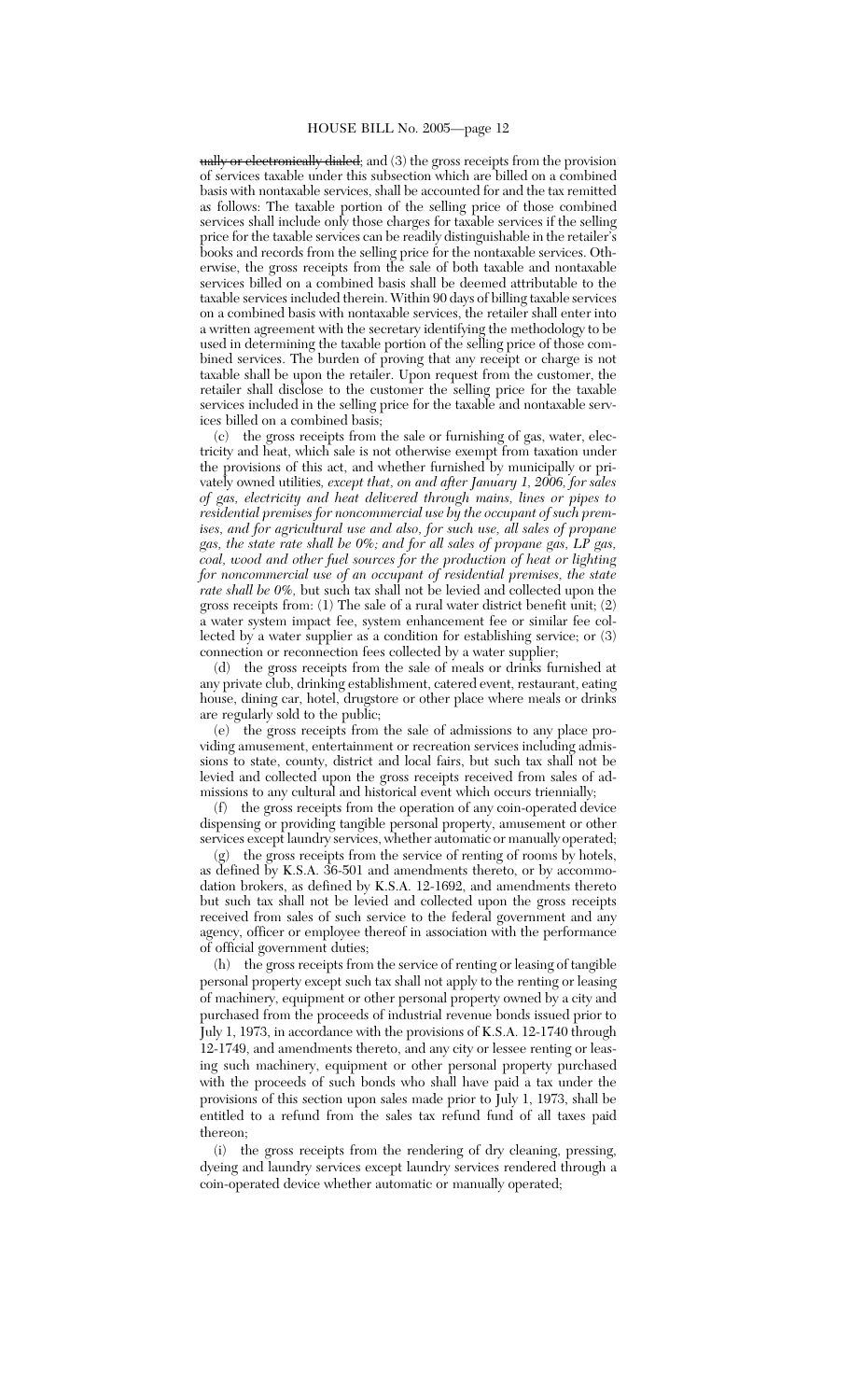(j) the gross receipts from the rendering of the services of washing and washing and waxing of vehicles;

(k) the gross receipts from cable, community antennae and other subscriber radio and television services;

(l) (1) except as otherwise provided by paragraph (2), the gross receipts received from the sales of tangible personal property to all contractors, subcontractors or repairmen for use by them in erecting structures, or building on, or otherwise improving, altering, or repairing real or personal property.

(2) Any such contractor, subcontractor or repairman who maintains an inventory of such property both for sale at retail and for use by them for the purposes described by paragraph (1) shall be deemed a retailer with respect to purchases for and sales from such inventory, except that the gross receipts received from any such sale, other than a sale at retail, shall be equal to the total purchase price paid for such property and the tax imposed thereon shall be paid by the deemed retailer;

(m) the gross receipts received from fees and charges by public and private clubs, drinking establishments, organizations and businesses for participation in sports, games and other recreational activities, but such tax shall not be levied and collected upon the gross receipts received from: (1) Fees and charges by any political subdivision, by any organization exempt from property taxation pursuant to paragraph *Ninth* of K.S.A. 79- 201, and amendments thereto, or by any youth recreation organization exclusively providing services to persons 18 years of age or younger which is exempt from federal income taxation pursuant to section  $501(c)(3)$  of the federal internal revenue code of 1986, for participation in sports, games and other recreational activities; and (2) entry fees and charges for participation in a special event or tournament sanctioned by a national sporting association to which spectators are charged an admission which is taxable pursuant to subsection (e);

(n) the gross receipts received from dues charged by public and private clubs, drinking establishments, organizations and businesses, payment of which entitles a member to the use of facilities for recreation or entertainment, but such tax shall not be levied and collected upon the gross receipts received from: (1) Dues charged by any organization exempt from property taxation pursuant to paragraphs *Eighth* and *Ninth* of K.S.A. 79-201, and amendments thereto; and (2) sales of memberships in a nonprofit organization which is exempt from federal income taxation pursuant to section 501 (c)(3) of the federal internal revenue code of 1986, and whose purpose is to support the operation of a nonprofit zoo;

(o) the gross receipts received from the isolated or occasional sale of motor vehicles or trailers but not including: (1) The transfer of motor vehicles or trailers by a person to a corporation or limited liability company solely in exchange for stock securities or membership interest in such corporation or limited liability company; or (2) the transfer of motor vehicles or trailers by one corporation or limited liability company to another when all of the assets of such corporation or limited liability company are transferred to such other corporation or limited liability company; or (3) the sale of motor vehicles or trailers which are subject to taxation pursuant to the provisions of K.S.A. 79-5101 *et seq.*, and amendments thereto, by an immediate family member to another immediate family member. For the purposes of clause (3), immediate family member means lineal ascendants or descendants, and their spouses. In determining the base for computing the tax on such isolated or occasional sale, the fair market value of any motor vehicle or trailer traded in by the purchaser to the seller may be deducted from the selling price;

(p) the gross receipts received for the service of installing or applying tangible personal property which when installed or applied is not being held for sale in the regular course of business, and whether or not such tangible personal property when installed or applied remains tangible personal property or becomes a part of real estate, except that no tax shall be imposed upon the service of installing or applying tangible personal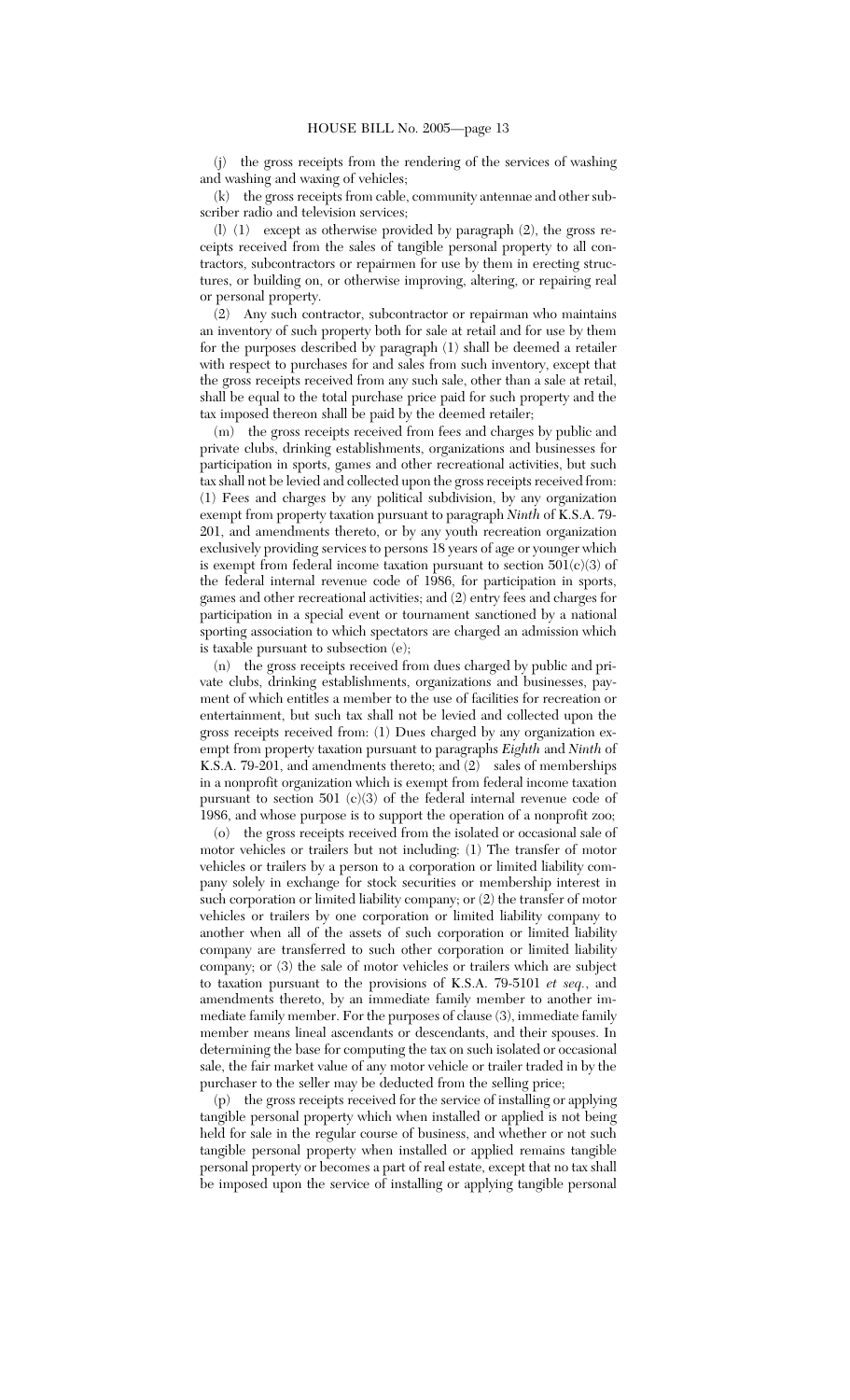property in connection with the original construction of a building or facility, the original construction, reconstruction, restoration, remodeling, renovation, repair or replacement of a residence or the construction, reconstruction, restoration, replacement or repair of a bridge or highway.

For the purposes of this subsection:

(1) ''Original construction'' shall mean the first or initial construction of a new building or facility. The term ''original construction'' shall include the addition of an entire room or floor to any existing building or facility, the completion of any unfinished portion of any existing building or facility and the restoration, reconstruction or replacement of a building or facility damaged or destroyed by fire, flood, tornado, lightning, explosion or earthquake, but such term, except with regard to a residence, shall not include replacement, remodeling, restoration, renovation or reconstruction under any other circumstances;

(2) ''building'' shall mean only those enclosures within which individuals customarily are employed, or which are customarily used to house machinery, equipment or other property, and including the land improvements immediately surrounding such building;

(3) ''facility'' shall mean a mill, plant, refinery, oil or gas well, water well, feedlot or any conveyance, transmission or distribution line of any cooperative, nonprofit, membership corporation organized under or subject to the provisions of K.S.A. 17-4601 et seq., and amendments thereto, or of any municipal or quasi-municipal corporation, including the land improvements immediately surrounding such facility; and

(4) ''residence'' shall mean only those enclosures within which individuals customarily live;

(q) the gross receipts received for the service of repairing, servicing, altering or maintaining tangible personal property which when such services are rendered is not being held for sale in the regular course of business, and whether or not any tangible personal property is transferred in connection therewith. The tax imposed by this subsection shall be applicable to the services of repairing, servicing, altering or maintaining an item of tangible personal property which has been and is fastened to, connected with or built into real property;

(r) the gross receipts from fees or charges made under service or maintenance agreement contracts for services, charges for the providing of which are taxable under the provisions of subsection (p) or (q);

(s) the gross receipts received from the sale of computer software, *the sale of the service of providing computer software other than prewritten computer software* and the sale of the services of modifying, altering, updating or maintaining computer software. As used in this subsection, "computer software" means information and directions loaded into a computer which dictate different functions to be performed by the computer. Computer software includes any canned or prewritten program which is held or existing for general or repeated sale, even if the program was originally developed for a single end user as custom computer software*, whether the computer software is installed or delivered electronically by tangible storage media physically transferred to the purchaser or by load and leave*;

(t) the gross receipts received for telephone answering services, mobile telecommunication services, beeper services and other similar services. On and after August 1, 2002, the provisions of the federal mobile telecommunications sourcing act as in effect on January 1, 2002, shall be applicable to all sales of mobile telecommunication services taxable pursuant to this subsection. The secretary of revenue is hereby authorized and directed to perform any act deemed necessary to properly implement such provisions;

(u) the gross receipts received from the sale of prepaid telephone calling cards or prepaid authorization numbers and the recharge of such cards or numbers. A prepaid telephone calling card or prepaid authorization number means the right to exclusively make telephone calls, paid for in advance, that enables the origination of calls using an access number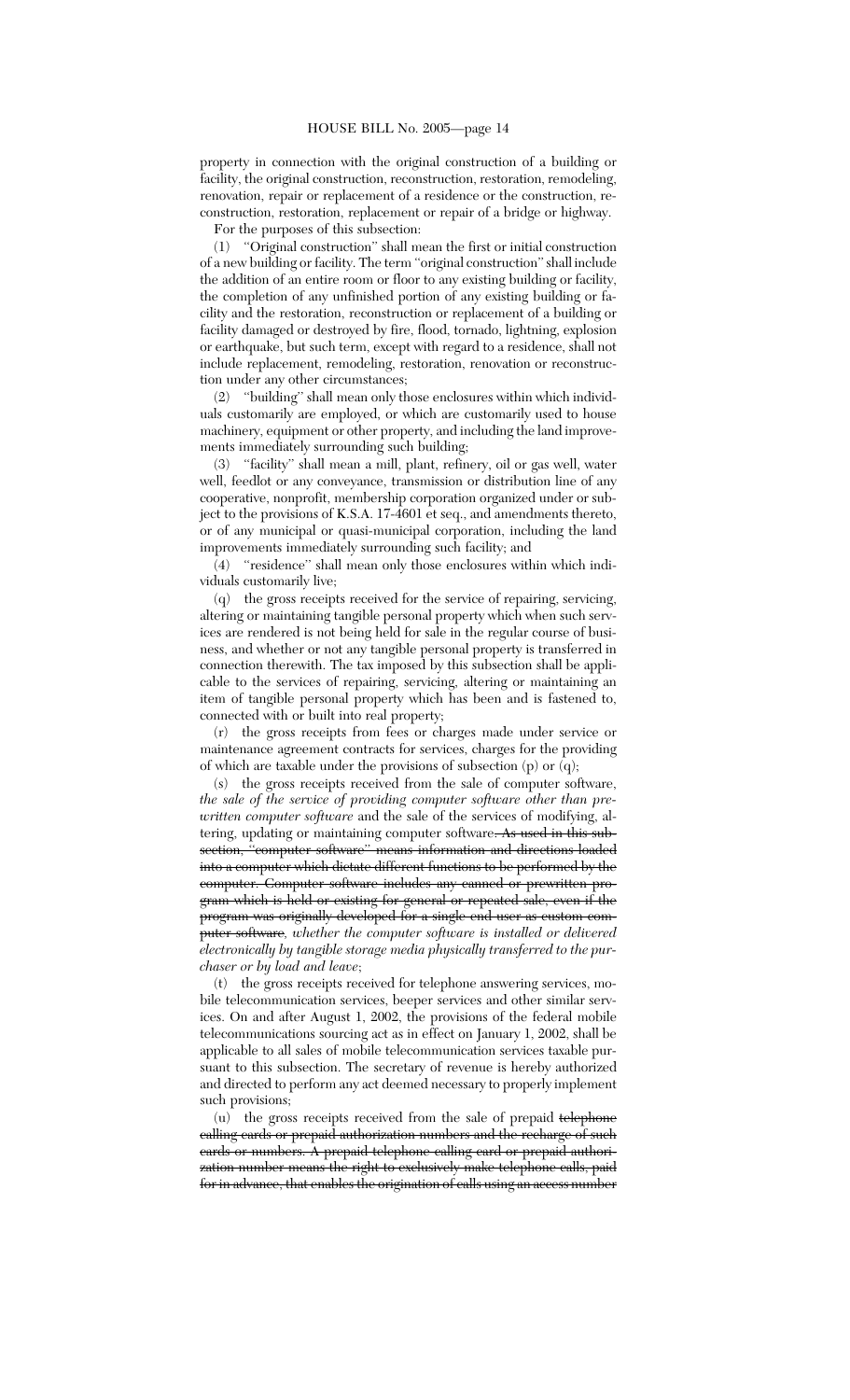or authorization code or both, whether manually or electronically dialed. If the sale or recharge of such card or number does not take place at the vendor's place of business, it shall be conclusively determined to take place at the customer's shipping address; if there is no item shipped then it shall be the customer's billing address *calling service as defined in section 19, and amendments thereto*; and

(v) the gross receipts received from the sales of bingo cards, bingo faces and instant bingo tickets by licensees under K.S.A. 79-4701, *et seq.*, and amendments thereto, shall be taxed at a rate of: (1) 4.9% on July 1, 2000, and before July 1, 2001; and (2) 2.5% on July 1, 2001, and before July 1, 2002. From and after July 1, 2002, all sales of bingo cards, bingo faces and instant bingo tickets by licensees under K.S.A. 79-4701 *et seq.*, and amendments thereto, shall be exempt from taxes imposed pursuant to this section.

Sec. 7. On and after July 1, 2003, K.S.A. 2002 Supp. 79-3606 is hereby amended to read as follows: 79-3606. The following shall be exempt from the tax imposed by this act:

(a) All sales of motor-vehicle fuel or other articles upon which a sales or excise tax has been paid, not subject to refund, under the laws of this state except cigarettes as defined by K.S.A. 79-3301 and amendments thereto, cereal malt beverages and malt products as defined by K.S.A. 79- 3817 and amendments thereto, including wort, liquid malt, malt syrup and malt extract, which is not subject to taxation under the provisions of K.S.A. 79-41a02 and amendments thereto, motor vehicles taxed pursuant to K.S.A. 79-5117, and amendments thereto, tires taxed pursuant to K.S.A. 65-3424d, and amendments thereto, and drycleaning and laundry services taxed pursuant to K.S.A. 65-34,150, and amendments thereto;

(b) all sales of tangible personal property or service, including the renting and leasing of tangible personal property, purchased directly by the state of Kansas, a political subdivision thereof, other than a school or educational institution, or purchased by a public or private nonprofit hospital or public hospital authority or nonprofit blood, tissue or organ bank and used exclusively for state, political subdivision, hospital or public hospital authority or nonprofit blood, tissue or organ bank purposes, except when: (1) Such state, hospital or public hospital authority is engaged or proposes to engage in any business specifically taxable under the provisions of this act and such items of tangible personal property or service are used or proposed to be used in such business, or (2) such political subdivision is engaged or proposes to engage in the business of furnishing gas, electricity or heat to others and such items of personal property or service are used or proposed to be used in such business;

(c) all sales of tangible personal property or services, including the renting and leasing of tangible personal property, purchased directly by a public or private elementary or secondary school or public or private nonprofit educational institution and used primarily by such school or institution for nonsectarian programs and activities provided or sponsored by such school or institution or in the erection, repair or enlargement of buildings to be used for such purposes. The exemption herein provided shall not apply to erection, construction, repair, enlargement or equipment of buildings used primarily for human habitation;

(d) all sales of tangible personal property or services purchased by a contractor for the purpose of constructing, equipping, reconstructing, maintaining, repairing, enlarging, furnishing or remodeling facilities for any public or private nonprofit hospital or public hospital authority, public or private elementary or secondary school or a public or private nonprofit educational institution, which would be exempt from taxation under the provisions of this act if purchased directly by such hospital or public hospital authority, school or educational institution; and all sales of tangible personal property or services purchased by a contractor for the purpose of constructing, equipping, reconstructing, maintaining, repairing, enlarging, furnishing or remodeling facilities for any political subdivision of the state or district described in subsection (s), the total cost of which is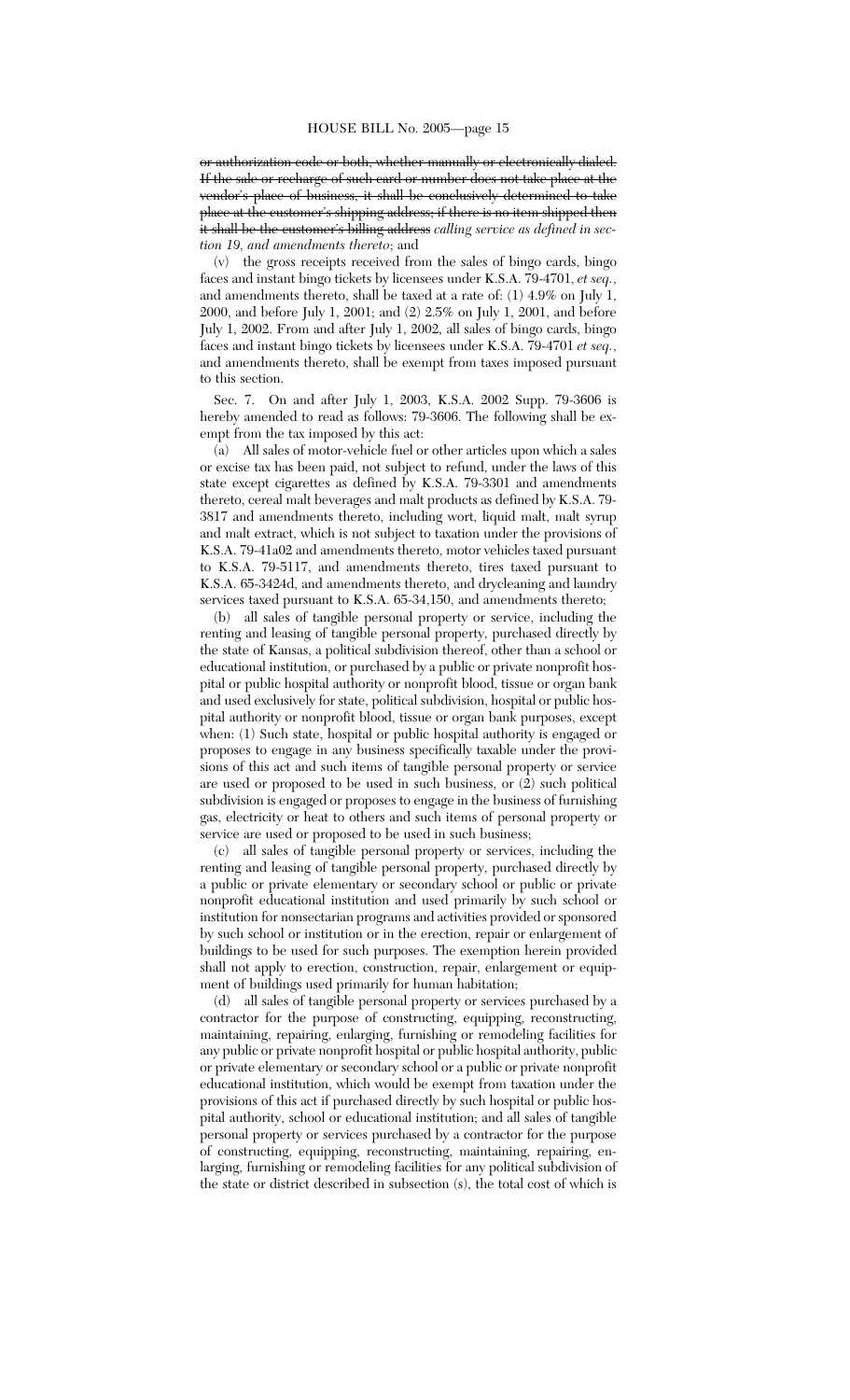paid from funds of such political subdivision or district and which would be exempt from taxation under the provisions of this act if purchased directly by such political subdivision or district. Nothing in this subsection or in the provisions of K.S.A. 12-3418 and amendments thereto, shall be deemed to exempt the purchase of any construction machinery, equipment or tools used in the constructing, equipping, reconstructing, maintaining, repairing, enlarging, furnishing or remodeling facilities for any political subdivision of the state or any such district. As used in this subsection, K.S.A. 12-3418 and 79-3640, and amendments thereto, ''funds of a political subdivision'' shall mean general tax revenues, the proceeds of any bonds and gifts or grants-in-aid. Gifts shall not mean funds used for the purpose of constructing, equipping, reconstructing, repairing, enlarging, furnishing or remodeling facilities which are to be leased to the donor. When any political subdivision of the state, district described in subsection (s), public or private nonprofit hospital or public hospital authority, public or private elementary or secondary school or public or private nonprofit educational institution shall contract for the purpose of constructing, equipping, reconstructing, maintaining, repairing, enlarging, furnishing or remodeling facilities, it shall obtain from the state and furnish to the contractor an exemption certificate for the project involved, and the contractor may purchase materials for incorporation in such project. The contractor shall furnish the number of such certificate to all suppliers from whom such purchases are made, and such suppliers shall execute invoices covering the same bearing the number of such certificate. Upon completion of the project the contractor shall furnish to the political subdivision, district described in subsection (s), hospital or public hospital authority, school or educational institution concerned a sworn statement, on a form to be provided by the director of taxation, that all purchases so made were entitled to exemption under this subsection. As an alternative to the foregoing procedure, any such contracting entity may apply to the secretary of revenue for agent status for the sole purpose of issuing and furnishing project exemption certificates to contractors pursuant to rules and regulations adopted by the secretary establishing conditions and standards for the granting and maintaining of such status. All invoices shall be held by the contractor for a period of five years and shall be subject to audit by the director of taxation. If any materials purchased under such a certificate are found not to have been incorporated in the building or other project or not to have been returned for credit or the sales or compensating tax otherwise imposed upon such materials which will not be so incorporated in the building or other project reported and paid by such contractor to the director of taxation not later than the 20th day of the month following the close of the month in which it shall be determined that such materials will not be used for the purpose for which such certificate was issued, the political subdivision, district described in subsection (s), hospital or public hospital authority, school or educational institution concerned shall be liable for tax on all materials purchased for the project, and upon payment thereof it may recover the same from the contractor together with reasonable attorney fees. Any contractor or any agent, employee or subcontractor thereof, who shall use or otherwise dispose of any materials purchased under such a certificate for any purpose other than that for which such a certificate is issued without the payment of the sales or compensating tax otherwise imposed upon such materials, shall be guilty of a misdemeanor and, upon conviction therefor, shall be subject to the penalties provided for in subsection (g) of K.S.A. 79-3615, and amendments thereto;

(e) all sales of tangible personal property or services purchased by a contractor for the erection, repair or enlargement of buildings or other projects for the government of the United States, its agencies or instrumentalities, which would be exempt from taxation if purchased directly by the government of the United States, its agencies or instrumentalities. When the government of the United States, its agencies or instrumentalities shall contract for the erection, repair, or enlargement of any build-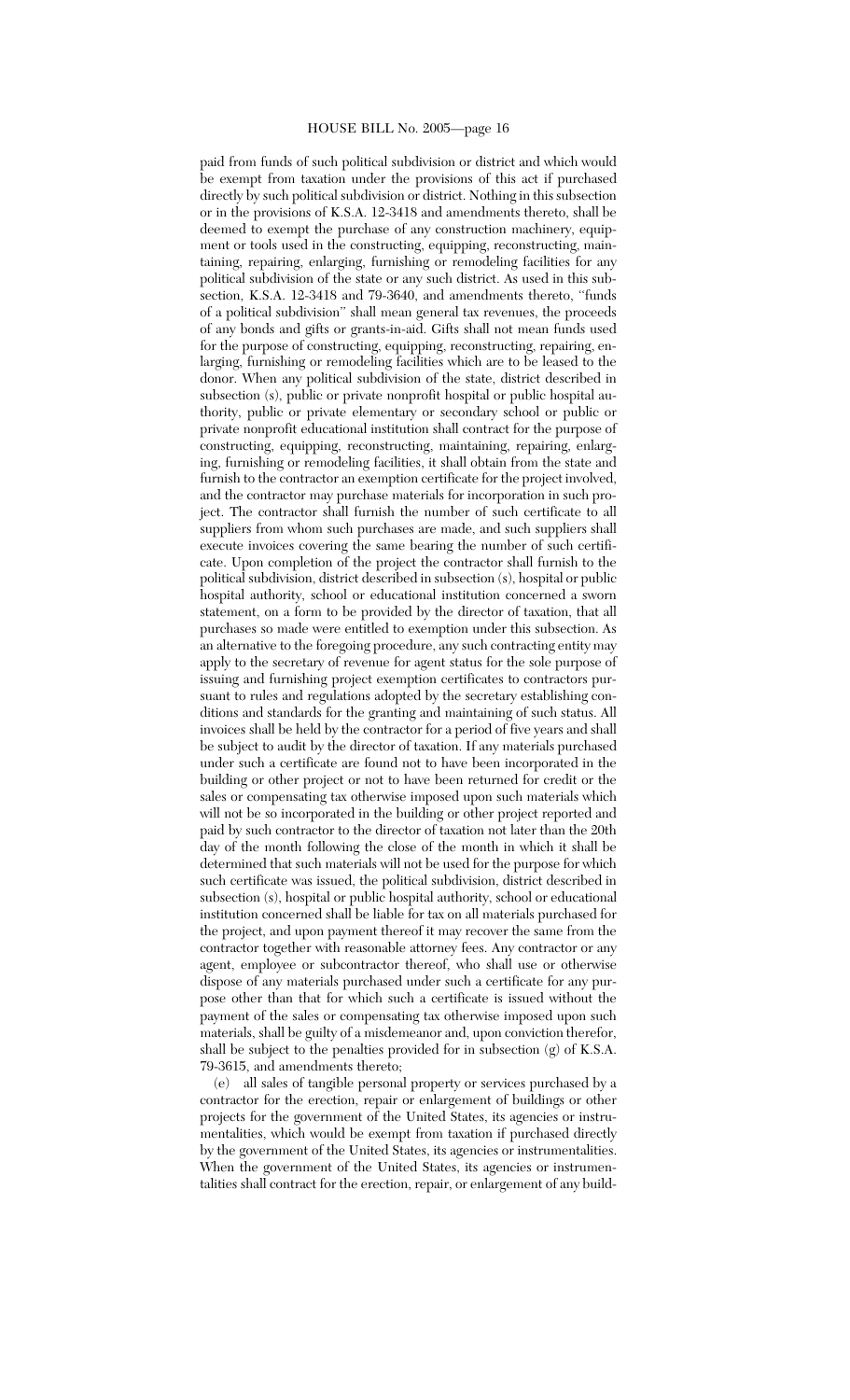ing or other project, it shall obtain from the state and furnish to the contractor an exemption certificate for the project involved, and the contractor may purchase materials for incorporation in such project. The contractor shall furnish the number of such certificates to all suppliers from whom such purchases are made, and such suppliers shall execute invoices covering the same bearing the number of such certificate. Upon completion of the project the contractor shall furnish to the government of the United States, its agencies or instrumentalities concerned a sworn statement, on a form to be provided by the director of taxation, that all purchases so made were entitled to exemption under this subsection. As an alternative to the foregoing procedure, any such contracting entity may apply to the secretary of revenue for agent status for the sole purpose of issuing and furnishing project exemption certificates to contractors pursuant to rules and regulations adopted by the secretary establishing conditions and standards for the granting and maintaining of such status. All invoices shall be held by the contractor for a period of five years and shall be subject to audit by the director of taxation. Any contractor or any agent, employee or subcontractor thereof, who shall use or otherwise dispose of any materials purchased under such a certificate for any purpose other than that for which such a certificate is issued without the payment of the sales or compensating tax otherwise imposed upon such materials, shall be guilty of a misdemeanor and, upon conviction therefor, shall be subject to the penalties provided for in subsection (g) of K.S.A. 79-3615 and amendments thereto;

(f) tangible personal property purchased by a railroad or public utility for consumption or movement directly and immediately in interstate commerce;

(g) sales of aircraft including remanufactured and modified aircraft, sales of aircraft repair, modification and replacement parts and sales of services employed in the remanufacture, modification and repair of aircraft sold to persons using directly or through an authorized agent such aircraft and aircraft repair, modification and replacement parts as certified or licensed carriers of persons or property in interstate or foreign commerce under authority of the laws of the United States or any foreign government or sold to any foreign government or agency or instrumentality of such foreign government and all sales of aircraft, aircraft parts, replacement parts and services employed in the remanufacture, modification and repair of aircraft for use outside of the United States;

(h) all rentals of nonsectarian textbooks by public or private elementary or secondary schools;

(i) the lease or rental of all films, records, tapes, or any type of sound or picture transcriptions used by motion picture exhibitors;

(j) meals served without charge or food used in the preparation of such meals to employees of any restaurant, eating house, dining car, hotel, drugstore or other place where meals or drinks are regularly sold to the public if such employees' duties are related to the furnishing or sale of such meals or drinks;

(k) any motor vehicle, semitrailer or pole trailer, as such terms are defined by K.S.A. 8-126 and amendments thereto, or aircraft sold and delivered in this state to a bona fide resident of another state, which motor vehicle, semitrailer, pole trailer or aircraft is not to be registered or based in this state and which vehicle, semitrailer, pole trailer or aircraft will not remain in this state more than 10 days;

(l) all isolated or occasional sales of tangible personal property, services, substances or things, except isolated or occasional sale of motor vehicles specifically taxed under the provisions of subsection (o) of K.S.A. 79-3603 and amendments thereto;

(m) all sales of tangible personal property which become an ingredient or component part of tangible personal property or services produced, manufactured or compounded for ultimate sale at retail within or without the state of Kansas; and any such producer, manufacturer or compounder may obtain from the director of taxation and furnish to the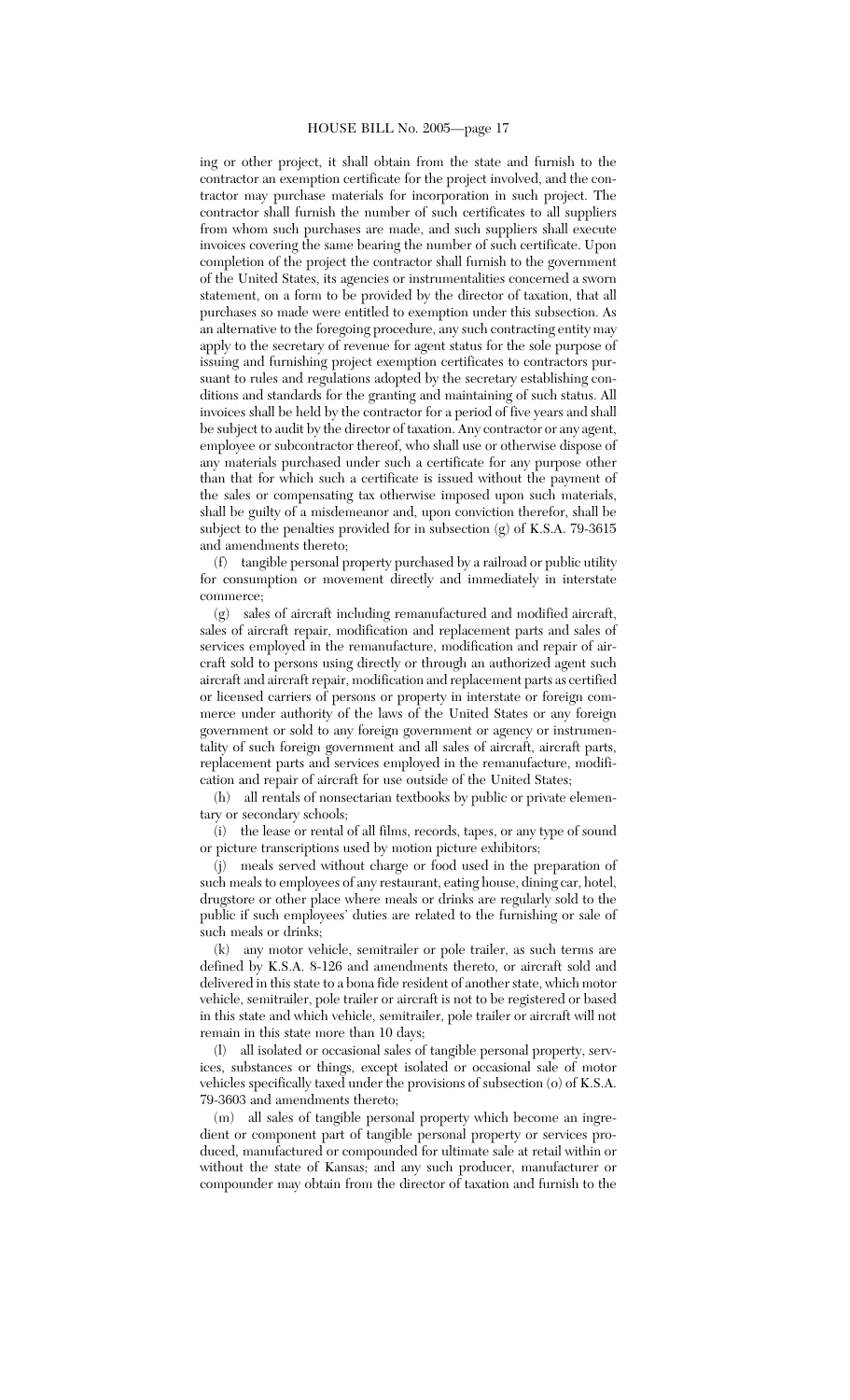supplier an exemption certificate number for tangible personal property for use as an ingredient or component part of the property or services produced, manufactured or compounded;

(n) all sales of tangible personal property which is consumed in the production, manufacture, processing, mining, drilling, refining or compounding of tangible personal property, the treating of by-products or wastes derived from any such production process, the providing of services or the irrigation of crops for ultimate sale at retail within or without the state of Kansas; and any purchaser of such property may obtain from the director of taxation and furnish to the supplier an exemption certificate number for tangible personal property for consumption in such production, manufacture, processing, mining, drilling, refining, compounding, treating, irrigation and in providing such services;

(o) all sales of animals, fowl and aquatic plants and animals, the primary purpose of which is use in agriculture or aquaculture, as defined in K.S.A. 47-1901, and amendments thereto, the production of food for human consumption, the production of animal, dairy, poultry or aquatic plant and animal products, fiber or fur, or the production of offspring for use for any such purpose or purposes;

(p) all sales of drugs, as defined by K.S.A. 65-1626 and amendments thereto, dispensed pursuant to a prescription order, as defined by K.S.A. 65-1626 and amendments thereto, by a licensed practitioner or a midlevel practitioner as defined by K.S.A. 65-1626, and amendments thereto;*. As used in this subsection, ''drug'' means a compound, substance or preparation and any component of a compound, substance or preparation, other than food and food ingredients, dietary supplements or alcoholic beverages, recognized in the official United States pharmacopoeia, official homeopathic pharmacopoeia of the United States or official national formulary, and supplement to any of them, intended for use in the diagnosis, cure, mitigation, treatment or prevention of disease or intended to affect the structure or any function of the body;*

(q) all sales of insulin dispensed by a person licensed by the state board of pharmacy to a person for treatment of diabetes at the direction of a person licensed to practice medicine by the board of healing arts;

(r) all sales of prosthetic *devices* and orthopedic appliances *mobility enhancing equipment* prescribed in writing by a person licensed to practice the healing arts, dentistry or optometry. For the purposes of this subsection, the term prosthetic and orthopedic appliances means any apparatus, instrument, device, or equipment used to replace or substitute for any missing part of the body; used to alleviate the malfunction of any part of the body; or used to assist any disabled person in leading a normal life by facilitating such person's mobility; such term shall include accessories attached or to be attached to motor vehicles, but such term shall not include motor vehicles or personal property which when installed becomes a fixture to real property;*: (1) ''Mobility enhancing equipment'' means equipment including repair and replacement parts to same, but does not include durable medical equipment, which is primarily and customarily used to provide or increase the ability to move from one place to another and which is appropriate for use either in a home or a motor vehicle; is not generally used by persons with normal mobility; and does not include any motor vehicle or equipment on a motor vehicle normally provided by a motor vehicle manufacturer; and (2) ''prosthetic device'' means a replacement, corrective or supportive device including repair and replacement parts for same worn on or in the body to artificially replace a missing portion of the body, prevent or correct physical deformity or malfunction or support a weak or deformed portion of the body;*

(s) except as provided in K.S.A. 2002 Supp. 82a-2101, and amendments thereto, all sales of tangible personal property or services purchased directly or indirectly by a groundwater management district organized or operating under the authority of K.S.A. 82a-1020 *et seq.* and amendments thereto, by a rural water district organized or operating under the authority of K.S.A. 82a-612, and amendments thereto, or by a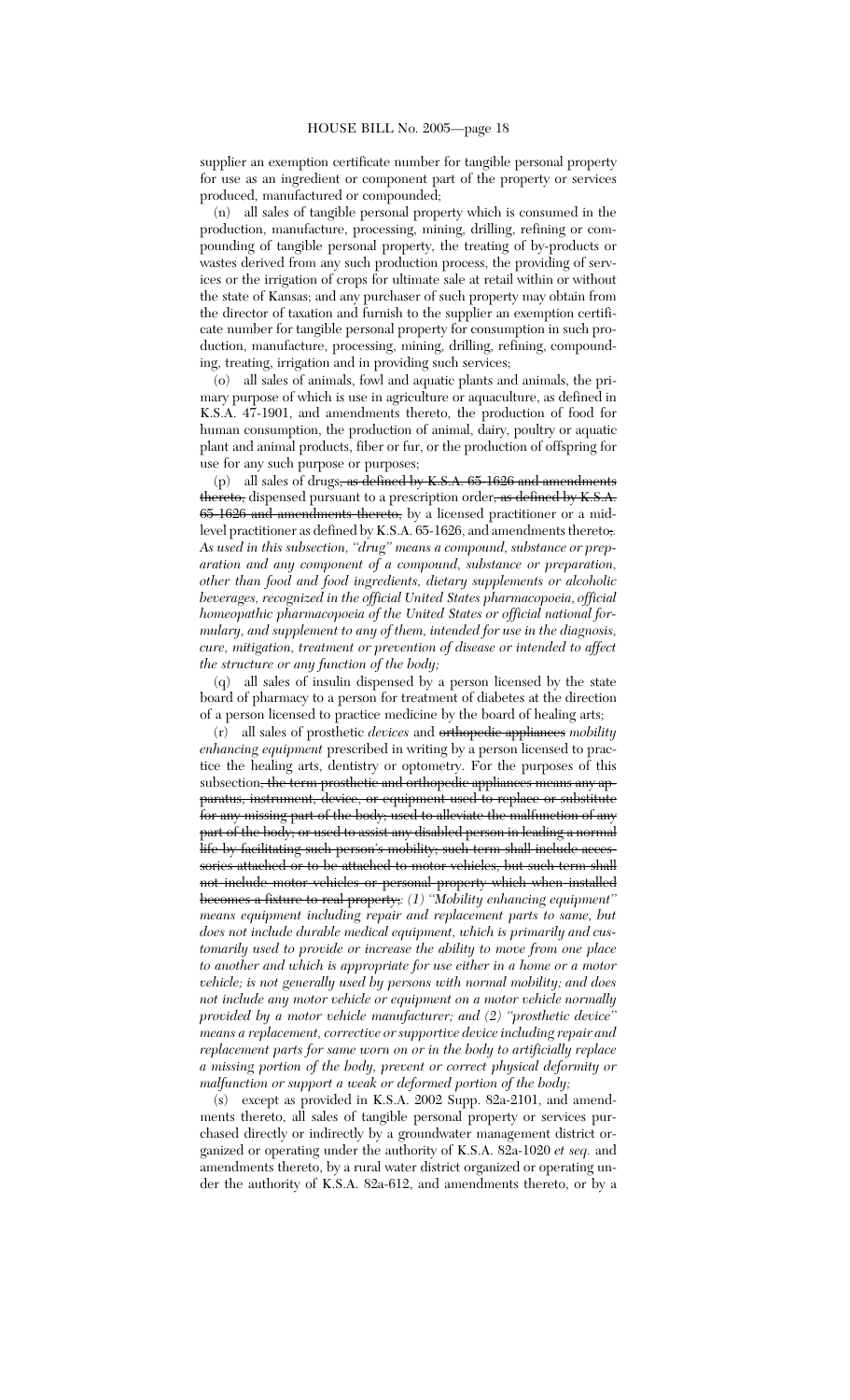water supply district organized or operating under the authority of K.S.A. 19-3501 *et seq.*, 19-3522 *et seq.* or 19-3545, and amendments thereto, which property or services are used in the construction activities, operation or maintenance of the district;

(t) all sales of farm machinery and equipment or aquaculture machinery and equipment, repair and replacement parts therefor and services performed in the repair and maintenance of such machinery and equipment. For the purposes of this subsection the term ''farm machinery and equipment or aquaculture machinery and equipment'' shall include machinery and equipment used in the operation of Christmas tree farming but shall not include any passenger vehicle, truck, truck tractor, trailer, semitrailer or pole trailer, other than a farm trailer, as such terms are defined by K.S.A. 8-126 and amendments thereto. Each purchaser of farm machinery and equipment or aquaculture machinery and equipment exempted herein must certify in writing on the copy of the invoice or sales ticket to be retained by the seller that the farm machinery and equipment or aquaculture machinery and equipment purchased will be used only in farming, ranching or aquaculture production. Farming or ranching shall include the operation of a feedlot and farm and ranch work for hire and the operation of a nursery;

(u) all leases or rentals of tangible personal property used as a dwelling if such tangible personal property is leased or rented for a period of more than 28 consecutive days;

(v) all sales of food products to any contractor for use in preparing meals for delivery to homebound elderly persons over 60 years of age and to homebound disabled persons or to be served at a group-sitting at a location outside of the home to otherwise homebound elderly persons over 60 years of age and to otherwise homebound disabled persons, as all or part of any food service project funded in whole or in part by government or as part of a private nonprofit food service project available to all such elderly or disabled persons residing within an area of service designated by the private nonprofit organization, and all sales of food products for use in preparing meals for consumption by indigent or homeless individuals whether or not such meals are consumed at a place designated for such purpose;

(w) all sales of natural gas, electricity, heat and water delivered through mains, lines or pipes: (1) To residential premises for noncommercial use by the occupant of such premises; (2) for agricultural use and also, for such use, all sales of propane gas; (3) for use in the severing of oil; and (4) to any property which is exempt from property taxation pursuant to K.S.A. 79-201b *Second* through *Sixth*. As used in this paragraph, ''severing'' shall have the meaning ascribed thereto by subsection (k) of K.S.A. 79-4216, and amendments thereto*. For all sales of natural gas, electricity and heat delivered through mains, lines or pipes pursuant to the provisions of subsection*  $(w)(1)$  *and*  $(w)(2)$ *, the provisions of this subsection shall expire on December 31,2005*;

(x) all sales of propane gas, LP-gas, coal, wood and other fuel sources for the production of heat or lighting for noncommercial use of an occupant of residential premises *occurring prior to January 1, 2006*;

(y) all sales of materials and services used in the repairing, servicing, altering, maintaining, manufacturing, remanufacturing, or modification of railroad rolling stock for use in interstate or foreign commerce under authority of the laws of the United States;

(z) all sales of tangible personal property and services purchased directly by a port authority or by a contractor therefor as provided by the provisions of K.S.A. 12-3418 and amendments thereto;

(aa) all sales of materials and services applied to equipment which is transported into the state from without the state for repair, service, alteration, maintenance, remanufacture or modification and which is subsequently transported outside the state for use in the transmission of liquids or natural gas by means of pipeline in interstate or foreign commerce under authority of the laws of the United States;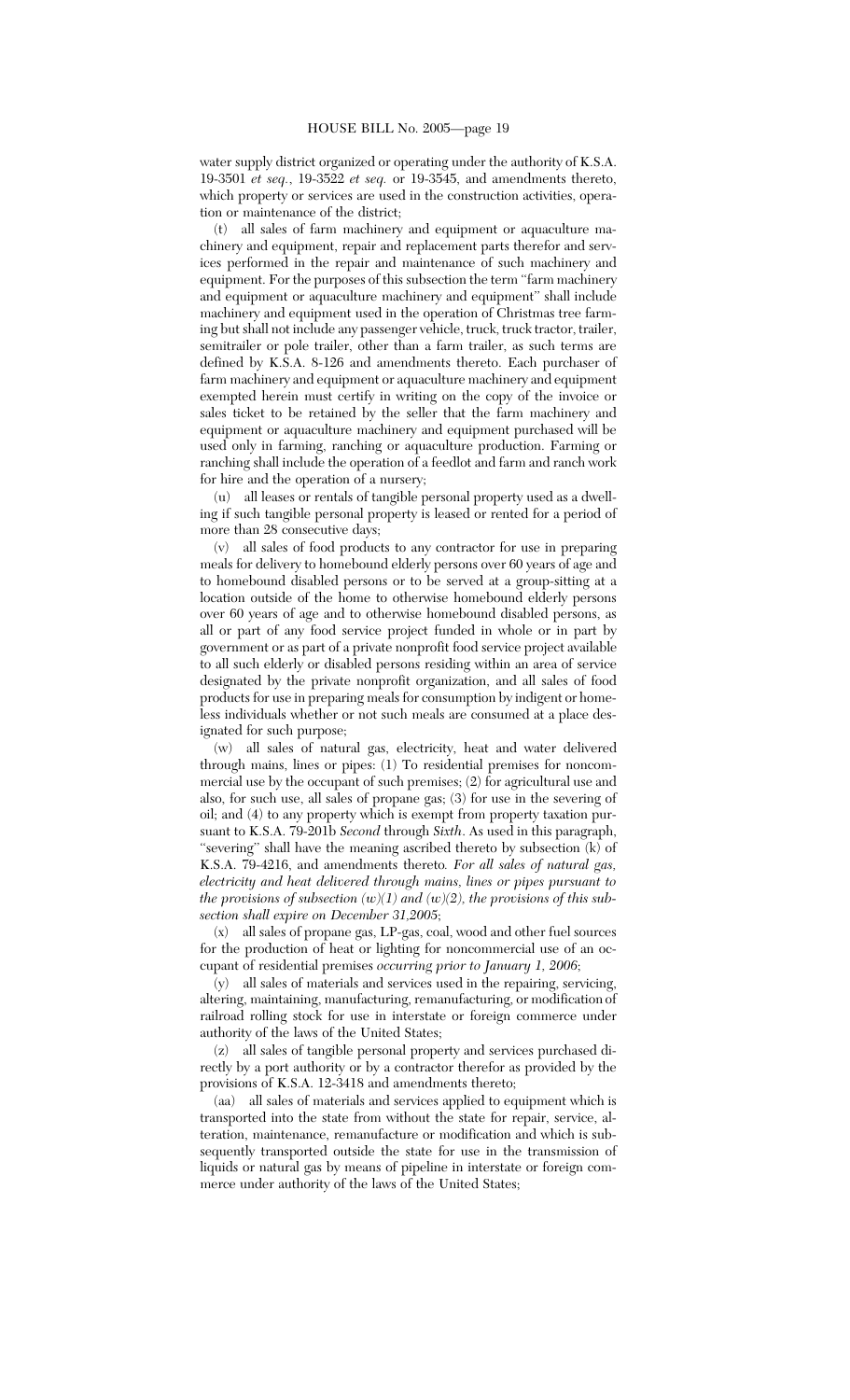(bb) all sales of used mobile homes or manufactured homes. As used in this subsection: (1) "Mobile homes" and "manufactured homes" shall have the meanings ascribed thereto by K.S.A. 58-4202 and amendments thereto; and (2) ''sales of used mobile homes or manufactured homes'' means sales other than the original retail sale thereof;

(cc) all sales of tangible personal property or services purchased for the purpose of and in conjunction with constructing, reconstructing, enlarging or remodeling a business or retail business which meets the requirements established in K.S.A. 74-50,115 and amendments thereto, and the sale and installation of machinery and equipment purchased for installation at any such business or retail business. When a person shall contract for the construction, reconstruction, enlargement or remodeling of any such business or retail business, such person shall obtain from the state and furnish to the contractor an exemption certificate for the project involved, and the contractor may purchase materials, machinery and equipment for incorporation in such project. The contractor shall furnish the number of such certificates to all suppliers from whom such purchases are made, and such suppliers shall execute invoices covering the same bearing the number of such certificate. Upon completion of the project the contractor shall furnish to the owner of the business or retail business a sworn statement, on a form to be provided by the director of taxation, that all purchases so made were entitled to exemption under this subsection. All invoices shall be held by the contractor for a period of five years and shall be subject to audit by the director of taxation. Any contractor or any agent, employee or subcontractor thereof, who shall use or otherwise dispose of any materials, machinery or equipment purchased under such a certificate for any purpose other than that for which such a certificate is issued without the payment of the sales or compensating tax otherwise imposed thereon, shall be guilty of a misdemeanor and, upon conviction therefor, shall be subject to the penalties provided for in subsection (g) of K.S.A. 79-3615 and amendments thereto. As used in this subsection, "business" and "retail business" have the meanings respectively ascribed thereto by K.S.A. 74-50,114 and amendments thereto;

(dd) all sales of tangible personal property purchased with food stamps issued by the United States department of agriculture;

(ee) all sales of lottery tickets and shares made as part of a lottery operated by the state of Kansas;

(ff) on and after July 1, 1988, all sales of new mobile homes or manufactured homes to the extent of 40% of the gross receipts, determined without regard to any trade-in allowance, received from such sale. As used in this subsection, ''mobile homes'' and ''manufactured homes'' shall have the meanings ascribed thereto by K.S.A. 58-4202 and amendments thereto;

(gg) all sales of tangible personal property purchased in accordance with vouchers issued pursuant to the federal special supplemental food program for women, infants and children;

(hh) all sales of medical supplies and equipment*, including durable medical equipment,* purchased directly by a nonprofit skilled nursing home or nonprofit intermediate nursing care home, as defined by K.S.A. 39-923, and amendments thereto, for the purpose of providing medical services to residents thereof. This exemption shall not apply to tangible personal property customarily used for human habitation purposes*. As used in this subsection, ''durable medical equipment'' means equipment including repair and replacement parts for such equipment, but does not include mobility enhancing equipment as defined in subsection (r) which can withstand repeated use, is primarily and customarily used to serve a medical purpose, generally is not useful to a person in the absence of illness or injury and is not worn in or on the body*;

(ii) all sales of tangible personal property purchased directly by a nonprofit organization for nonsectarian comprehensive multidiscipline youth development programs and activities provided or sponsored by such organization, and all sales of tangible personal property by or on behalf of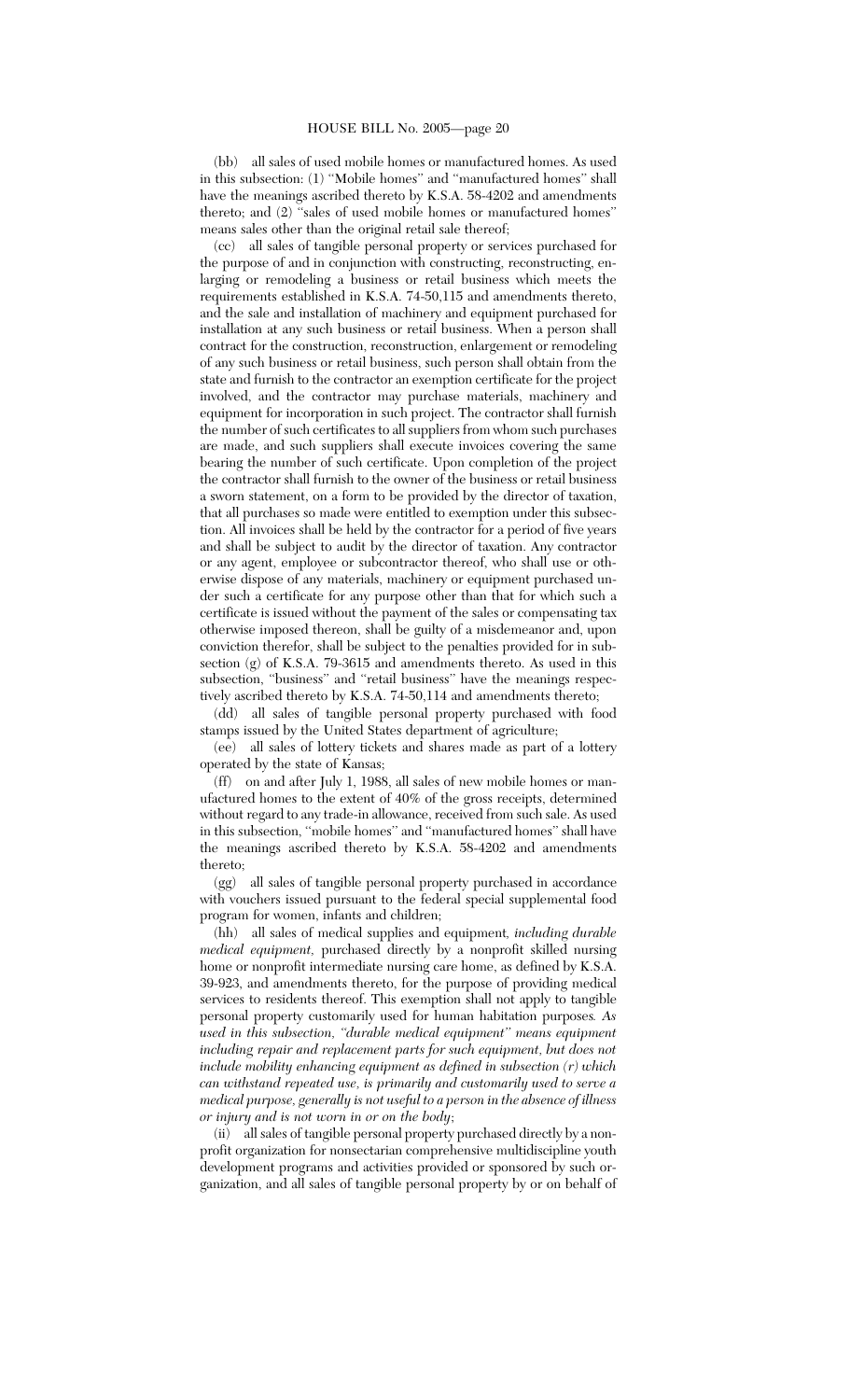any such organization. This exemption shall not apply to tangible personal property customarily used for human habitation purposes;

(jj) all sales of tangible personal property or services, including the renting and leasing of tangible personal property, purchased directly on behalf of a community-based mental retardation facility or mental health center organized pursuant to K.S.A. 19-4001 *et seq.*, and amendments thereto, and licensed in accordance with the provisions of K.S.A. 75- 3307b and amendments thereto. This exemption shall not apply to tangible personal property customarily used for human habitation purposes;

(kk) (1) (A) all sales of machinery and equipment which are used in this state as an integral or essential part of an integrated production operation by a manufacturing or processing plant or facility;

(B) all sales of installation, repair and maintenance services performed on such machinery and equipment; and

(C) all sales of repair and replacement parts and accessories purchased for such machinery and equipment.

(2) For purposes of this subsection:

(A) ''Integrated production operation'' means an integrated series of operations engaged in at a manufacturing or processing plant or facility to process, transform or convert tangible personal property by physical, chemical or other means into a different form, composition or character from that in which it originally existed. Integrated production operations shall include: (i) Production line operations, including packaging operations; (ii) preproduction operations to handle, store and treat raw materials; (iii) post production handling, storage, warehousing and distribution operations; and (iv) waste, pollution and environmental control operations, if any;

(B) ''production line'' means the assemblage of machinery and equipment at a manufacturing or processing plant or facility where the actual transformation or processing of tangible personal property occurs;

(C) ''manufacturing or processing plant or facility'' means a single, fixed location owned or controlled by a manufacturing or processing business that consists of one or more structures or buildings in a contiguous area where integrated production operations are conducted to manufacture or process tangible personal property to be ultimately sold at retail. Such term shall not include any facility primarily operated for the purpose of conveying or assisting in the conveyance of natural gas, electricity, oil or water. A business may operate one or more manufacturing or processing plants or facilities at different locations to manufacture or process a single product of tangible personal property to be ultimately sold at retail;

(D) ''manufacturing or processing business'' means a business that utilizes an integrated production operation to manufacture, process, fabricate, finish, or assemble items for wholesale and retail distribution as part of what is commonly regarded by the general public as an industrial manufacturing or processing operation or an agricultural commodity processing operation. (i) Industrial manufacturing or processing operations include, by way of illustration but not of limitation, the fabrication of automobiles, airplanes, machinery or transportation equipment, the fabrication of metal, plastic, wood, or paper products, electricity power generation, water treatment, petroleum refining, chemical production, wholesale bottling, newspaper printing, ready mixed concrete production, and the remanufacturing of used parts for wholesale or retail sale. Such processing operations shall include operations at an oil well, gas well, mine or other excavation site where the oil, gas, minerals, coal, clay, stone, sand or gravel that has been extracted from the earth is cleaned, separated, crushed, ground, milled, screened, washed, or otherwise treated or prepared before its transmission to a refinery or before any other wholesale or retail distribution. (ii) Agricultural commodity processing operations include, by way of illustration but not of limitation, meat packing, poultry slaughtering and dressing, processing and packaging farm and dairy products in sealed containers for wholesale and retail distribution, feed grind-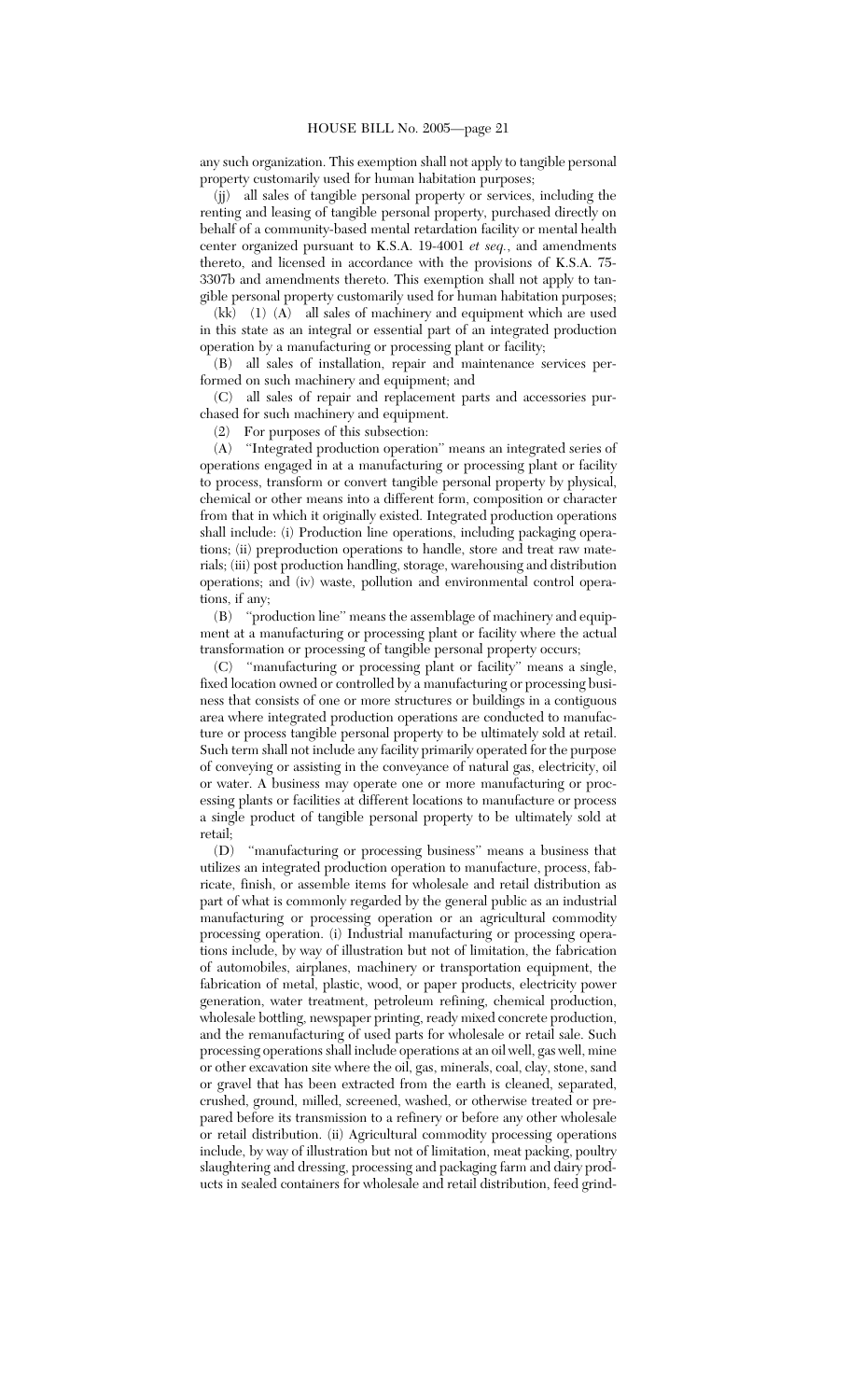ing, grain milling, frozen food processing, and grain handling, cleaning, blending, fumigation, drying and aeration operations engaged in by grain elevators or other grain storage facilities. (iii) Manufacturing or processing businesses do not include, by way of illustration but not of limitation, nonindustrial businesses whose operations are primarily retail and that produce or process tangible personal property as an incidental part of conducting the retail business, such as retailers who bake, cook or prepare food products in the regular course of their retail trade, grocery stores, meat lockers and meat markets that butcher or dress livestock or poultry in the regular course of their retail trade, contractors who alter, service, repair or improve real property, and retail businesses that clean, service or refurbish and repair tangible personal property for its owner;

(E) ''repair and replacement parts and accessories'' means all parts and accessories for exempt machinery and equipment, including, but not limited to, dies, jigs, molds, patterns and safety devices that are attached to exempt machinery or that are otherwise used in production, and parts and accessories that require periodic replacement such as belts, drill bits, grinding wheels, grinding balls, cutting bars, saws, refractory brick and other refractory items for exempt kiln equipment used in production operations;

(F) ''primary'' or ''primarily'' mean more than 50% of the time.

(3) For purposes of this subsection, machinery and equipment shall be deemed to be used as an integral or essential part of an integrated production operation when used:

(A) To receive, transport, convey, handle, treat or store raw materials in preparation of its placement on the production line;

(B) to transport, convey, handle or store the property undergoing manufacturing or processing at any point from the beginning of the production line through any warehousing or distribution operation of the final product that occurs at the plant or facility;

(C) to act upon, effect, promote or otherwise facilitate a physical change to the property undergoing manufacturing or processing;

(D) to guide, control or direct the movement of property undergoing manufacturing or processing;

(E) to test or measure raw materials, the property undergoing manufacturing or processing or the finished product, as a necessary part of the manufacturer's integrated production operations;

(F) to plan, manage, control or record the receipt and flow of inventories of raw materials, consumables and component parts, the flow of the property undergoing manufacturing or processing and the management of inventories of the finished product;

(G) to produce energy for, lubricate, control the operating of or otherwise enable the functioning of other production machinery and equipment and the continuation of production operations;

(H) to package the property being manufactured or processed in a container or wrapping in which such property is normally sold or transported;

(I) to transmit or transport electricity, coke, gas, water, steam or similar substances used in production operations from the point of generation, if produced by the manufacturer or processor at the plant site, to that manufacturer's production operation; or, if purchased or delivered from offsite, from the point where the substance enters the site of the plant or facility to that manufacturer's production operations;

(J) to cool, heat, filter, refine or otherwise treat water, steam, acid, oil, solvents or other substances that are used in production operations;

(K) to provide and control an environment required to maintain certain levels of air quality, humidity or temperature in special and limited areas of the plant or facility, where such regulation of temperature or humidity is part of and essential to the production process;

(L) to treat, transport or store waste or other byproducts of production operations at the plant or facility; or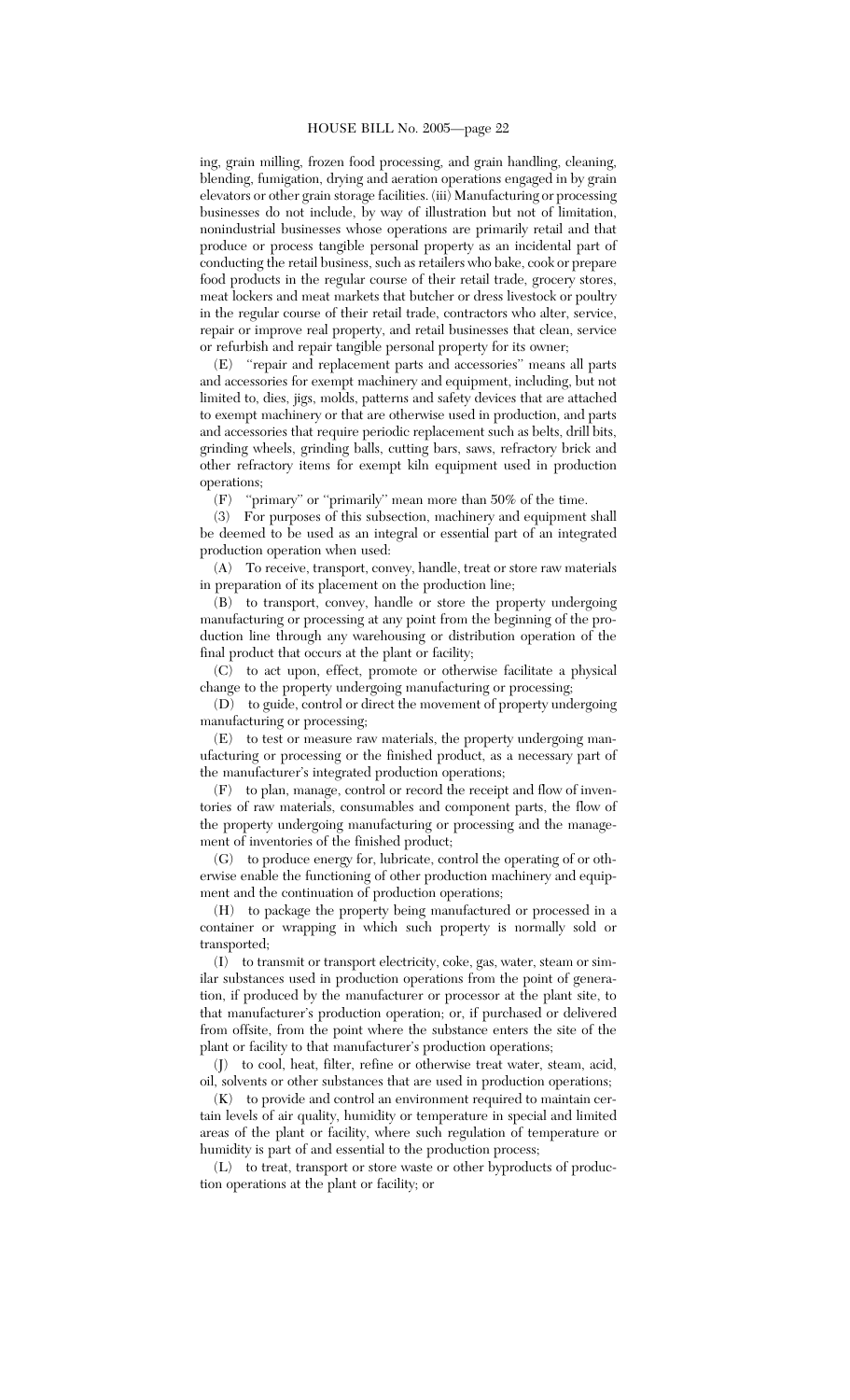(M) to control pollution at the plant or facility where the pollution is produced by the manufacturing or processing operation.

(4) The following machinery, equipment and materials shall be deemed to be exempt even though it may not otherwise qualify as machinery and equipment used as an integral or essential part of an integrated production operation: (A) Computers and related peripheral equipment that are utilized by a manufacturing or processing business for engineering of the finished product or for research and development or product design; (B) machinery and equipment that is utilized by a manufacturing or processing business to manufacture or rebuild tangible personal property that is used in manufacturing or processing operations, including tools, dies, molds, forms and other parts of qualifying machinery and equipment; (C) portable plants for aggregate concrete, bulk cement and asphalt including cement mixing drums to be attached to a motor vehicle; (D) industrial fixtures, devices, support facilities and special foundations necessary for manufacturing and production operations, and materials and other tangible personal property sold for the purpose of fabricating such fixtures, devices, facilities and foundations. An exemption certificate for such purchases shall be signed by the manufacturer or processor. If the fabricator purchases such material, the fabricator shall also sign the exemption certificate; and (E) a manufacturing or processing business' laboratory equipment that is not located at the plant or facility, but that would otherwise qualify for exemption under subsection (3)(E).

(5) ''Machinery and equipment used as an integral or essential part of an integrated production operation'' shall not include:

(A) Machinery and equipment used for nonproduction purposes, including, but not limited to, machinery and equipment used for plant security, fire prevention, first aid, accounting, administration, record keeping, advertising, marketing, sales or other related activities, plant cleaning, plant communications, and employee work scheduling;

(B) machinery, equipment and tools used primarily in maintaining and repairing any type of machinery and equipment or the building and plant;

(C) transportation, transmission and distribution equipment not primarily used in a production, warehousing or material handling operation at the plant or facility, including the means of conveyance of natural gas, electricity, oil or water, and equipment related thereto, located outside the plant or facility;

(D) office machines and equipment including computers and related peripheral equipment not used directly and primarily to control or measure the manufacturing process;

(E) furniture and other furnishings;

(F) buildings, other than exempt machinery and equipment that is permanently affixed to or becomes a physical part of the building, and any other part of real estate that is not otherwise exempt;

(G) building fixtures that are not integral to the manufacturing operation, such as utility systems for heating, ventilation, air conditioning, communications, plumbing or electrical;

(H) machinery and equipment used for general plant heating, cooling and lighting;

(I) motor vehicles that are registered for operation on public highways; or

(J) employee apparel, except safety and protective apparel that is purchased by an employer and furnished gratuitously to employees who are involved in production or research activities.

(6) Subsections (3) and (5) shall not be construed as exclusive listings of the machinery and equipment that qualify or do not qualify as an integral or essential part of an integrated production operation. When machinery or equipment is used as an integral or essential part of production operations part of the time and for nonproduction purpose at other times, the primary use of the machinery or equipment shall deter-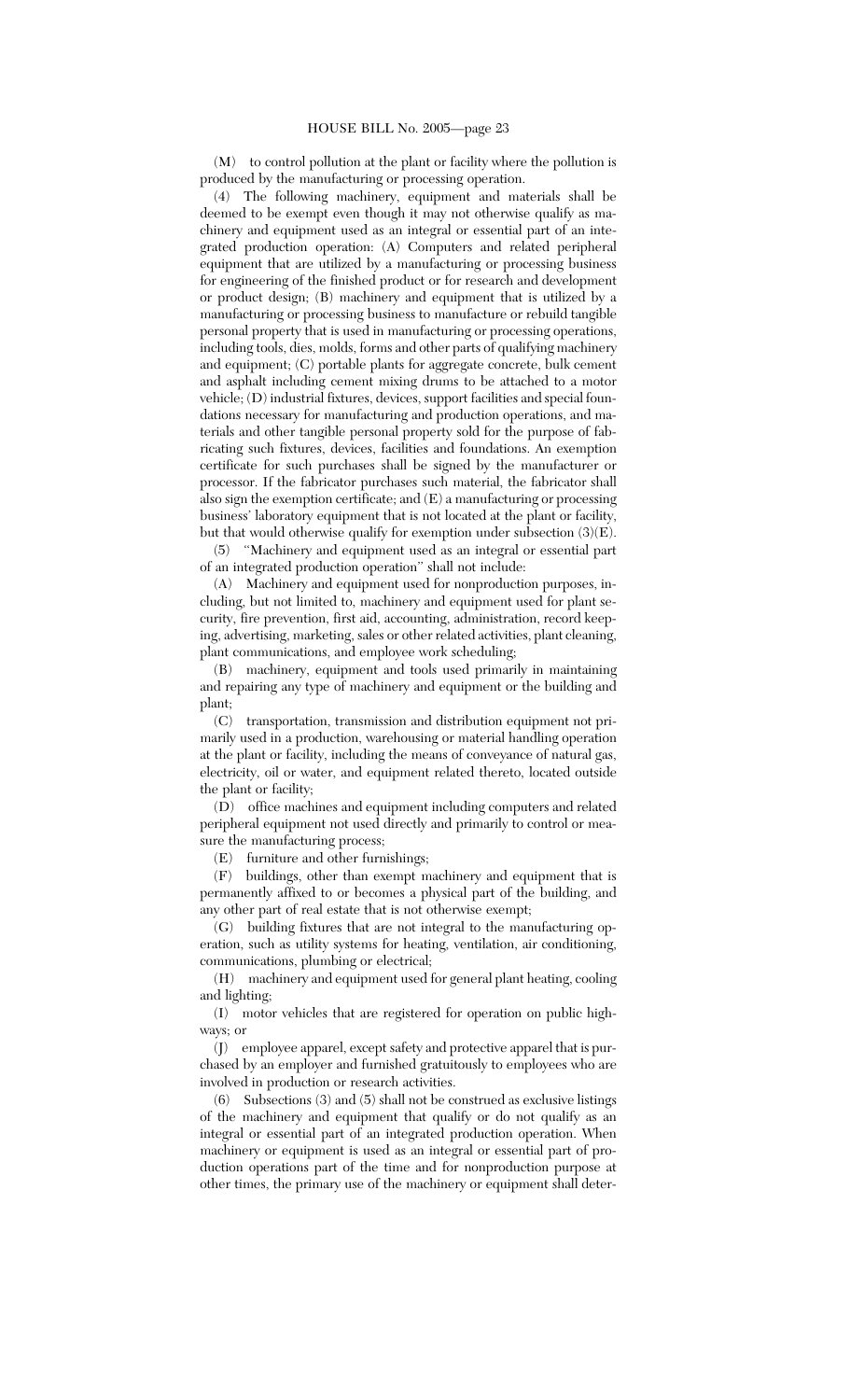mine whether or not such machinery or equipment qualifies for exemption.

(7) The secretary of revenue shall adopt rules and regulations necessary to administer the provisions of this subsection;

(ll) all sales of educational materials purchased for distribution to the public at no charge by a nonprofit corporation organized for the purpose of encouraging, fostering and conducting programs for the improvement of public health;

(mm) all sales of seeds and tree seedlings; fertilizers, insecticides, herbicides, germicides, pesticides and fungicides; and services, purchased and used for the purpose of producing plants in order to prevent soil erosion on land devoted to agricultural use;

(nn) except as otherwise provided in this act, all sales of services rendered by an advertising agency or licensed broadcast station or any member, agent or employee thereof;

(oo) all sales of tangible personal property purchased by a community action group or agency for the exclusive purpose of repairing or weatherizing housing occupied by low income individuals;

(pp) all sales of drill bits and explosives actually utilized in the exploration and production of oil or gas;

(qq) all sales of tangible personal property and services purchased by a nonprofit museum or historical society or any combination thereof, including a nonprofit organization which is organized for the purpose of stimulating public interest in the exploration of space by providing educational information, exhibits and experiences, which is exempt from federal income taxation pursuant to section  $501(c)(3)$  of the federal internal revenue code of 1986;

(rr) all sales of tangible personal property which will admit the purchaser thereof to any annual event sponsored by a nonprofit organization which is exempt from federal income taxation pursuant to section 501(c)(3) of the federal internal revenue code of 1986;

(ss) all sales of tangible personal property and services purchased by a public broadcasting station licensed by the federal communications commission as a noncommercial educational television or radio station;

(tt) all sales of tangible personal property and services purchased by or on behalf of a not-for-profit corporation which is exempt from federal income taxation pursuant to section  $501(c)(3)$  of the federal internal revenue code of 1986, for the sole purpose of constructing a Kansas Korean War memorial;

(uu) all sales of tangible personal property and services purchased by or on behalf of any rural volunteer fire-fighting organization for use exclusively in the performance of its duties and functions;

(vv) all sales of tangible personal property purchased by any of the following organizations which are exempt from federal income taxation pursuant to section 501 (c)(3) of the federal internal revenue code of 1986, for the following purposes, and all sales of any such property by or on behalf of any such organization for any such purpose:

(1) The American Heart Association, Kansas Affiliate, Inc. for the purposes of providing education, training, certification in emergency cardiac care, research and other related services to reduce disability and death from cardiovascular diseases and stroke;

(2) the Kansas Alliance for the Mentally Ill, Inc. for the purpose of advocacy for persons with mental illness and to education, research and support for their families;

(3) the Kansas Mental Illness Awareness Council for the purposes of advocacy for persons who are mentally ill and to education, research and support for them and their families;

(4) the American Diabetes Association Kansas Affiliate, Inc. for the purpose of eliminating diabetes through medical research, public education focusing on disease prevention and education, patient education including information on coping with diabetes, and professional education and training;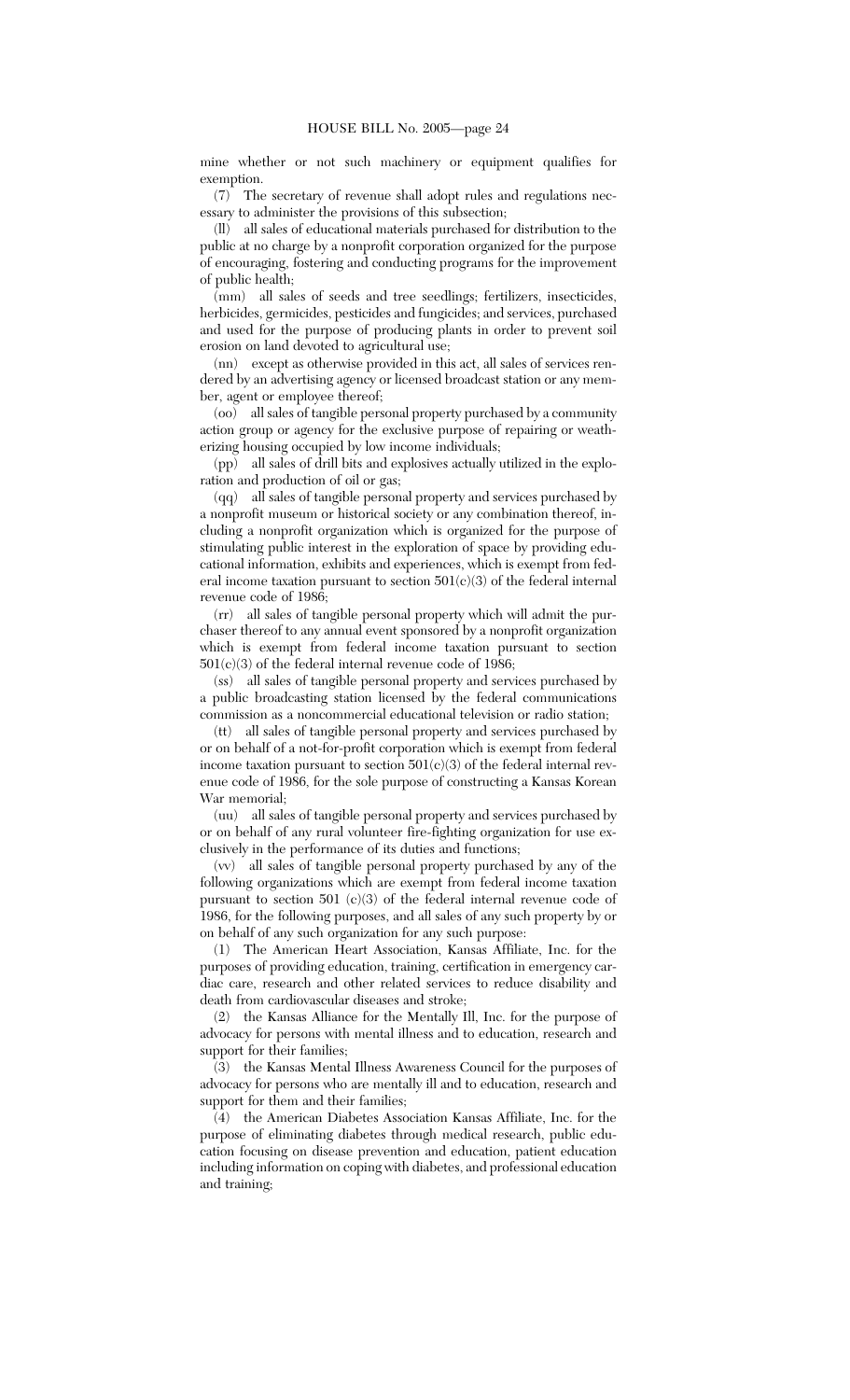(5) the American Lung Association of Kansas, Inc. for the purpose of eliminating all lung diseases through medical research, public education including information on coping with lung diseases, professional education and training related to lung disease and other related services to reduce the incidence of disability and death due to lung disease;

(6) the Kansas chapters of the Alzheimer's Disease and Related Disorders Association, Inc. for the purpose of providing assistance and support to persons in Kansas with Alzheimer's disease, and their families and caregivers;

(7) the Kansas chapters of the Parkinson's disease association for the purpose of eliminating Parkinson's disease through medical research and public and professional education related to such disease; and

(8) the National Kidney Foundation of Kansas and Western Missouri for the purpose of eliminating kidney disease through medical research and public and private education related to such disease;

(ww) all sales of tangible personal property purchased by the Habitat for Humanity for the exclusive use of being incorporated within a housing project constructed by such organization;

(xx) all sales of tangible personal property and services purchased by a nonprofit zoo which is exempt from federal income taxation pursuant to section  $501(c)(3)$  of the federal internal revenue code of 1986, or on behalf of such zoo by an entity itself exempt from federal income taxation pursuant to section 501(c)(3) of the federal internal revenue code of 1986 contracted with to operate such zoo and all sales of tangible personal property or services purchased by a contractor for the purpose of constructing, equipping, reconstructing, maintaining, repairing, enlarging, furnishing or remodeling facilities for any nonprofit zoo which would be exempt from taxation under the provisions of this section if purchased directly by such nonprofit zoo or the entity operating such zoo. Nothing in this subsection shall be deemed to exempt the purchase of any construction machinery, equipment or tools used in the constructing, equipping, reconstructing, maintaining, repairing, enlarging, furnishing or remodeling facilities for any nonprofit zoo. When any nonprofit zoo shall contract for the purpose of constructing, equipping, reconstructing, maintaining, repairing, enlarging, furnishing or remodeling facilities, it shall obtain from the state and furnish to the contractor an exemption certificate for the project involved, and the contractor may purchase materials for incorporation in such project. The contractor shall furnish the number of such certificate to all suppliers from whom such purchases are made, and such suppliers shall execute invoices covering the same bearing the number of such certificate. Upon completion of the project the contractor shall furnish to the nonprofit zoo concerned a sworn statement, on a form to be provided by the director of taxation, that all purchases so made were entitled to exemption under this subsection. All invoices shall be held by the contractor for a period of five years and shall be subject to audit by the director of taxation. If any materials purchased under such a certificate are found not to have been incorporated in the building or other project or not to have been returned for credit or the sales or compensating tax otherwise imposed upon such materials which will not be so incorporated in the building or other project reported and paid by such contractor to the director of taxation not later than the 20th day of the month following the close of the month in which it shall be determined that such materials will not be used for the purpose for which such certificate was issued, the nonprofit zoo concerned shall be liable for tax on all materials purchased for the project, and upon payment thereof it may recover the same from the contractor together with reasonable attorney fees. Any contractor or any agent, employee or subcontractor thereof, who shall use or otherwise dispose of any materials purchased under such a certificate for any purpose other than that for which such a certificate is issued without the payment of the sales or compensating tax otherwise imposed upon such materials, shall be guilty of a misdemeanor and, upon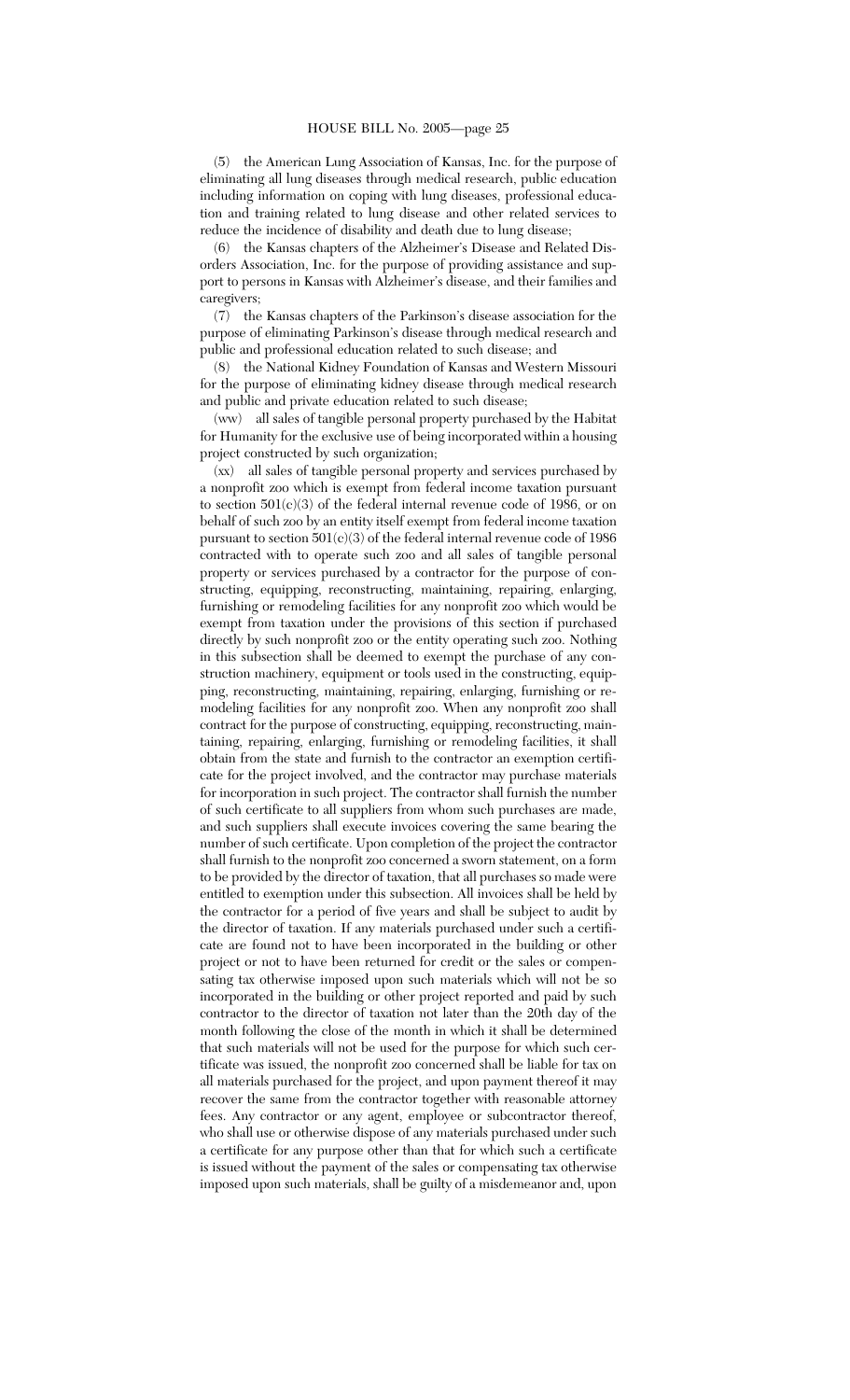conviction therefor, shall be subject to the penalties provided for in subsection (g) of K.S.A. 79-3615, and amendments thereto;

(yy) all sales of tangible personal property and services purchased by a parent-teacher association or organization, and all sales of tangible personal property by or on behalf of such association or organization;

(zz) all sales of machinery and equipment purchased by over-the-air, free access radio or television station which is used directly and primarily for the purpose of producing a broadcast signal or is such that the failure of the machinery or equipment to operate would cause broadcasting to cease. For purposes of this subsection, machinery and equipment shall include, but not be limited to, that required by rules and regulations of the federal communications commission, and all sales of electricity which are essential or necessary for the purpose of producing a broadcast signal or is such that the failure of the electricity would cause broadcasting to cease;

(aaa) all sales of tangible personal property and services purchased by a religious organization which is exempt from federal income taxation pursuant to section  $501(c)(3)$  of the federal internal revenue code, and used exclusively for religious purposes, and all sales of tangible personal property or services purchased by a contractor for the purpose of constructing, equipping, reconstructing, maintaining, repairing, enlarging, furnishing or remodeling facilities for any such organization which would be exempt from taxation under the provisions of this section if purchased directly by such organization. Nothing in this subsection shall be deemed to exempt the purchase of any construction machinery, equipment or tools used in the constructing, equipping, reconstructing, maintaining, repairing, enlarging, furnishing or remodeling facilities for any such organization. When any such organization shall contract for the purpose of constructing, equipping, reconstructing, maintaining, repairing, enlarging, furnishing or remodeling facilities, it shall obtain from the state and furnish to the contractor an exemption certificate for the project involved, and the contractor may purchase materials for incorporation in such project. The contractor shall furnish the number of such certificate to all suppliers from whom such purchases are made, and such suppliers shall execute invoices covering the same bearing the number of such certificate. Upon completion of the project the contractor shall furnish to such organization concerned a sworn statement, on a form to be provided by the director of taxation, that all purchases so made were entitled to exemption under this subsection. All invoices shall be held by the contractor for a period of five years and shall be subject to audit by the director of taxation. If any materials purchased under such a certificate are found not to have been incorporated in the building or other project or not to have been returned for credit or the sales or compensating tax otherwise imposed upon such materials which will not be so incorporated in the building or other project reported and paid by such contractor to the director of taxation not later than the 20th day of the month following the close of the month in which it shall be determined that such materials will not be used for the purpose for which such certificate was issued, such organization concerned shall be liable for tax on all materials purchased for the project, and upon payment thereof it may recover the same from the contractor together with reasonable attorney fees. Any contractor or any agent, employee or subcontractor thereof, who shall use or otherwise dispose of any materials purchased under such a certificate for any purpose other than that for which such a certificate is issued without the payment of the sales or compensating tax otherwise imposed upon such materials, shall be guilty of a misdemeanor and, upon conviction therefor, shall be subject to the penalties provided for in subsection (g) of K.S.A. 79-3615, and amendments thereto. Sales tax paid on and after July 1, 1998, but prior to the effective date of this act upon the gross receipts received from any sale exempted by the amendatory provisions of this subsection shall be refunded. Each claim for a sales tax refund shall be verified and submitted to the director of taxation upon forms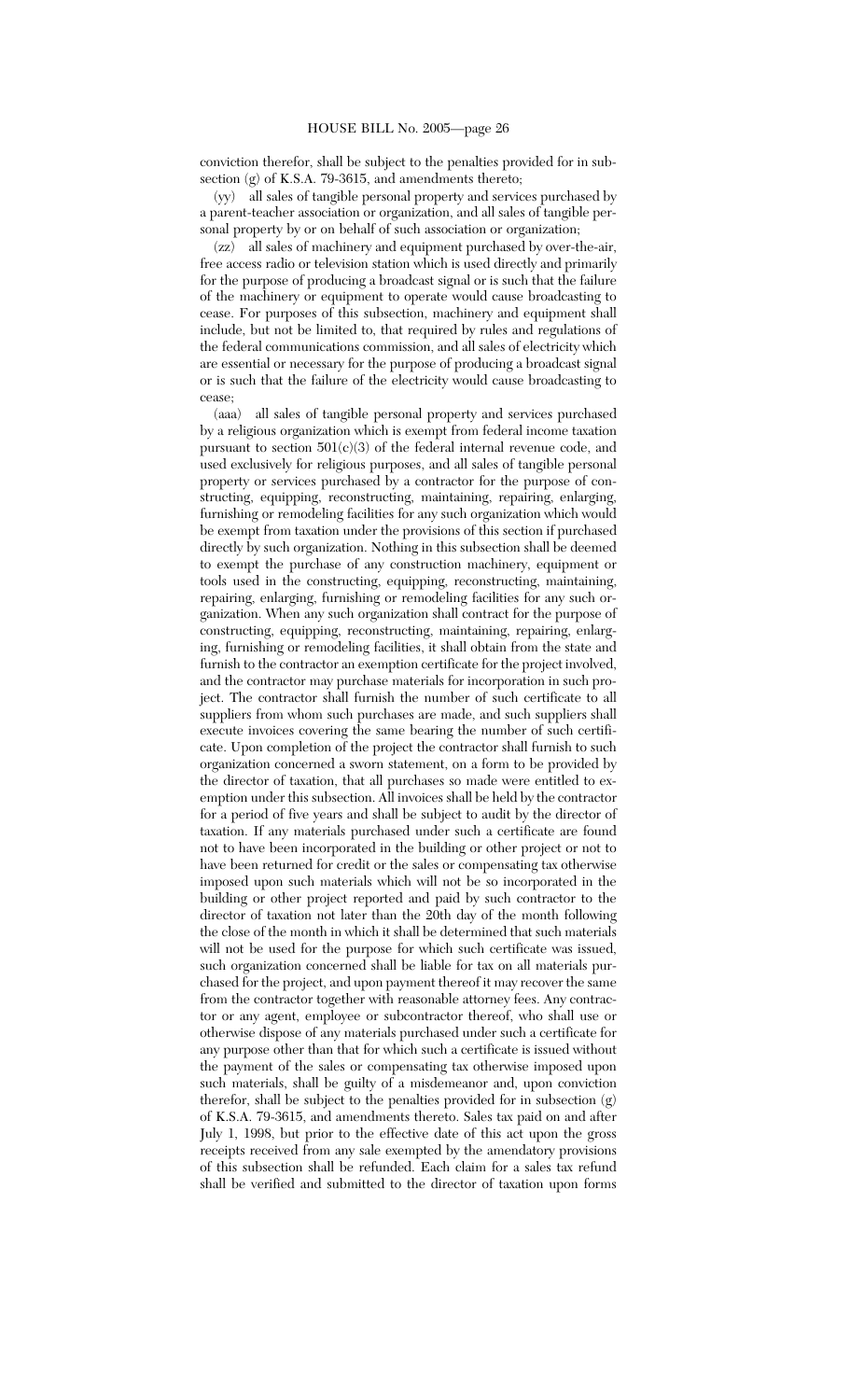furnished by the director and shall be accompanied by any additional documentation required by the director. The director shall review each claim and shall refund that amount of sales tax paid as determined under the provisions of this subsection. All refunds shall be paid from the sales tax refund fund upon warrants of the director of accounts and reports pursuant to vouchers approved by the director or the director's designee;

(bbb) all sales of food for human consumption by an organization which is exempt from federal income taxation pursuant to section 501 (c)(3) of the federal internal revenue code of 1986, pursuant to a food distribution program which offers such food at a price below cost in exchange for the performance of community service by the purchaser thereof;

(ccc) on and after July 1, 1999, all sales of tangible personal property and services purchased by a primary care clinic or health center the primary purpose of which is to provide services to medically underserved individuals and families, and which is exempt from federal income taxation pursuant to section 501 (c)(3) of the federal internal revenue code, and all sales of tangible personal property or services purchased by a contractor for the purpose of constructing, equipping, reconstructing, maintaining, repairing, enlarging, furnishing or remodeling facilities for any such clinic or center which would be exempt from taxation under the provisions of this section if purchased directly by such clinic or center. Nothing in this subsection shall be deemed to exempt the purchase of any construction machinery, equipment or tools used in the constructing, equipping, reconstructing, maintaining, repairing, enlarging, furnishing or remodeling facilities for any such clinic or center. When any such clinic or center shall contract for the purpose of constructing, equipping, reconstructing, maintaining, repairing, enlarging, furnishing or remodeling facilities, it shall obtain from the state and furnish to the contractor an exemption certificate for the project involved, and the contractor may purchase materials for incorporation in such project. The contractor shall furnish the number of such certificate to all suppliers from whom such purchases are made, and such suppliers shall execute invoices covering the same bearing the number of such certificate. Upon completion of the project the contractor shall furnish to such clinic or center concerned a sworn statement, on a form to be provided by the director of taxation, that all purchases so made were entitled to exemption under this subsection. All invoices shall be held by the contractor for a period of five years and shall be subject to audit by the director of taxation. If any materials purchased under such a certificate are found not to have been incorporated in the building or other project or not to have been returned for credit or the sales or compensating tax otherwise imposed upon such materials which will not be so incorporated in the building or other project reported and paid by such contractor to the director of taxation not later than the 20th day of the month following the close of the month in which it shall be determined that such materials will not be used for the purpose for which such certificate was issued, such clinic or center concerned shall be liable for tax on all materials purchased for the project, and upon payment thereof it may recover the same from the contractor together with reasonable attorney fees. Any contractor or any agent, employee or subcontractor thereof, who shall use or otherwise dispose of any materials purchased under such a certificate for any purpose other than that for which such a certificate is issued without the payment of the sales or compensating tax otherwise imposed upon such materials, shall be guilty of a misdemeanor and, upon conviction therefor, shall be subject to the penalties provided for in subsection (g) of K.S.A. 79-3615, and amendments thereto;

(ddd) on and after January 1, 1999, and before January 1, 2000, all sales of materials and services purchased by any class II or III railroad as classified by the federal surface transportation board for the construction, renovation, repair or replacement of class II or III railroad track and facilities used directly in interstate commerce. In the event any such track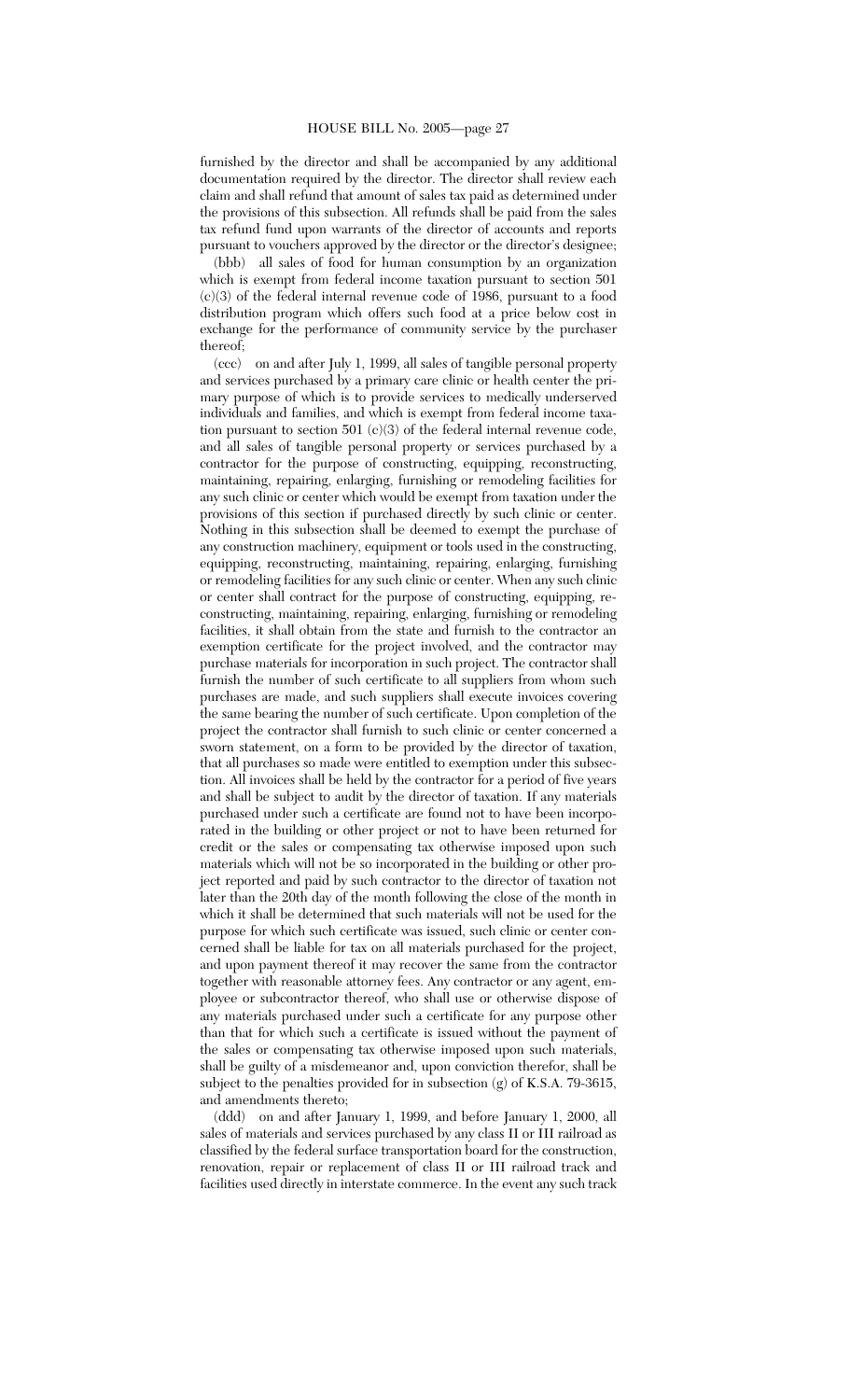or facility for which materials and services were purchased sales tax exempt is not operational for five years succeeding the allowance of such exemption, the total amount of sales tax which would have been payable except for the operation of this subsection shall be recouped in accordance with rules and regulations adopted for such purpose by the secretary of revenue;

(eee) on and after January 1, 1999, and before January 1, 2001, all sales of materials and services purchased for the original construction, reconstruction, repair or replacement of grain storage facilities, including railroad sidings providing access thereto;

(fff) all sales of material handling equipment, racking systems and other related machinery and equipment that is used for the handling, movement or storage of tangible personal property in a warehouse or distribution facility in this state; all sales of installation, repair and maintenance services performed on such machinery and equipment; and all sales of repair and replacement parts for such machinery and equipment. For purposes of this subsection, a warehouse or distribution facility means a single, fixed location that consists of buildings or structures in a contiguous area where storage or distribution operations are conducted that are separate and apart from the business' retail operations, if any, and which do not otherwise qualify for exemption as occurring at a manufacturing or processing plant or facility. Material handling and storage equipment shall include aeration, dust control, cleaning, handling and other such equipment that is used in a public grain warehouse or other commercial grain storage facility, whether used for grain handling, grain storage, grain refining or processing, or other grain treatment operation; and

(ggg) all sales of tangible personal property and services purchased by or on behalf of the Kansas Academy of Science which is exempt from federal income taxation pursuant to section  $501(c)(3)$  of the federal internal revenue code of 1986, and used solely by such academy for the preparation, publication and dissemination of education materials.

Sec. 8. On and after July 1, 2003, K.S.A. 79-3607 is hereby amended to read as follows: 79-3607. *(a)* Retailers shall make returns to the director at the times prescribed by this section upon forms prescribed and furnished by the director stating: (1) The name and address of the retailer; (2) the total amount of gross sales of all tangible personal property and taxable services rendered by the retailer during the period for which the return is made; (3) the total amount received during the period for which the return is made on charge and time sales of tangible personal property made and taxable services rendered prior to the period for which the return is made; (4) deductions allowed by law from such total amount of gross sales and from total amount received during the period for which the return is made on such charge and time sales; (5) receipts during the period for which the return is made from the total amount of sales of tangible personal property and taxable services rendered during such period in the course of such business, after deductions allowed by law have been made; (6) receipts during the period for which the return is made from charge and time sales of tangible personal property made and taxable services rendered prior to such period in the course of such business, after deductions allowed by law have been made; (7) gross receipts during the period for which the return is made from sales of tangible personal property and taxable services rendered in the course of such business upon the basis of which the tax is imposed. The return shall include such other pertinent information as the director may require. In making such return, the retailer shall determine the market value of any consideration, other than money, received in connection with the sale of any tangible personal property in the course of the business and shall include such value in the return. Such value shall be subject to review and revision by the director as hereinafter provided. Refunds made by the retailer during the period for which the return is made on account of tangible personal property returned to the retailer shall be allowed as a deduction under subdivision (4) of this section in case the retailer has theretofore included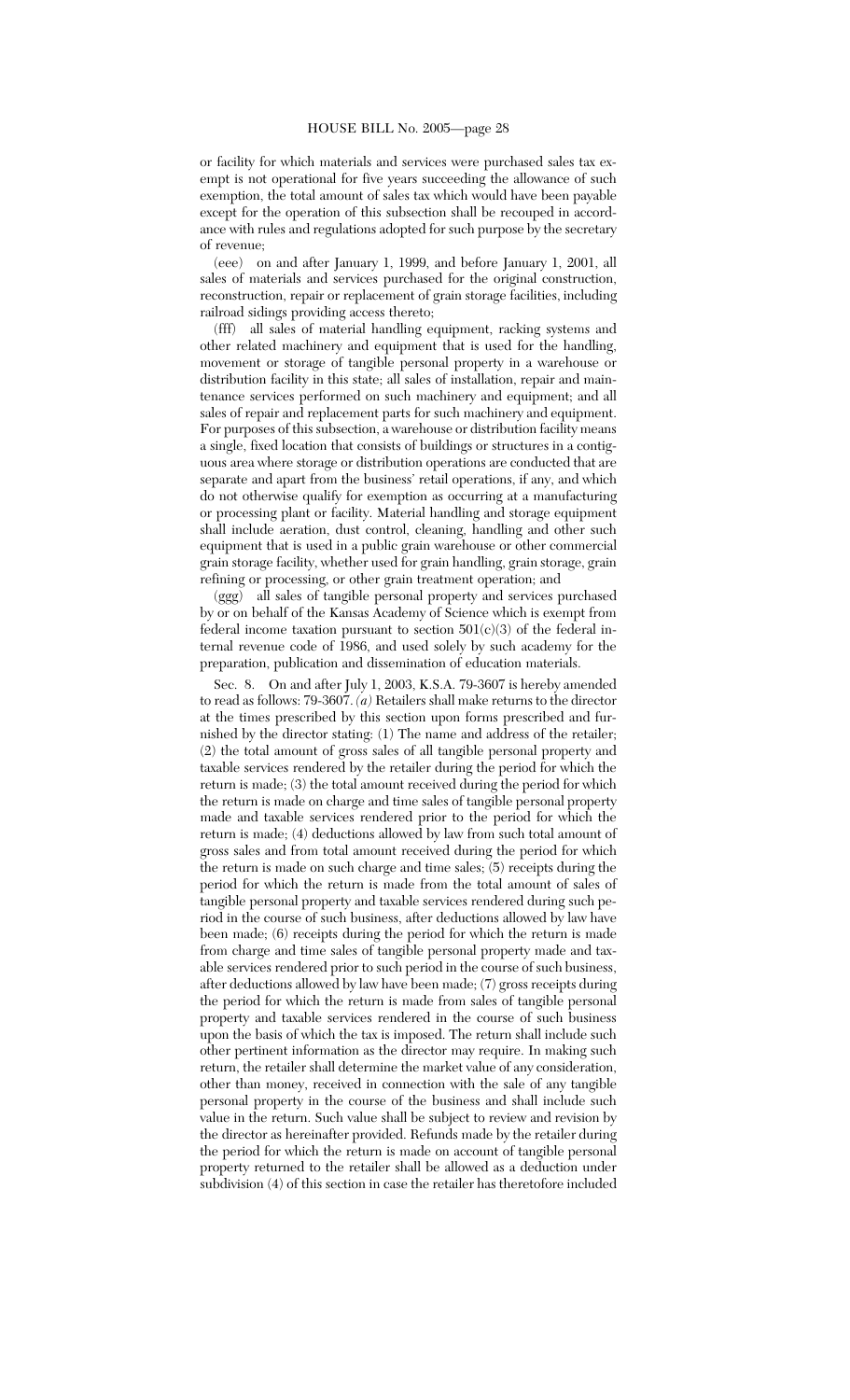the receipts from such sale in a return made by such retailer and paid taxes therein imposed by this act. The retailer shall, at the time of making such return, pay to the director the amount of tax herein imposed, except as otherwise provided in this section. The director may extend the time for making returns and paying the tax required by this act for any period not to exceed 60 days under such rules and regulations as the secretary of revenue may prescribe. When the total tax for which any retailer is liable under this act, does not exceed the sum of \$80 in any calendar year, the retailer shall file an annual return on or before January 25 of the following year. When the total tax liability does not exceed \$1,600 in any calendar year, the retailer shall file returns quarterly on or before the 25th day of the month following the end of each calendar quarter. When the total tax liability exceeds \$1,600 in any calendar year, the retailer shall file a return for each month on or before the 25th day of the following month. When the total tax liability exceeds \$32,000 in any calendar year, the retailer shall be required to pay the sales tax liability for the first 15 days of each month to the director on or before the 25th day of that month. Any such payment shall accompany the return filed for the preceding month. A retailer will be considered to have complied with the requirements to pay the first 15 days' liability for any month if, on or before the 25th day of that month, the retailer paid 90% of the liability for that fifteen-day period, or 50% of such retailer's liability in the immediate preceding calendar year for the same month as the month in which the fifteen-day period occurs computed at the rate applicable in the month in which the fifteen-day period occurs, and, in either case, paid any underpayment with the payment required on or before the 25th day of the following month. Such retailers shall pay their sales tax liabilities for the remainder of each such month at the time of filing the return for such month. Determinations of amounts of liability in a calendar year for purposes of determining filing requirements shall be made by the director upon the basis of amounts of liability by those retailers during the preceding calendar year or by estimates in cases of retailers having no previous sales tax histories. The director is hereby authorized to modify the filing schedule for any retailer when it is apparent that the original determination was inaccurate.

*(b) All model 1, model 2 and model 3 sellers are required to file returns electronically. Any model 1, model 2 or model 3 seller may submit its sales and use tax returns in a simplified format approved by the director. Any seller that is registered under the agreement, which does not have a legal requirement to register in this state, and is not a model 1, model 2 or model 3 seller, may submit its sales and use tax returns as follows: (1) Upon registration, the director shall provide to the seller the returns required;*

*(2) seller shall file a return anytime within one year of the month of initial registration, and future returns are required on an annual basis in succeeding years; and*

*(3) in addition to the returns required in subsection (b)(2), sellers are required to submit returns in the month following any month in which they have accumulated state and local sales tax funds for this state in the amount of \$1,600 or more.*

Sec. 9. On and after July 1, 2003, K.S.A. 79-3608 is hereby amended to read as follows: 79-3608. *(a) Except as otherwise provided,* it shall be unlawful for any person to engage in the business of selling tangible personal property at retail or furnishing taxable services in this state without a registration certificate from the director of taxation. Application for such certificate shall be made to the director upon forms furnished by the director, and shall state the name of the applicant, the address or addresses at which the applicant proposes to engage in such business, and the character of such business. Utilities taxable under this act shall not be required to register but shall comply with all other provisions of this act. *The taxpayer may be registered by an agent. Such appointment of the agent by the taxpayer shall be in writing and submitted to the director.*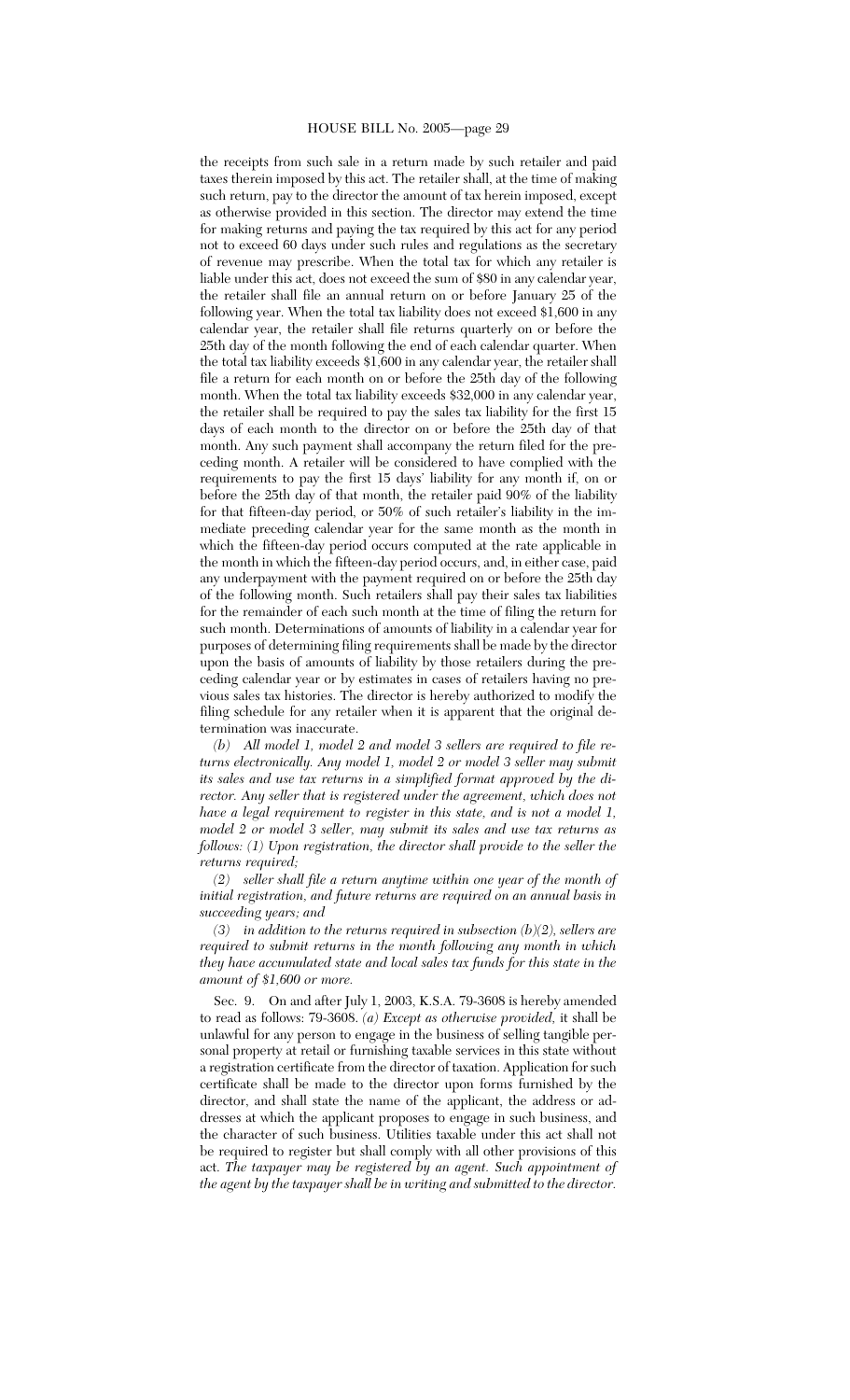The taxpayer shall be issued a registration certificate to engage in the business for which application is made unless the applicant at the time of making such application owes any sales tax, penalty or interest, and in such case, before a registration certificate is issued, the director of taxation shall require the applicant to pay the amount owed.

*(b)* A separate registration certificate shall be issued for each place of business, and shall be conspicuously displayed therein.

*(c) A seller registering under the agreement is considered registered in this state and shall not be required to pay any registration fees or other charges to register in this state if the seller has no legal requirement to register. A written signature from the seller registering under the agreement is not required. An agent may register a seller under uniform procedures determined by the secretary. A seller may cancel its registration under the system at any time under uniform procedures determined by the secretary. Cancellation does not relieve the seller of its liability for remitting to this state any taxes collected.*

Sec. 10. On and after July 1, 2003, K.S.A. 2002 Supp. 79-3650 is hereby amended to read as follows: 79-3650. (a) A refund request may be filed directly by a consumer or purchaser if the consumer or purchaser: (1) Paid the tax directly to the department; (2) provides evidence that the retailer refused or was unavailable to refund the tax; (3) provides evidence that the retailer did not act upon its refund request in a timely manner as provided in subsection (b), or; (4) provides a notarized statement to the department from the retailer that the retailer: (A) Will not claim a refund of the same tax included in the purchaser's or consumer's refund request; (B) agrees to provide to the consumer or purchaser any information or documentation in the retailer's possession needed for submission to the department to support or prove the refund claim; (C) has remitted to the state the tax sought to be refunded; and (D) has not taken or will not take a credit for such tax. A retailer providing false information in any such statement shall be subject to penalties prescribed by K.S.A. 2002 Supp. 79-3615(h), and amendments thereto.

(b) *A cause of action against the seller for the over-collected sales or use taxes does not accrue until a purchaser has provided written notice to a seller and the seller has had 60 days to respond. Such notice to the seller must contain the information necessary to determine the validity of the request. In connection with a purchaser's request from a seller for over-collected sales or use taxes, a seller shall be presumed to have a reasonable business practice, if in the collection of such sales or use taxes, the seller uses either a provider or a system, including a proprietary system, that is certified by the state and has remitted to the state all taxes collected less any deductions, credits or collection allowances.* If the director of taxation finds upon proper showing that a consumer or purchaser submitted a refund request to a retailer that was not acted upon by the retailer in a timely manner, the director shall extend the time for filing the request with the department beyond the three year limitation period that is otherwise provided by the time attributed to the delay caused by the retailer.

Sec. 11. On and after July 1, 2003, K.S.A. 79-3651 is hereby amended to read as follows: 79-3651. (a) For the purpose of the proper administration of the Kansas retailers' sales tax act and to prevent evasion of the tax imposed thereunder, it shall be presumed that all gross receipts from the sale of tangible personal property or enumerated services are subject to tax until the contrary is established. The burden of proving that a sale is not subject to tax is upon the vendor *seller* unless the vendor *seller* takes from the purchaser an exemption certificate to the effect that the property or service purchased is not subject to tax.

(b) An exemption certificate shall relieve the vendor *seller* from collecting and remitting tax when taken in good faith. A vendor shall be presumed to have accepted an exemption certificate in good faith in the absence of evidence to the contrary. A vendor shall be deemed to have accepted an exemption certificate in good faith if the vendor: (1) Main-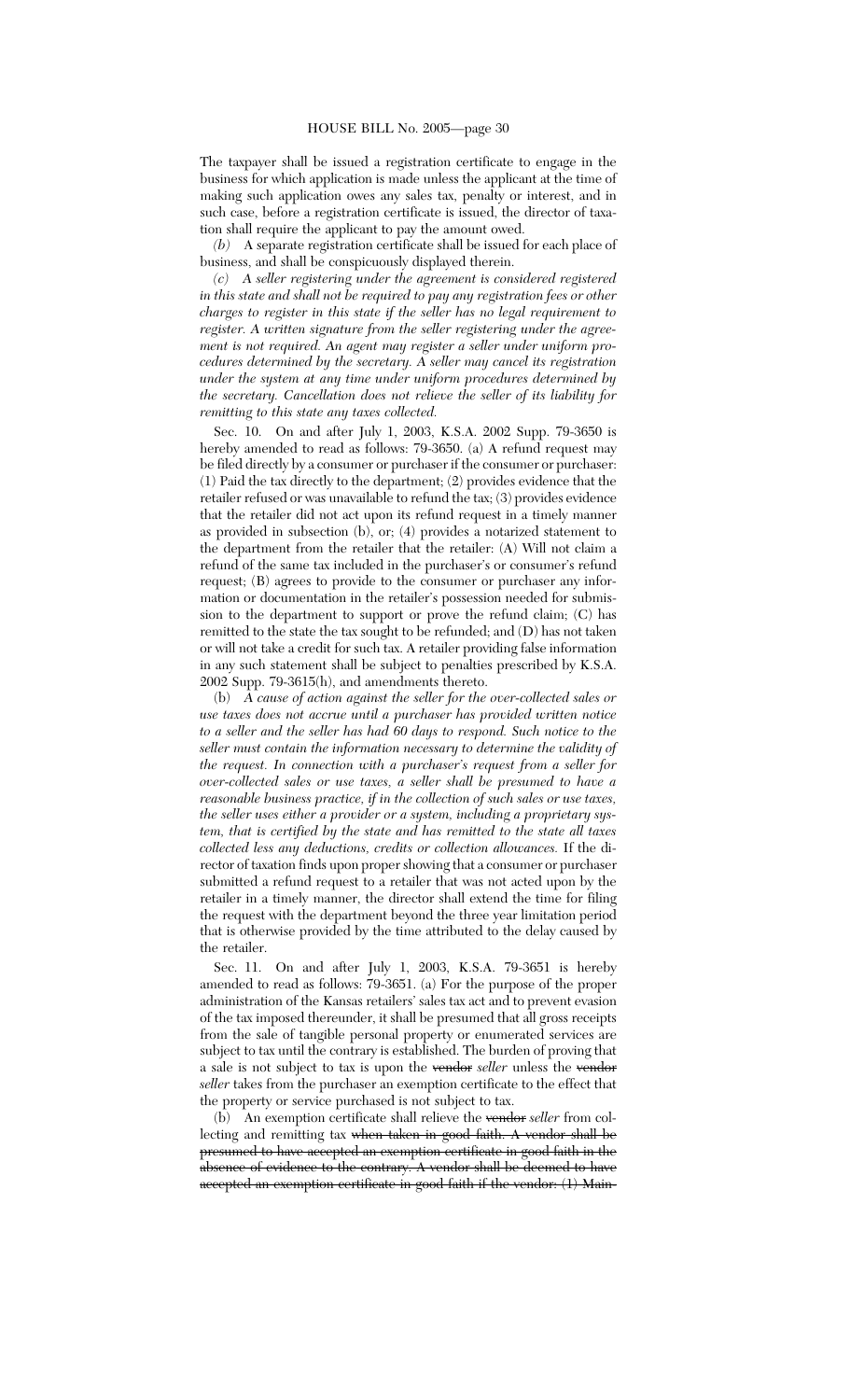tains a completed exemption certificate; (2) has ascertained the identity of the person or entity who presented the exemption certificate; and (3) has not been shown by a preponderance of the evidence to have had knowledge that the presentation of the certificate was improper *if the seller has obtained the required identifying information as determined by the director, from the purchaser and the reason for claiming the exemption at the time of purchase and has maintained proper records of exempt transactions pursuant to subsection (a) of K.S.A. 79-3609, and amendments thereto and provided them to the director when requested, except that a seller who fraudulently fails to collect the tax or solicits purchasers to participate in the unlawful claim of an exemption shall not be relieved from such liability. The seller shall obtain the same information for proof of a claimed exemption regardless of the medium in which the transaction occurred. The purchaser improperly claiming an exemption shall remain liable for the nonpayment of tax*.

(c) The exemption certificate shall be substantially in such form as the director may prescribe. *The seller shall use the standard form for claiming an exemption electronically as adopted by the director.* A vendor *seller* may require a purchaser to provide a copy of the purchaser's sales tax registration certificate with a resale certificate as a condition for honoring the purchaser's resale exemption claim. *A purchaser is not required to provide a signature to claim an exemption from tax unless a paper exemption certificate is used.*

(d) To lawfully present a resale exemption certificate the purchaser must be engaged in the business of selling property or services of the same kind that is purchased, hold a registration certificate, and at the time of purchase, either intend to resell the property in the regular course of business or be unable to ascertain whether the property will be resold or used for some other purpose.

(e) Any person who issues a resale certificate or other exemption certificate in order to unlawfully avoid payment of tax for business or personal gain shall be guilty of a misdemeanor and upon conviction shall be punished by a fine of not more than \$1,000 or imprisonment for not more than one year, or by both. In addition, if the director determines that a person issued a resale certificate in order to unlawfully avoid payment of tax for business or personal gain, the director shall increase any penalty that is due from the person under K.S.A. 79-3615, and amendments thereto, by \$250 or 10 times the tax due, whichever is greater, on each transaction where the misuse of a resale certificate occurred.

(f) Exemption certificates issued by a nonprofit entity claiming a specific exemption under K.S.A. 79-3606, and amendments thereto, shall bear the name and address of the entity and indicate the subsection under which the exemption is being claimed. Such certificate shall be signed by an officer, office manager or other administrator of the nonprofit entity*, if in paper form,* and contain the driver's license number of the signer. The certificate shall be substantially in such form as the director may prescribe. Payments made on an exempt entity's check, warrant, voucher or is charged to the entity's account shall relieve the vendor *seller* from collecting and remitting the tax if it is taken in good faith.

(g) It shall be the duty of every person who purchases tangible personal property or services that are taxable under this act to pay the full amount of tax that is lawfully due to the retailer making the sale. Any person who willfully and intentionally refuses to pay such tax to the retailer shall be guilty of a misdemeanor and upon conviction shall be punished and fined as provided by subsection (g) of K.S.A. 79-3615, and amendments thereto.

New Sec. 12. State sales tax rate changes must take effect on the first day of a calendar quarter. The secretary shall make a reasonable effort to provide sellers with as much advance notice as practicable of any rate changes, legislative change in the tax base and amendments to sales and use tax rules and regulations. Failure of a seller to receive such notice or failure of the secretary to provide such notice to a seller or limit the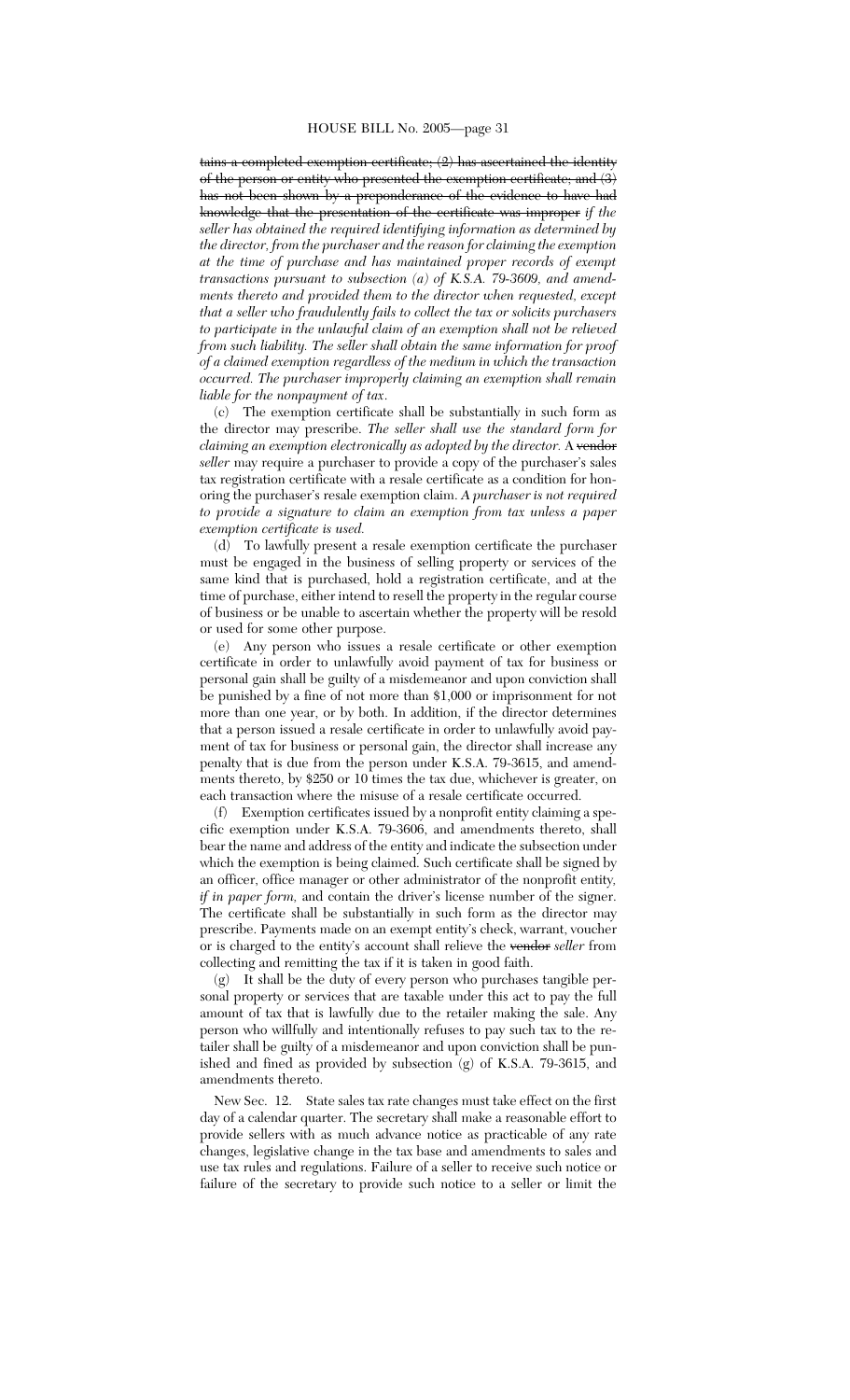effective date of a rate change shall not relieve the seller of its obligation to collect sales or use tax or otherwise comply with any such legislative, rule or regulatory changes.

New Sec. 13. On and after the databases are developed pursuant to subsections (a), (b) and (c) of section 14 and amendments thereto and after the state has joined and become a member of the agreement, sellers and certified service providers (CSPs) are relieved from liability for state and local sales and use tax for having charged and collected the incorrect amount of sales tax resulting from the seller or certified service provider relying on erroneous data provided by the secretary on tax rates, boundaries or taxing jurisdiction assignments. If the secretary provides an address-based system for assigning taxing jurisdictions that meets the requirements developed pursuant to the federal mobile telecommunications sourcing act, no liability relief is provided to sellers or certified service providers for errors resulting from reliance on the information provided under the provisions of subsection (c) of section 14 and amendments thereto.

New Sec. 14. (a) The secretary shall provide and maintain a database that describes boundary changes for all taxing jurisdictions. This database shall include a description of the change and the effective date of the change for sales and use tax purposes.

(b) The secretary shall provide and maintain a database of all sales and use tax rates for all taxing jurisdictions. For the identification of counties and cities, codes corresponding to the rates must be provided according to federal information processing standards (FIPS) as developed by the national institute of standards and technology. For the identification of all other jurisdictions, codes corresponding to the rates must be in the format determined by the secretary.

(c) The secretary must provide and maintain a database that assigns each five- and nine-digit zip code to the proper rates and taxing jurisdictions. The lowest combined tax rate imposed in the zip code area shall apply if the area includes more than one tax rate in any level of taxing jurisdiction. If a nine-digit zip code designation is not available for a street address, or if a seller is unable to determine the nine-digit zip code designation of a purchaser after exercising due diligence to determine the designation, the seller may apply the rate for the five-digit zip code area. For purposes of this section, there is a rebuttable presumption that a seller has exercised due diligence if the seller has attempted to determine the nine-digit zip code designation by utilizing software approved by the secretary that makes this designation from the street address and the fivedigit zip code of the purchaser.

(d) The secretary shall participate with other member states in the development of an address-based system for assigning taxing jurisdictions. The system must meet the requirements developed pursuant to the federal mobile telecommunications sourcing act (4 U.S.C. § 119).

(e) The electronic databases provided for in subsections (a), (b), (c) and (d) shall be in downloadable format as determined by the secretary. The provisions of subsections (c) and (d) do not apply when the purchased product is received by the purchaser at the business location of the seller.

New Sec. 15. (a) The retail sale of a product shall be sourced in accordance with section 16 and amendments thereto. The provisions of section 16 and amendments thereto apply regardless of the characterization of a product as tangible personal property, a digital good or a service. The provisions of section 16 and amendments thereto only apply to determine a seller's obligation to pay or collect and remit a sales or use tax with respect to the seller's retail sale of a product. These provisions do not affect the obligation of a purchaser or lessee to remit tax on the use of the product to the taxing jurisdictions of that use.

(b) Section 16 and amendments thereto does not apply to sales or use taxes levied on the following: (1) The retail sale or transfer of water craft, modular homes, manufactured homes or mobile homes. The retail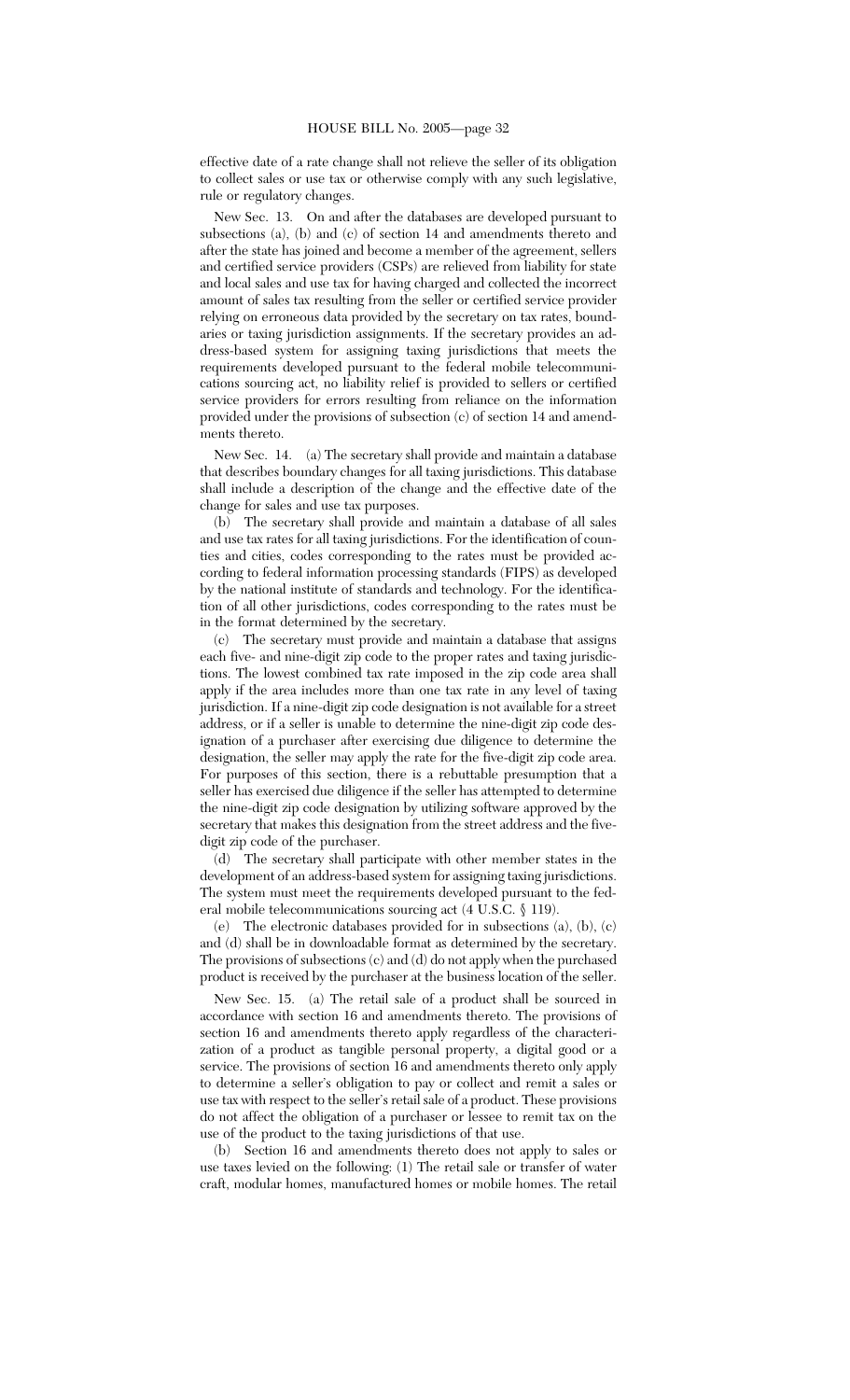sale of these items shall be sourced according to K.S.A. 12-191 and amendments thereto;

(2) the retail sales, excluding lease or rental, of motor vehicles, trailers, semi-trailers or aircraft that do not qualify as transportation equipment, as defined in subsection (d) of section 16 and amendments thereto. The retail sale of these items shall be sourced according to K.S.A. 12-191 and amendments thereto and the lease or rental of these items must be sourced according to subsection (c) of section 16 and amendments thereto; and

(3) telecommunications services, as set out in section 19 and amendments thereto, shall be sourced in accordance with section 19 and amendments thereto.

New Sec. 16. (a) The retail sale, excluding lease or rental, of a product shall be sourced as follows: (1) When the product is received by the purchaser at a business location of the seller, the sale is sourced to that business location;

(2) when the product is not received by the purchaser at a business location of the seller, the sale is sourced to the location where receipt by the purchaser, or the purchaser's donee, designated as such by the purchaser, occurs, including the location indicated by instructions for delivery to the purchaser or donee, known to the seller;

(3) when subsection  $(a)(1)$  and  $(a)(2)$  do not apply, the sale is sourced to the location indicated by an address for the purchaser that is available from the business records of the seller that are maintained in the ordinary course of the seller's business when use of this address does not constitute bad faith;

(4) when subsections (a)(1), (a)(2) and (a)(3) do not apply, the sale is sourced to the location indicated by an address for the purchaser obtained during the consummation of the sale, including the address of a purchaser's payment instrument, if no other address is available, when use of this address does not constitute bad faith;

(5) when none of the previous rules of subsection  $(a)(1)$ ,  $(a)(2)$ ,  $(a)(3)$ or (a)(4) apply, including the circumstance in which the seller is without sufficient information to apply the previous rules, then the location will be determined by the address from which tangible personal property was shipped, from which the digital good or the computer software delivered electronically was first available for transmission by the seller, or from which the service was provided, disregarding for these purposes any location that merely provided the digital transfer of the product sold.

(b) The lease or rental of tangible personal property, other than property identified in subsection (c) or (d), shall be sourced as follows: (1) For a lease or rental that requires recurring periodic payments, the first periodic payment is sourced the same as a retail sale in accordance with the provisions of subsection (a). Periodic payments made subsequent to the first payment are sourced to the primary property location for each period covered by the payment. The primary property location shall be as indicated by an address for the property provided by the lessee that is available to the lessor from its records maintained in the ordinary course of business, when use of this address does not constitute bad faith. The property location shall not be altered by intermittent use at different locations, such as use of business property that accompanies employees on business trips and service calls;

(2) for a lease or rental that does not require recurring periodic payments, the payment is sourced the same as a retail sale in accordance with the provisions of subsection (a); and

(3) this subsection does not affect the imposition or computation of sales or use tax on leases or rentals based on a lump sum or accelerated basis, or on the acquisition of property for lease.

(c) The lease or rental of motor vehicles, trailers, semi-trailers or aircraft that do not qualify as transportation equipment, as defined in subsection (d), shall be sourced as follows:  $(1)$  For a lease or rental that requires recurring periodic payments, each periodic payment is sourced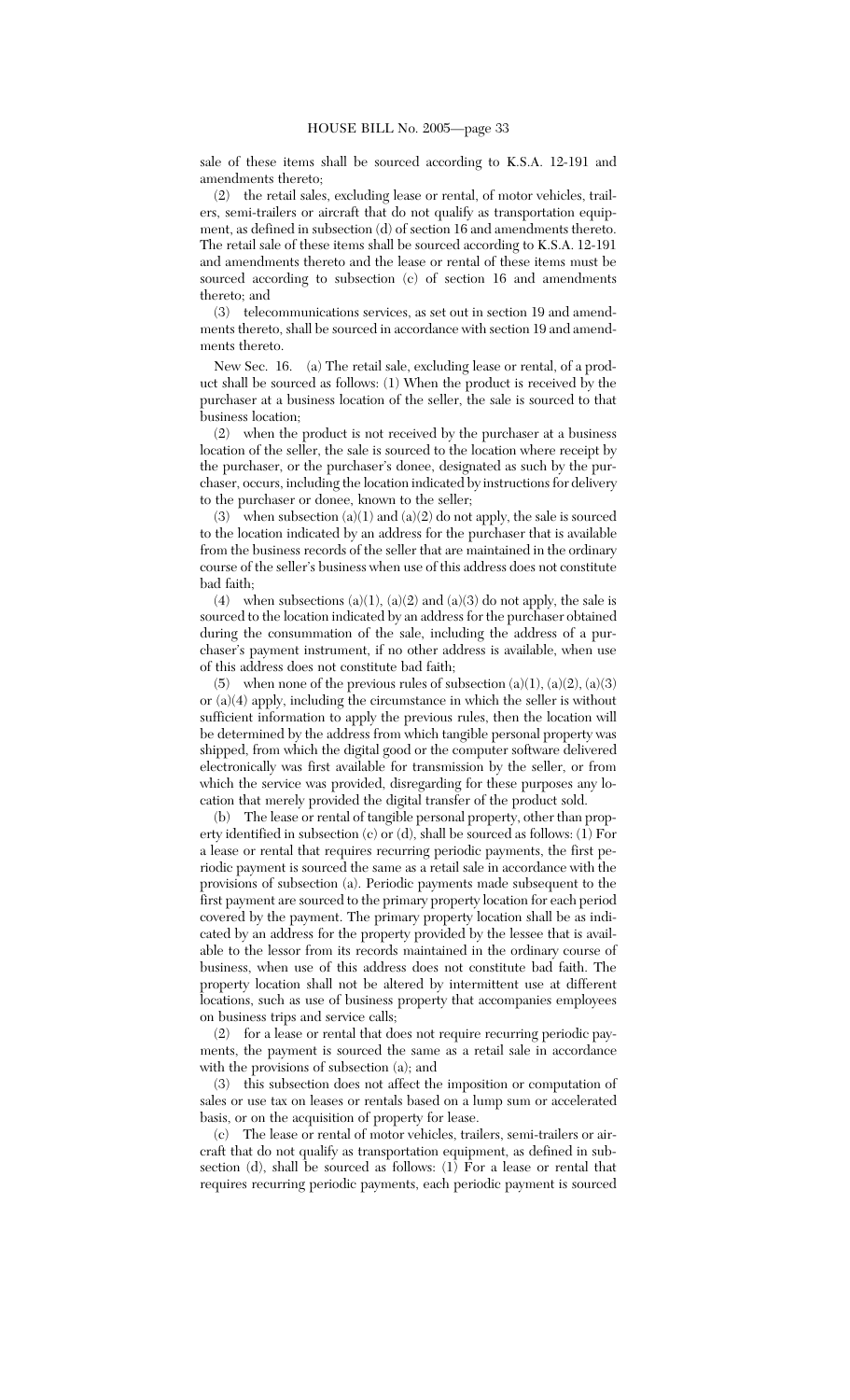to the primary property location. The primary property location shall be as indicated by an address for the property provided by the lessee that is available to the lessor from its records maintained in the ordinary course of business, when use of this address does not constitute bad faith. This location shall not be altered by intermittent use at different locations;

(2) for a lease or rental that does not require recurring periodic payments, the payment is sourced the same as a retail sale in accordance with the provisions of subsection (a); and

(3) this subsection does not affect the imposition or computation of sales or use tax on leases or rentals based on a lump sum or accelerated basis or on the acquisition of property for lease.

(d) The retail sale, including lease or rental, of transportation equipment shall be sourced the same as a retail sale in accordance with the provisions of subsection (a), notwithstanding the exclusion of lease or rental in subsection (a). "Transportation equipment" means any of the following: (1) Locomotives and railcars that are utilized for the carriage of persons or property in interstate commerce;

(2) trucks and truck-tractors with a gross vehicle weight rating (GVWR) of 10,001 pounds or greater, trailers, semi-trailers or passenger buses that are: (A) Registered through the international registration plan; and

(B) operated under authority of a carrier authorized and certificated by the United States department of transportation or another federal or a foreign authority to engage in the carriage of persons or property in interstate or foreign commerce;

(3) aircraft that are operated by air carriers authorized and certificated by the United States department of transportation or another federal or a foreign authority to engage in the carriage of persons or property in interstate or foreign commerce; and

(4) containers designed for use on and component parts attached or secured on the items set forth in subsection  $(d)(1)$ ,  $(d)(2)$  and  $(d)(3)$ .

(e) As used in this section, the terms ''receive'' and ''receipt'' mean:

(1) Taking possession of tangible personal property;

(2) making first use of services; or

(3) taking possession or making first use of digital goods, whichever comes first. The terms receive and receipt do not include possession by a shipping company on behalf of the purchaser.

New Sec. 17. (a) Notwithstanding the provisions of section 16 and amendments thereto, a business purchaser that is not a holder of a direct pay permit that knows at the time of its purchase of a digital good, computer software delivered electronically or a service that the digital good, computer software delivered electronically or service will be concurrently available for use in more than one jurisdiction shall deliver to the seller in conjunction with its purchase a multiple points of use or MPU exemption form disclosing this fact.

(b) Upon receipt of the MPU exemption form, the seller is relieved of all obligation to collect, pay or remit the applicable tax and the purchaser shall be obligated to collect, pay or remit the applicable tax on a direct pay basis.

(c) A purchaser delivering the MPU exemption form may use any reasonable, but consistent and uniform, method of apportionment that is supported by the purchaser's business records as they exist at the time of the consummation of the sale.

(d) The MPU exemption form will remain in effect for all future sales by the seller to the purchaser, except as to the subsequent sale's specific apportionment that is governed by the principle of subsection (c) and the facts existing at the time of the sale, until it is revoked in writing.

(e) A holder of a direct pay permit shall not be required to deliver the MPU exemption form to the seller. A direct pay permit holder shall follow the provisions of subsection (c) in apportioning the tax due on a digital good or a service that will be concurrently available for use in more than one jurisdiction.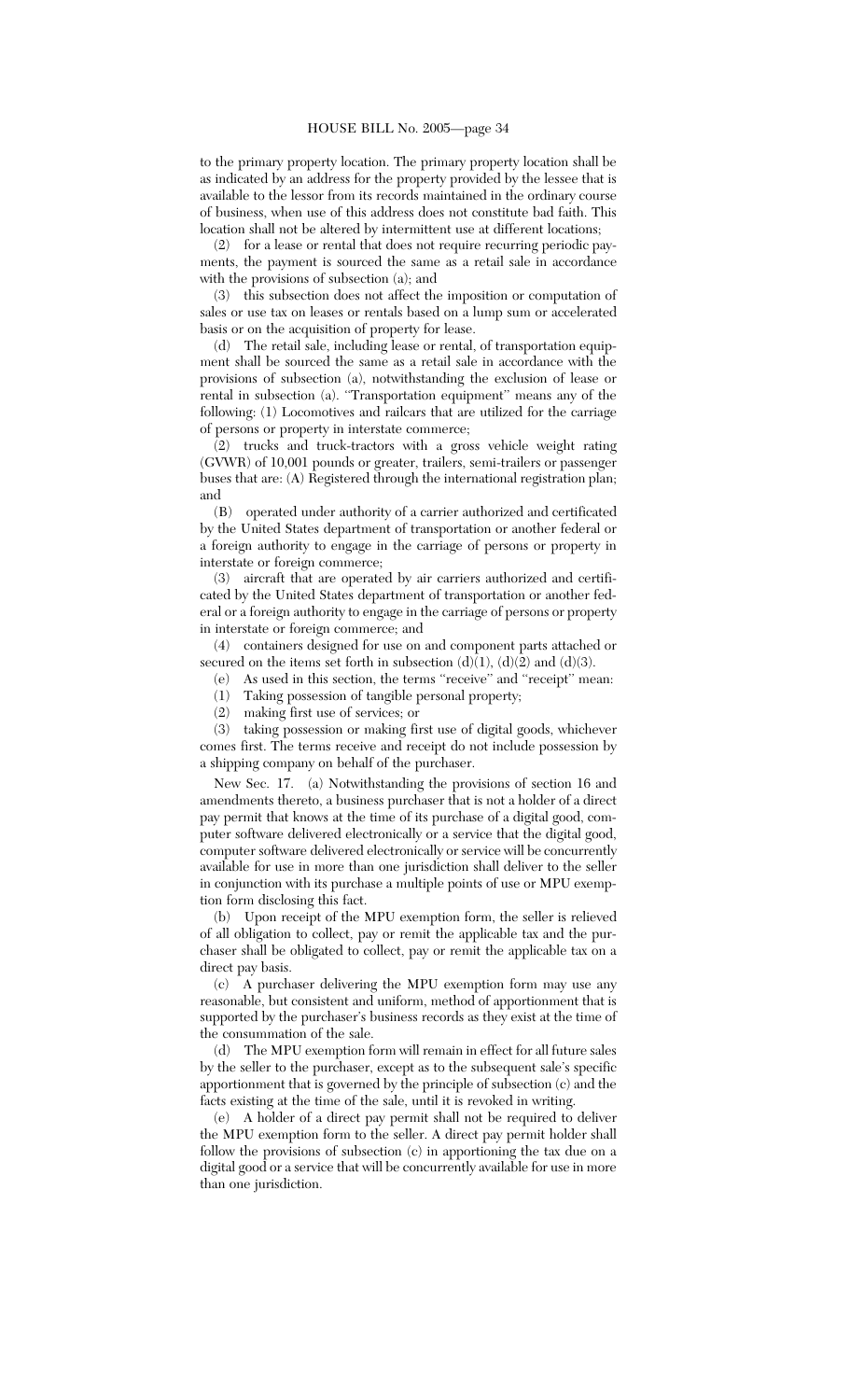New Sec. 18. (a) (1) Notwithstanding the provisions of section 16 and amendments thereto, a purchaser of direct mail that is not a holder of a direct pay permit shall provide to the seller in conjunction with the purchase either a direct mail form or information to show the jurisdictions to which the direct mail is delivered to recipients.

(2) Upon receipt of the direct mail form, the seller is relieved of all obligations to collect, pay or remit the applicable tax and the purchaser is obligated to pay or remit the applicable tax on a direct pay basis. A direct mail form shall remain in effect for all future sales of direct mail by the seller to the purchaser until it is revoked in writing.

(3) Upon receipt of information from the purchaser showing the jurisdictions to which the direct mail is delivered to recipients, the seller shall collect the tax according to the delivery information provided by the purchaser. In the absence of bad faith, the seller is relieved of any further obligation to collect tax on any transaction where the seller has collected tax pursuant to the delivery information provided by the purchaser.

(b) If the purchaser of direct mail does not have a direct pay permit and does not provide the seller with either a direct mail form or delivery information, as required by subsection (a), the seller shall collect the tax according to subsection (a)(5) of section 16 and amendments thereto. Nothing in this subsection shall limit a purchaser's obligation for sales or use tax to any state to which the direct mail is delivered.

(c) If a purchaser of direct mail provides the seller with documentation of direct pay authority, the purchaser shall not be required to provide a direct mail form or delivery information to the seller.

New Sec. 19. (a) Except for the defined telecommunication services in subsection (c), the sale of telecommunication service sold on a call-bycall basis shall be sourced to each level of taxing jurisdiction where the call originates and terminates in that jurisdiction or each level of taxing jurisdiction where the call either originates or terminates and in which the service address is also located.

(b) Except for the defined telecommunication services in subsection (c), a sale of telecommunications services sold on a basis other than a callby-call basis, is sourced to the customer's place of primary use.

(c) The sale of the following telecommunication services shall be sourced to each level of taxing jurisdiction as follows: (1) A sale of mobile communications services other than air-to-ground radiotelephone service and prepaid calling service, is sourced to the customer's place of primary use as required by the mobile telecommunications sourcing act;

(2) a sale of post-paid calling service is sourced to the origination point of the telecommunications signal as first identified by either the seller's telecommunications system, or information received by the seller from its service provider, where the system used to transport such signals is not that of the seller; and

(3) a sale of prepaid calling service is sourced in accordance with section 16 and amendments thereto, except that in the case of a sale of mobile telecommunications service that is a prepaid telecommunications service, the rule provided in subsection (a)(5) of section 16 and amendments thereto shall include as an option the location associate with the mobile telephone number.

(d) A sale of a private communication service is sourced as follows: (1) Service for a separate charge related to a customer channel termination point is sourced to each level of jurisdiction in which such customer channel termination point is located;

(2) service where all customer termination points are located entirely within one jurisdiction or levels of jurisdiction is sourced in such jurisdiction in which the customer channel termination points are located;

(3) service for segments of a channel between two customer channel termination points located in different jurisdictions and which segment of channel are separately charged is sourced 50% in each level of jurisdiction in which the customer channel termination points are located; and

(4) service for segments of a channel located in more than one juris-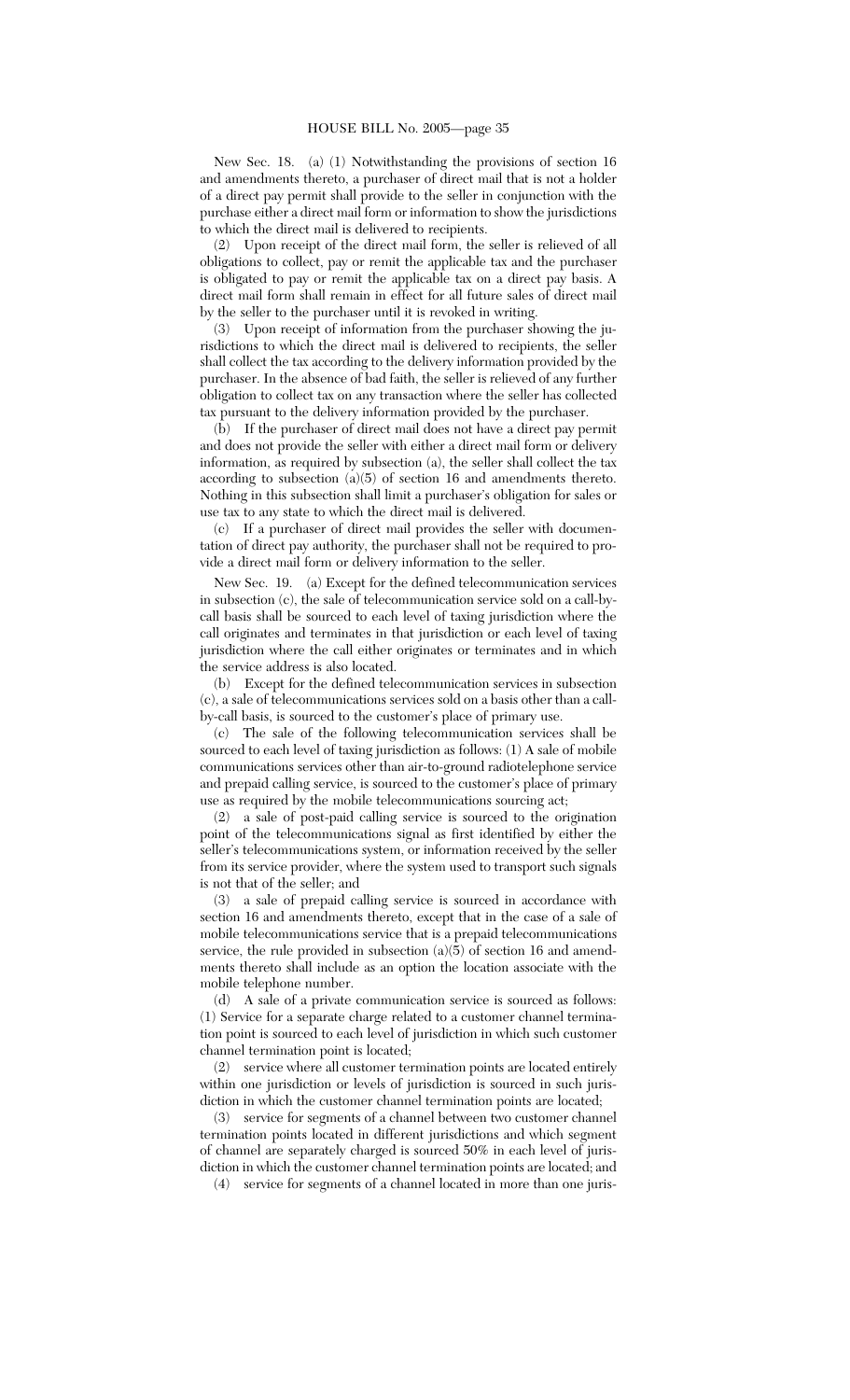diction or levels of jurisdiction and which segments are not separately billed is sourced in each jurisdiction based on the percentage determined by dividing the number of customer channel termination points in such jurisdiction by the total number of customer channel termination points.

(e) As used in this section: (1) ''Air-to-ground radiotelephone service'' means a radio service, as that term is defined in 47 CFR 22.99, in which common carriers are authorized to offer and provide radio telecommunications service for hire to subscribers in aircraft;

(2) ''call-by-call basis'' means any method of charging for telecommunications services where the price is measured by individual calls;

(3) ''communications channel'' means a physical or virtual path of communications over which signals are transmitted between or among customer channel termination points;

(4) ''customer'' means the person or entity that contracts with the seller of telecommunications services. If the end user of telecommunications services is not the contracting party, the end user of the telecommunications service is the customer of the telecommunication service, but this sentence only applies for the purpose of sourcing sales of telecommunications services under this section. Customer does not include a reseller of telecommunications service or for mobile telecommunications service of a serving carrier under an agreement to serve the customer outside the home service provider's licensed service area;

(5) ''customer channel termination point'' means the location where the customer either inputs or receives the communication;

(6) ''end user'' means the person who utilizes the telecommunication service. In the case of an entity, end user means the individual who utilizes the services on behalf of the entity;

(7) ''home service provider'' means the same as that term in defined in section 124(5) of Public Law 106-252 (mobile telecommunications sourcing act);

(8) ''mobile telecommunications service'' means the same as that term is defined in section 124(5) of Public Law 106-252 (mobile telecommunications sourcing act);

(9) ''place of primary use'' means the street address representative of where the customer's use of the telecommunications service primarily occurs, which must be the residential street address or the primary business street address of the customer. In the case of mobile telecommunications services, place of primary use must be within the licensed service area of the home service provider;

(10) ''post-paid calling service'' means the telecommunications service obtained by making a payment on a call-by-call basis either through the use of a credit card or payment mechanism such as a bank card, travel card, credit card or debit card, or by charge made to which a telephone number which is not associated with the origination or termination of the telecommunications service. A post-paid calling service includes a telecommunications service that would be a prepaid calling service except it is not exclusively a telecommunication service;

(11) ''prepaid calling service'' means the right to access exclusively telecommunications services, which must be paid for in advance and which enables the origination of calls using an access number or authorization code, whether manually or electronically dialed, and that is sold in predetermined units or dollars of which the number declines with use in a known amount;

(12) ''private communication service'' means a telecommunication service that entitles the customer to exclusive or priority use of a communications channel or group of channels between or among termination points, regardless of the manner in which such channel or channels are connected, and includes switching capacity, extension lines, stations and any other associated services that are provided in connection with the use of such channel or channels; and

(13) ''service address'' means: (A) The location of the telecommunications equipment to which a customer's call is charged and from which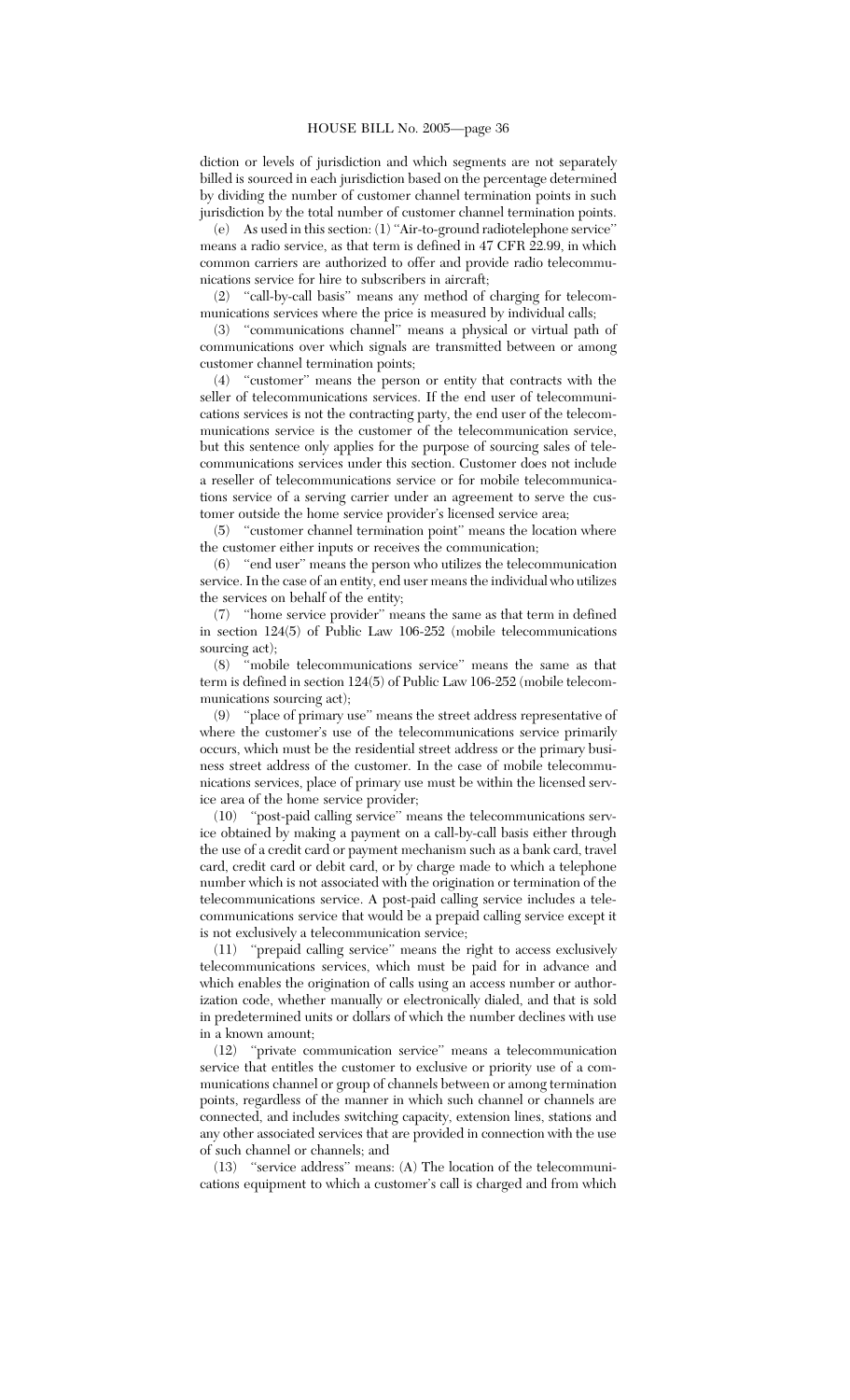the call originates or terminates, regardless of where the call is billed or paid;

 $(B)$  if the location in subsection  $(13)(A)$  is not known, service address means the origination point of the signal of the telecommunications services first identified by either the seller's telecommunications system or in information received by the seller from its service provider, where the system used to transport such signals is not that of the seller; and

(C) if the location in subsections  $(13)(A)$  and  $(13)(B)$  are not known, the service address means the location of the customer's place of primary use.

New Sec. 20. (a) A seller is allowed a deduction from taxable sales for bad debts attributable to taxable sales of such seller that have become uncollectable. Any deduction taken that is attributed to bad debts shall not include interest.

(b) The amount of the bad debt deduction shall be calculated pursuant to 26 U.S.C.  $\S$  166(b), except that such amount shall be adjusted to exclude financing charges or interest, sales or use taxes charged on the purchase price, uncollectable amounts on property that remain in the possession of the seller until the full purchase price is paid and expenses incurred in attempting to collect any debt and repossessed property.

(c) Bad debts may be deducted on the return for the period during which the bad debt is written off as uncollectable in the seller's books and records and is eligible to be deducted for federal income tax purposes. For purposes of this subsection, a seller who is not required to file federal income tax returns may deduct a bad debt on a return filed for the period in which the bad debt is written off as uncollectable in the seller's books and records and would be eligible for a bad debt deduction for federal income tax purposes if the seller was required to file a federal income tax return.

(d) If a deduction is taken for a bad debt and the debt is subsequently collected in whole or in part, the tax on the amount so collected must be paid and reported on the return filed for the period in which the collection is made.

(e) When the amount of bad debt exceeds the amount of taxable sales for the period during which the bad debt is written off, a refund claim may be filed by the seller within the applicable statute of limitations for refund claim pursuant to subsection (b) of K.S.A. 79-3609 and amendments thereto; however, the statute of limitations shall be measured from the due date of the return on which the bad debt could first be claimed.

(f) Where filing responsibilities have been assumed by a certified service provider, the service provider may claim, on behalf of the seller, any bad debt allowance provided by this section. The certified service provider must credit or refund the full amount of any bad debt allowance or refund received to the seller.

(g) For the purposes of reporting a payment received on a previously claimed bad debt, any payments made on a debt or account must first be applied proportionally to the taxable price of the property or service and the sales tax thereon, and secondly to interest, service charges and any other charges.

(h) In situations where the books and records of the seller, or certified service provider on behalf of the seller, claiming the bad debt allowance support an allocation of the bad debts among the member states, such an allocation is permitted.

New Sec. 21. (a) The purpose of this section is to set forth this state's policy for the protection of the confidentiality rights of all participants in the system and of the privacy interests of consumers who deal with model 1 sellers.

(b) As used in this section: (1) ''Confidential taxpayer information'' means all information that is protected under this state's laws, rules and regulations and privileges;

(2) ''personally identifiable information'' means information that identifies a person; and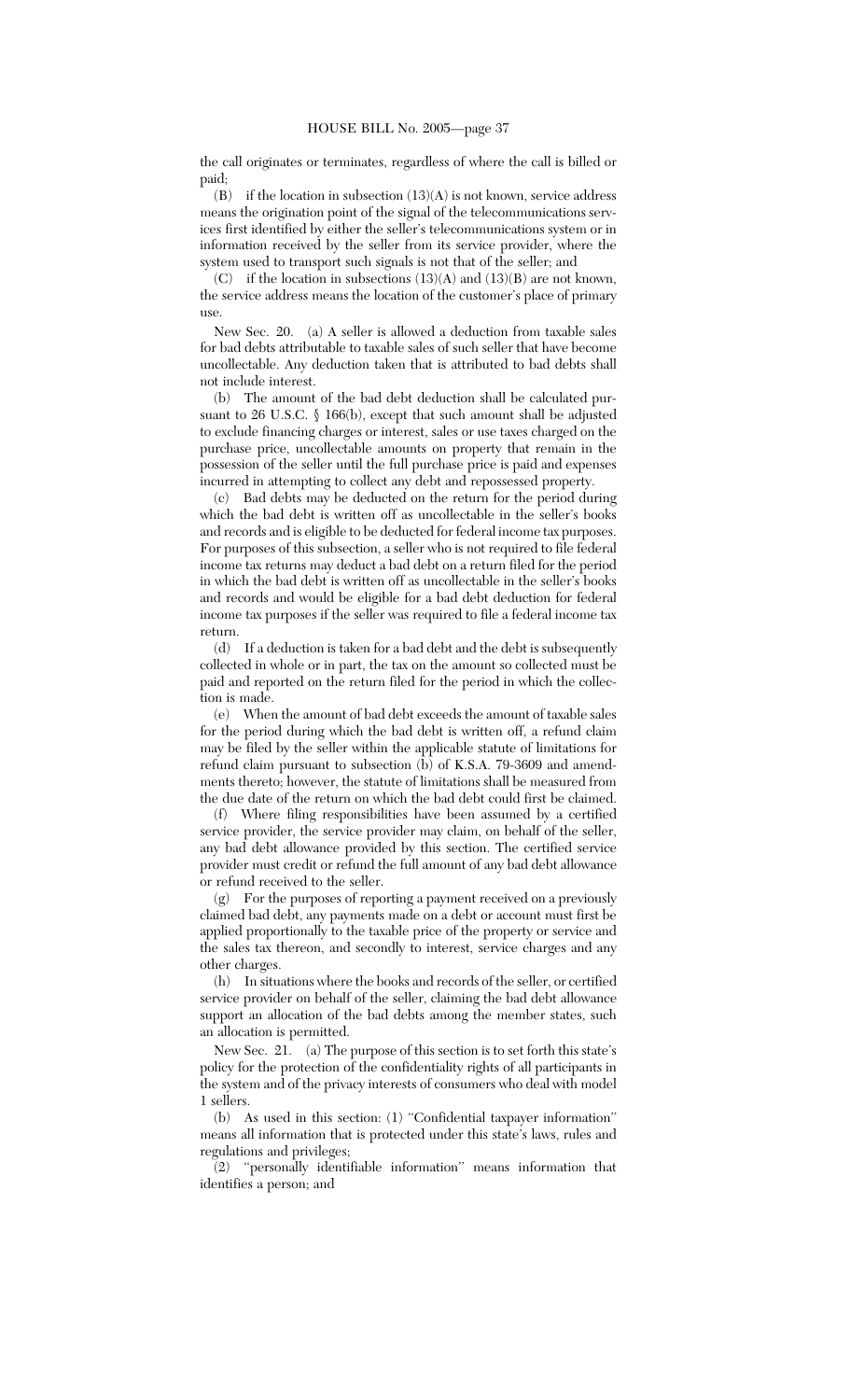(3) ''anonymous data'' means information that does not identify a person.

(c) A fundamental precept in model 1 is to preserve the privacy of consumers by protecting their anonymity. With very limited exceptions, a certified service provider (CSP) shall perform its tax calculation, remittance and reporting functions without retaining the personally identifiable information of consumers.

(d) The secretary shall provide public notification to consumers, including their exempt purchasers, of the department's practices relating to the collection, use and retention of personally identifiable information.

(e) When any personally identifiable information that has been collected and retained is no longer required to ensure the validity of exemptions from taxation that are claimed by reason of a consumer's status or the intended use of the goods or services purchased, such information shall no longer be retained by the department.

(f) When personally identifiable information regarding an individual is retained by or on behalf of the department, the secretary shall provide reasonable access by such individual to such individual's own information in the department's possession and a right to correct any inaccurately recorded information.

(g) If anyone other than this state, or a person authorized by this state's law or the agreement, seeks to discover personally identifiable information, the secretary shall make a reasonable and timely effort to notify the individual of such request.

(h) This privacy policy is subject to enforcement by the attorney general.

New Sec. 22. (a) When the seller is computing the amount of tax owed by the purchaser and remitted to the state: (1) Tax computation must be carried to the third decimal place; and

(2) the tax must be rounded to a whole cent using a method that rounds up to the next cent whenever the third decimal place is greater than four.

(b) Sellers may elect to compute the tax due on a transaction on an item or an invoice basis. The rounding rule may be applied to the aggregated state and local taxes.

New Sec. 23. (a) The secretary shall complete a taxability matrix. This state's entries in the matrix shall be provided and maintained by the secretary in a database that is in a downloadable format.

(b) The secretary shall provide reasonable notice of changes in the taxability of the products or services listed in the taxability matrix.

(c) Sellers and certified service providers are relieved from liability to this state or any local taxing jurisdiction for having charged and collected the incorrect amount of state or local sales or use tax resulting from the seller or certified service providers relying on erroneous data provided by the secretary in the taxability matrix.

New Sec. 24. The effective date of state or local sales or use tax rate changes for services covering a period starting before and ending after the statutory effective date shall be as follows: (a) For a rate increase, the new rate shall apply to the first billing period starting on or after the effective date; and

(b) for a rate decrease, the new rate shall apply to bills rendered on or after the effective date.

New Sec. 25. (a) The secretary shall participate in an online registration system that will allow sellers to register in this state and other member states.

(b) By registering, the seller agrees to collect and remit sales and use taxes for all taxable sales into this state as well as the other member states, including member states joining after the seller's registration. Withdrawal or revocation of this state from the agreement shall not relieve a seller of its responsibility to remit taxes previously or subsequently collected on behalf of this state.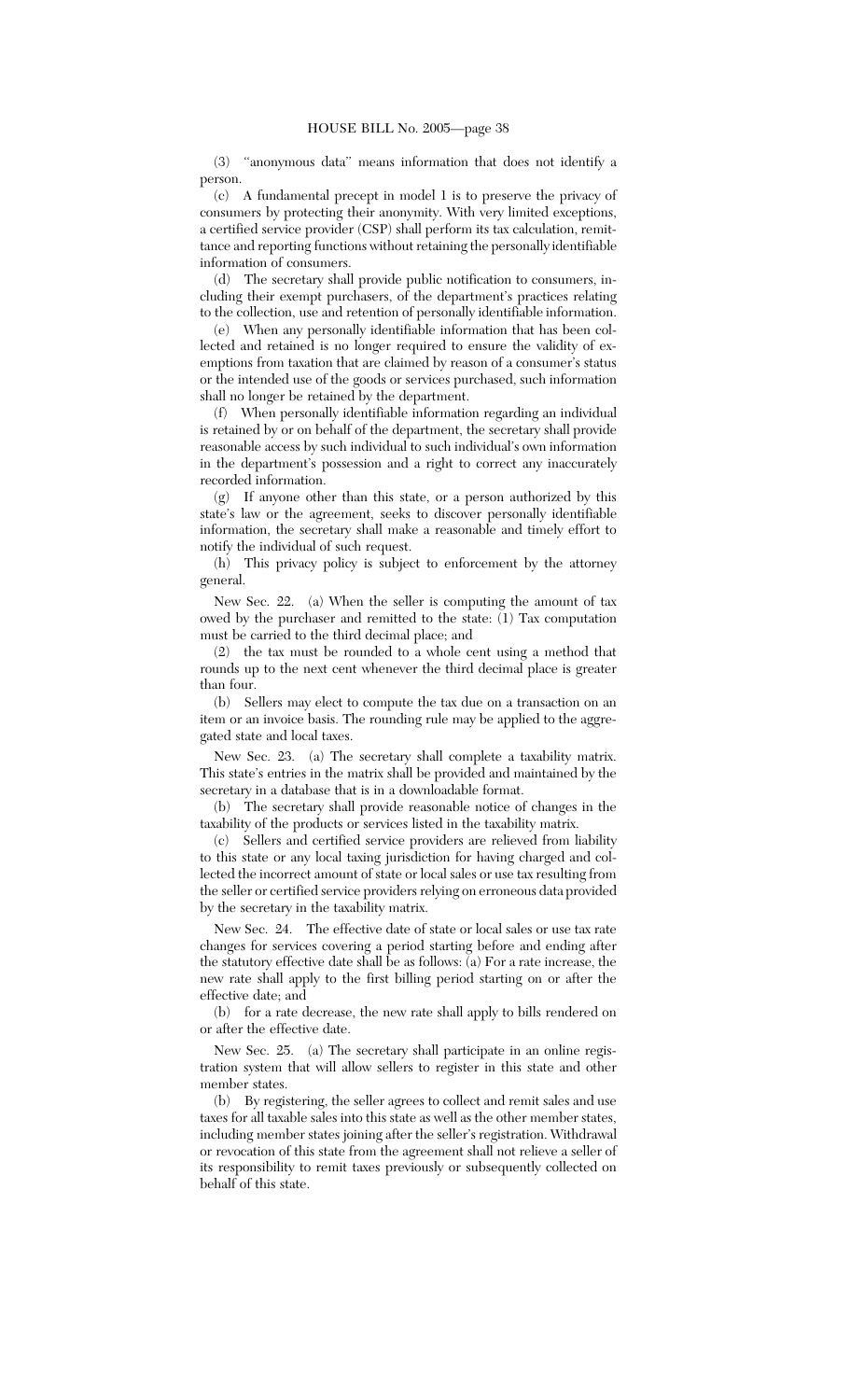(c) If the seller has a requirement to register prior to registering under the agreement, the seller must register pursuant to K.S.A. 79-3608 and amendments thereto.

(d) Registration with the central registration system and the collection of sales and use taxes in this state shall not be used as a factor in determining whether the seller has nexus with this state for any tax at any time.

New Sec. 26. (a) Subject to the limitations in this section: (1) Amnesty is granted for uncollected or unpaid sales or use tax to a seller who registers to pay or to collect and remit applicable sales or use tax on sales made to purchasers in this state in accordance with the terms of the agreement, provided that the seller was not so registered in this state in the twelve-month period preceding the effective date of this state's participation in the agreement;

(2) the amnesty will preclude assessment for uncollected or unpaid sales or use tax together with penalty or interest for sales made during the period the seller was not registered in this state, provided registration occurs within 12 months of the effective date of this state's participation in the agreement; and

(3) amnesty similarly shall be provided if this state joins the agreement after the seller has registered.

(b) The amnesty is not available to a seller with respect to any matter or matters for which the seller received notice of the commencement of an audit and which audit is not yet finally resolved including any related administrative and judicial processes.

(c) The amnesty is not available for sales or use taxes already paid or remitted to this state or to taxes collected by the seller.

(d) The amnesty is fully effective, absent the seller's fraud or intentional misrepresentation of a material fact, as long as the seller continues registration and continues payment or collection and remittance of applicable sales or use taxes for a period of at least thirty-six months. The statute of limitations applicable to asserting a tax liability during this thirty-six month period is tolled.

(e) The amnesty is applicable only to sales or use taxes due from a seller in its capacity as a seller and not to sales or use taxes due from a seller in its capacity as a buyer.

(f) This provision shall become effective as of the date that this state joins and becomes a member state of the agreement.

New Sec. 27. When registering under the agreement, the seller may select one of the following methods of remittances or other method allowed by K.S.A. 79-3607 and amendments thereto to remit the taxes collected: (a) Model 1, wherein a seller selects a certified service provider as an agent to perform all the seller's sales or use tax functions, other than the seller's obligation to remit tax on its own purchases;

(b) model 2, wherein a seller selects a certified automated system to use which calculates the amount of tax due on a transaction; or

(c) model 3, wherein a seller utilizes its own proprietary automated sales tax system that has been certified as a certified automated system.

New Sec. 28. (a) The provisions of sections 12 through 28 and amendments thereto shall be known and may be cited as the streamlined sales and use tax agreement conformity act.

(b) The provisions of sections 12 through 28 shall be effective on and after July 1, 2003.

Sec. 29. On and after July 1, 2003, K.S.A. 12-189a is hereby amended to read as follows: 12-189a. The following sales shall be subject to the taxes levied and collected by all cities and counties under the provisions of K.S.A. 12-187 *et seq.* and amendments thereto:

(a) All sales of natural gas, electricity, heat and water delivered through mains, lines or pipes to residential premises for noncommercial use by the occupant of such premises and all sales of natural gas, electricity, heat and water delivered through mains, lines or pipes for agri-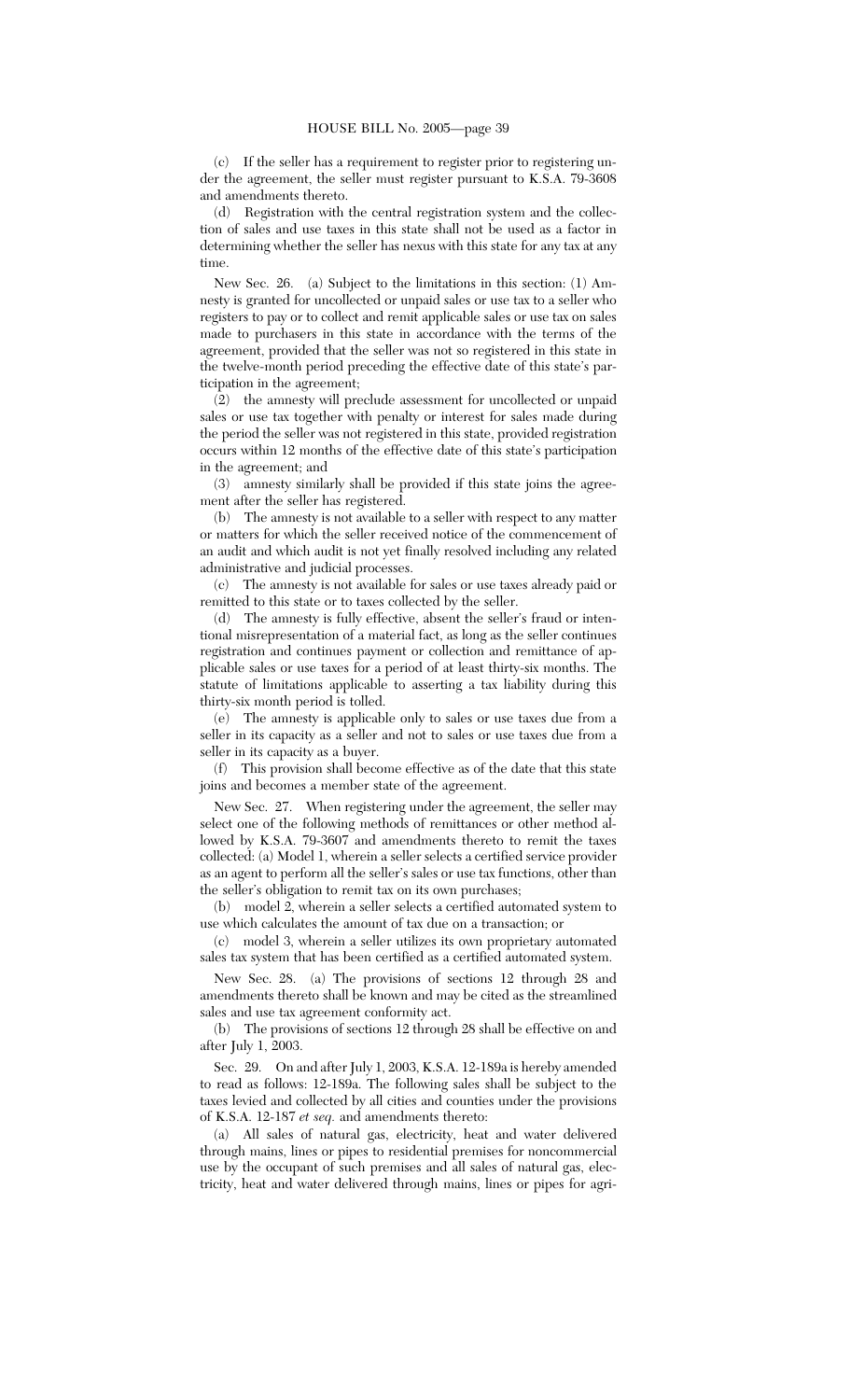cultural use*, except that effective January 1, 2006, the provisions of this subsection shall expire for sales of water pursuant to this subsection*;

(b) all sales of propane gas, LP-gas, coal, wood and other fuel sources for the production of heat or lighting for noncommercial use of an occupant of residential premises; *and*

(c) all sales of intrastate telephone and telegraph services for noncommercial use.

Sec. 30. On and after July 1, 2003, K.S.A. 2002 Supp. 79-32,206 is hereby amended to read as follows: 79-32,206. For all taxable years commencing after December 31, 2001, there shall be allowed as a credit against the tax liability of a taxpayer imposed under the Kansas income tax act, the premiums tax upon insurance companies imposed pursuant to K.S.A. 40-252, and amendments thereto, and the privilege tax as measured by net income of financial institutions imposed pursuant to article 11 of chapter 79 of the Kansas Statutes Annotated, an amount equal to 15% of the property tax levied for property tax years 2002, 2003 and 2004, 20% of the property tax levied for property tax years 2005 and 2006, and 25% of the property tax levied for property tax year 2007, and all such years thereafter, actually and timely paid during an income or privilege taxable year upon commercial and industrial machinery and equipment classified for property taxation purposes pursuant to section 1 of article 11 of the Kansas constitution in subclass (5) or (6) of class 2, machinery and equipment classified for such purposes in subclass (2) of class 2. For all taxable years commencing after December 31, 2004, there shall be allowed as a credit against the tax liability of a taxpayer imposed under the Kansas income tax act an amount equal to 20% of the property tax levied for property tax years 2005 and 2006, and 25% of the property tax levied for property tax year 2007 and all such years thereafter, actually and timely paid during an income taxable year upon *railroad* machinery and equipment classified for property tax purposes pursuant to section 1 of article 11 of the Kansas constitution in subclass (3) of class 2. Prior to the 2004 legislative session, the joint committee on economic development shall conduct a study of the economic impact of the foregoing provision. If the amount of such tax credit exceeds the taxpayer's income tax liability for the taxable year, the amount thereof which exceeds such tax liability shall be refunded to the taxpayer. If the taxpayer is a corporation having an election in effect under subchapter S of the federal internal revenue code, a partnership or a limited liability company, the credit provided by this section shall be claimed by the shareholders of such corporation, the partners of such partnership or the members of such limited liability company in the same manner as such shareholders, partners or members account for their proportionate shares of the income or loss of the corporation, partnership or limited liability company.

Sec. 31. On and after July 1, 2003, K.S.A. 12-188 is hereby amended to read as follows: 12-188. The following classes of cities are hereby established for the purpose of imposing limitations and prohibitions upon the levying of sales and excise taxes or taxes in the nature of an excise upon sales or transfers of personal or real property or the use thereof, or the rendering or furnishing of services by cities as authorized and provided by article 12, section 5, of the constitution of the state of Kansas:

Class A cities. All cities in the state of Kansas which have the authority to levy and collect excise taxes or taxes in the nature of an excise upon the sales or transfers of personal or real property or the use thereof, or the rendering or furnishing of services by cities.

Class B cities. All cities in the state of Kansas which have the authority to levy and collect excise taxes or taxes in the nature of an excise upon the sales or transfers of personal or real property or the use thereof, or the rendering or furnishing of services for the purpose of financing the provision of health care services.

Class C cities. All cities in the state of Kansas having a population of more than 290,000 located in a county having a population of more than 350,000 which has the authority to levy and collect excise taxes or taxes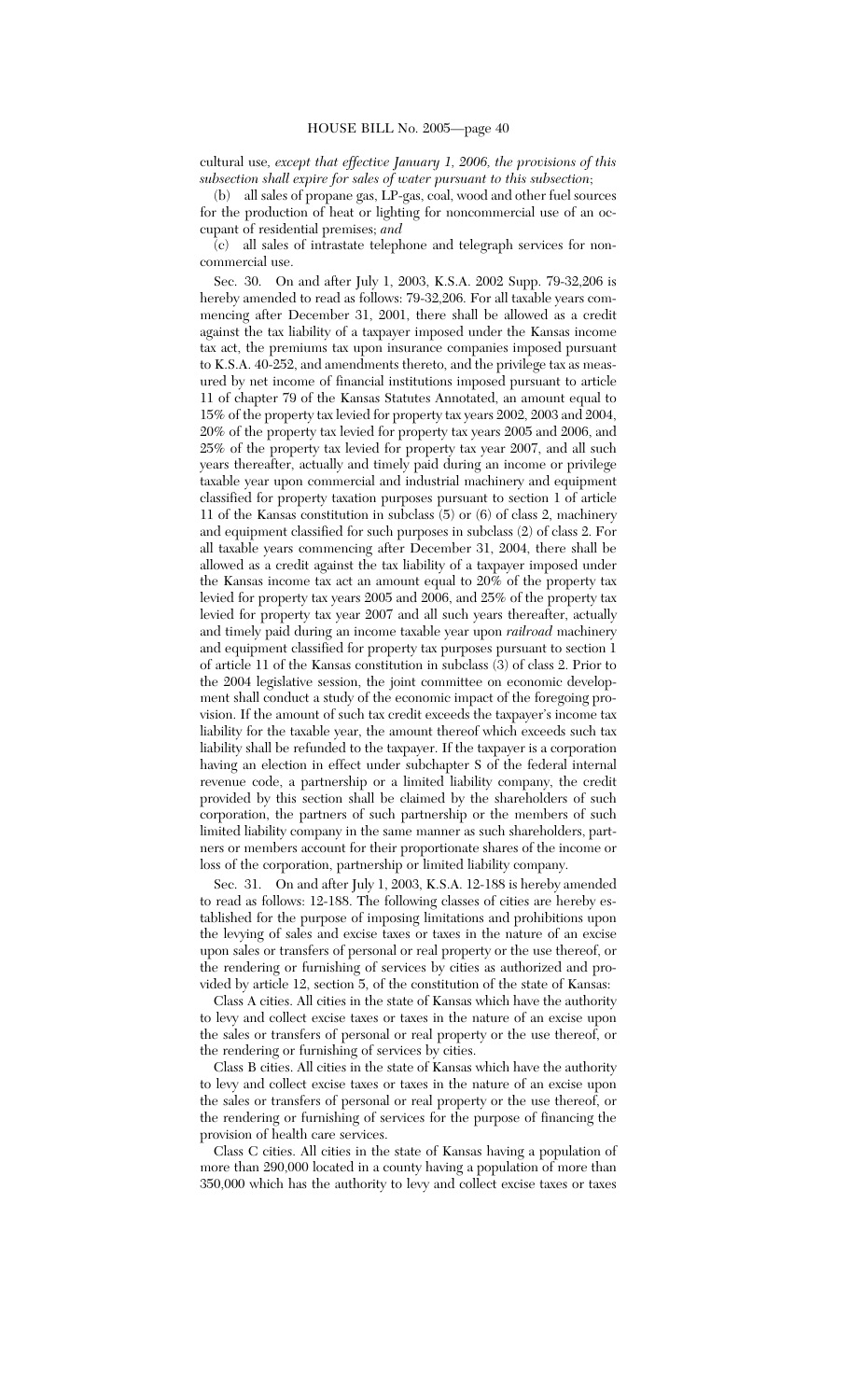in the nature of an excise upon the sales or transfers of personal or real property or the use thereof, or the rendering or furnishing of services.

Class D cities. All cities in the state of Kansas located in Cowley, Ellis, Ellsworth, Finney, Harper, Johnson, Labette, Lyon, Montgomery, Osage, Reno or*,* Woodson *or Wyandotte* county or in both Riley and Pottawatomie counties which have the authority to levy and collect excise taxes or taxes in the nature of an excise upon the sales or transfers of personal or real property or the use thereof, or the rendering or furnishing of services.

Sec. 32. On and after July 1, 2003, K.S.A. 2002 Supp. 12-187 is hereby amended to read as follows: 12-187. (a) (1) No city shall impose a retailers' sales tax under the provisions of this act without the governing body of such city having first submitted such proposition to and having received the approval of a majority of the electors of the city voting thereon at an election called and held therefor. The governing body of any city may submit the question of imposing a retailers' sales tax and the governing body shall be required to submit the question upon submission of a petition signed by electors of such city equal in number to not less than 10% of the electors of such city.

(2) The governing body of any class B city located in any county which does not impose a countywide retailers' sales tax pursuant to paragraph (5) of subsection (b) may submit the question of imposing a retailers' sales tax at the rate of .25%, .5%, .75% or 1% and pledging the revenue received therefrom for the purpose of financing the provision of health care services, as enumerated in the question, to the electors at an election called and held thereon. The tax imposed pursuant to this paragraph shall be deemed to be in addition to the rate limitations prescribed in K.S.A. 12-189, and amendments thereto. As used in this paragraph, health care services shall include but not be limited to the following: Local health departments, city, county or district hospitals, city or county nursing homes, preventive health care services including immunizations, prenatal care and the postponement of entry into nursing homes by home health care services, mental health services, indigent health care, physician or health care worker recruitment, health education, emergency medical services, rural health clinics, integration of health care services, home health services and rural health networks.

(b) (1) The board of county commissioners of any county may submit the question of imposing a countywide retailers' sales tax to the electors at an election called and held thereon, and any such board shall be required to submit the question upon submission of a petition signed by electors of such county equal in number to not less than 10% of the electors of such county who voted at the last preceding general election for the office of secretary of state, or upon receiving resolutions requesting such an election passed by not less than 2⁄3 of the membership of the governing body of each of one or more cities within such county which contains a population of not less than 25% of the entire population of the county, or upon receiving resolutions requesting such an election passed by 2⁄3 of the membership of the governing body of each of one or more taxing subdivisions within such county which levy not less than 25% of the property taxes levied by all taxing subdivisions within the county.

(2) The board of county commissioners of Anderson, Atchison, Barton, Butler, *Chase,* Cowley, Cherokee, Crawford, Ford, Jefferson, Lyon, Montgomery, Neosho, Osage, Ottawa, Riley, Saline, Seward, *Sumner,* Wabaunsee, Wilson and Wyandotte counties may submit the question of imposing a countywide retailers' sales tax and pledging the revenue received therefrom for the purpose of financing the construction or remodeling of a courthouse, jail, law enforcement center facility or other county administrative facility, to the electors at an election called and held thereon. The tax imposed pursuant to this paragraph shall expire when sales tax sufficient to pay all of the costs incurred in the financing of such facility has been collected by retailers as determined by the secretary of revenue. Nothing in this paragraph shall be construed to allow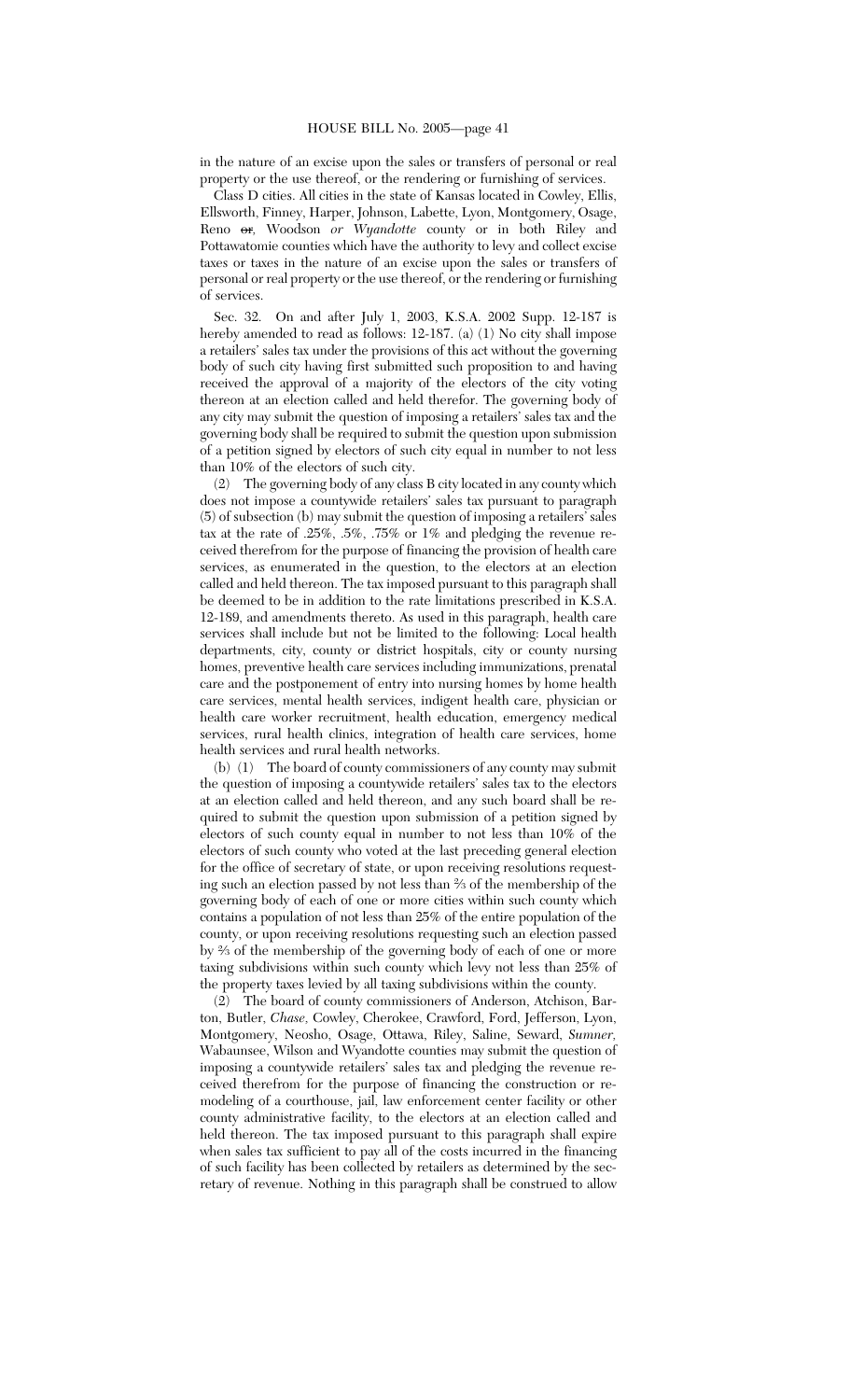the rate of tax imposed by Butler, *Chase,* Cowley, Lyon, Montgomery, Neosho, Riley*, Sumner* or Wilson county pursuant to this paragraph to exceed or be imposed at any rate other than the rates prescribed in K.S.A. 12-189, and amendments thereto.

(3) (A) Except as otherwise provided in this paragraph, the result of the election held on November 8, 1988, on the question submitted by the board of county commissioners of Jackson county for the purpose of increasing its countywide retailers' sales tax by 1% is hereby declared valid, and the revenue received therefrom by the county shall be expended solely for the purpose of financing the Banner Creek reservoir project. The tax imposed pursuant to this paragraph shall take effect on the effective date of this act and shall expire not later than five years after such date.

(B) The result of the election held on November 8, 1994, on the question submitted by the board of county commissioners of Ottawa county for the purpose of increasing its countywide retailers' sales tax by 1% is hereby declared valid, and the revenue received therefrom by the county shall be expended solely for the purpose of financing the erection, construction and furnishing of a law enforcement center and jail facility.

(4) The board of county commissioners of Finney and Ford counties may submit the question of imposing a countywide retailers' sales tax at the rate of .25% and pledging the revenue received therefrom for the purpose of financing all or any portion of the cost to be paid by Finney or Ford county for construction of highway projects identified as system enhancements under the provisions of paragraph (5) of subsection (b) of K.S.A. 68-2314, and amendments thereto, to the electors at an election called and held thereon. Such election shall be called and held in the manner provided by the general bond law. The tax imposed pursuant to this paragraph shall expire upon the payment of all costs authorized pursuant to this paragraph in the financing of such highway projects. Nothing in this paragraph shall be construed to allow the rate of tax imposed by Finney or Ford county pursuant to this paragraph to exceed the maximum rate prescribed in K.S.A. 12-189, and amendments thereto. If any funds remain upon the payment of all costs authorized pursuant to this paragraph in the financing of such highway projects in Finney county, the state treasurer shall remit such funds to the treasurer of Finney county and upon receipt of such moneys shall be deposited to the credit of the county road and bridge fund. If any funds remain upon the payment of all costs authorized pursuant to this paragraph in the financing of such highway projects in Ford county, the state treasurer shall remit such funds to the treasurer of Ford county and upon receipt of such moneys shall be deposited to the credit of the county road and bridge fund.

(5) The board of county commissioners of any county may submit the question of imposing a retailers' sales tax at the rate of .25%, .5%, .75% or 1% and pledging the revenue received therefrom for the purpose of financing the provision of health care services, as enumerated in the question, to the electors at an election called and held thereon. Whenever any county imposes a tax pursuant to this paragraph, any tax imposed pursuant to paragraph (2) of subsection (a) by any city located in such county shall expire upon the effective date of the imposition of the countywide tax, and thereafter the state treasurer shall remit to each such city that portion of the countywide tax revenue collected by retailers within such city as certified by the director of taxation. The tax imposed pursuant to this paragraph shall be deemed to be in addition to the rate limitations prescribed in K.S.A. 12-189, and amendments thereto. As used in this paragraph, health care services shall include but not be limited to the following: Local health departments, city or county hospitals, city or county nursing homes, preventive health care services including immunizations, prenatal care and the postponement of entry into nursing homes by home care services, mental health services, indigent health care, physician or health care worker recruitment, health education, emergency medical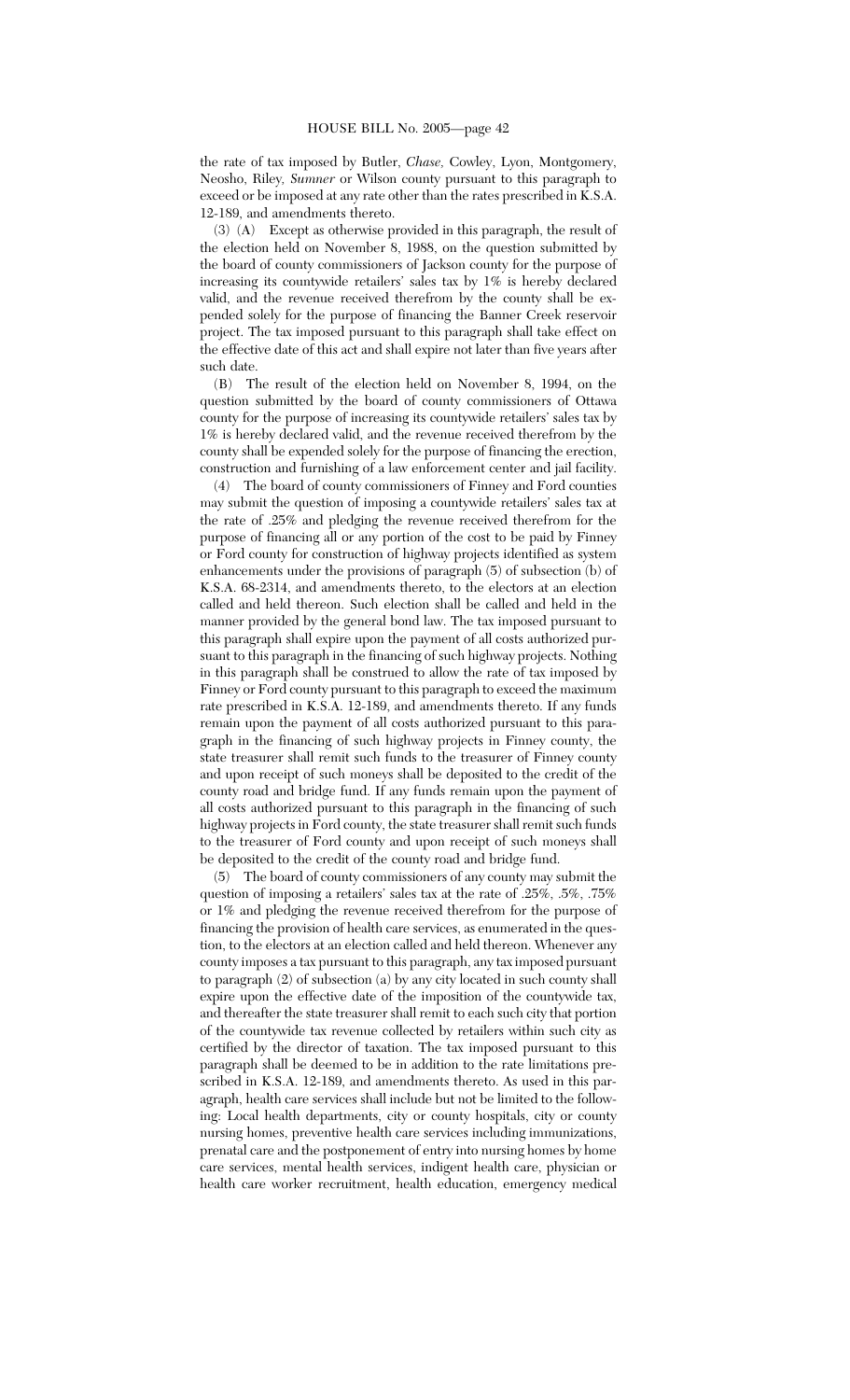services, rural health clinics, integration of health care services, home health services and rural health networks.

(6) The board of county commissioners of Allen county may submit the question of imposing a countywide retailers' sales tax at the rate of .5% and pledging the revenue received therefrom for the purpose of financing the costs of operation and construction of a solid waste disposal area or the modification of an existing landfill to comply with federal regulations to the electors at an election called and held thereon. The tax imposed pursuant to this paragraph shall expire upon the payment of all costs incurred in the financing of the project undertaken. Nothing in this paragraph shall be construed to allow the rate of tax imposed by Allen county pursuant to this paragraph to exceed or be imposed at any rate other than the rates prescribed in K.S.A. 12-189 and amendments thereto.

(7) The board of county commissioners of Clay, Dickinson and Miami county may submit the question of imposing a countywide retailers' sales tax at the rate of .50% in the case of Clay and Dickinson county and at a rate of up to 1% in the case of Miami county, and pledging the revenue received therefrom for the purpose of financing the costs of roadway construction and improvement to the electors at an election called and held thereon. The tax imposed pursuant to this paragraph shall expire after five years from the date such tax is first collected.

(8) The board of county commissioners of Sherman county may submit the question of imposing a countywide retailers' sales tax at the rate of .25%, .5% or .75% and pledging the revenue therefrom for the purpose of financing the costs of the county roads 64 and 65 construction and improvement project. The tax imposed pursuant to this paragraph shall expire upon payment of all costs authorized pursuant to this paragraph in the financing of such project.

(9) The board of county commissioners of Cowley, Russell and Woodson county may submit the question of imposing a countywide retailers' sales tax at the rate of .5% in the case of Russell and Woodson county and at a rate of up to .25%, in the case of Cowley county and pledging the revenue received therefrom for the purpose of financing economic development initiatives or public infrastructure projects. The tax imposed pursuant to this paragraph shall expire after five years from the date such tax is first collected.

(10) The board of county commissioners of Franklin county may submit the question of imposing a countywide retailers' sales tax at the rate of .25% and pledging the revenue received therefrom for the purpose of financing recreational facilities. The tax imposed pursuant to this paragraph shall expire upon payment of all costs authorized in financing such facilities.

(11) The board of county commissioners of Douglas county may submit to the question of imposing a countywide retailers' sales tax at the rate of .25% and pledging the revenue received therefrom for the purposes of preservation, access and management of open space, and for industrial and business park related economic development.

*(12) The board of county commissioners of Shawnee county may submit the question of imposing a countywide retailers' sales tax at the rate of .25% and pledging the revenue received therefrom to the city of Topeka for the purpose of financing the costs of rebuilding the Topeka boulevard bridge and other public infrastructure improvements associated with such project to the electors at an election called and held thereon. The tax imposed pursuant to this paragraph shall expire upon payment of all costs authorized in financing such project.*

*(13) The board of county commissioners of Jackson county may submit the question of imposing a countywide retailers' sales tax at a rate of .4% and pledging the revenue received therefrom as follows: 50% of such revenues for the purpose of financing for economic development initiatives; and 50% of such revenues for the purpose of financing public infrastructure projects to the electors at an election called and held thereon.*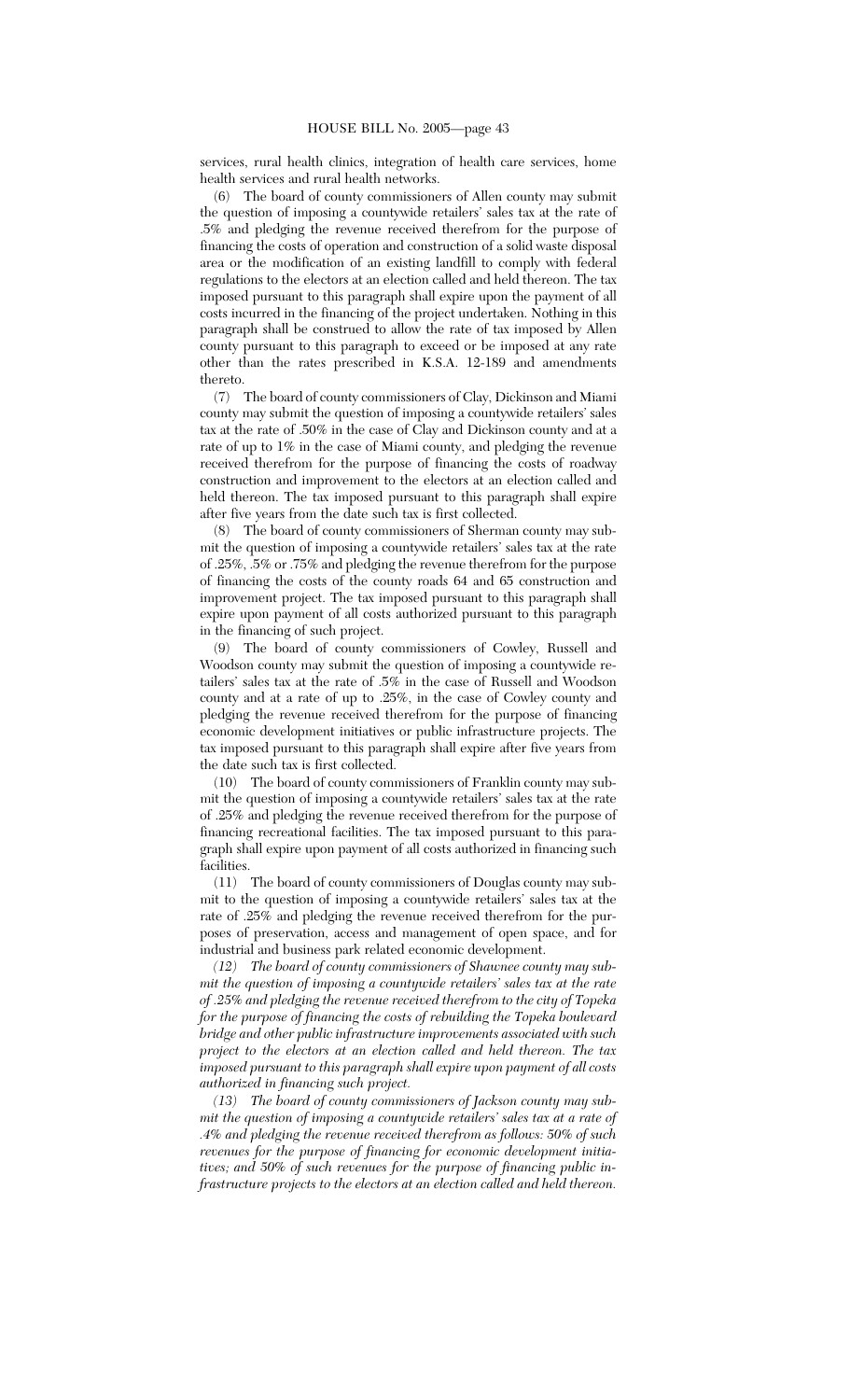# *The tax imposed pursuant to this paragraph shall expire after seven years from the date such tax is first collected.*

(c) The boards of county commissioners of any two or more contiguous counties, upon adoption of a joint resolution by such boards, may submit the question of imposing a retailers' sales tax within such counties to the electors of such counties at an election called and held thereon and such boards of any two or more contiguous counties shall be required to submit such question upon submission of a petition in each of such counties, signed by a number of electors of each of such counties where submitted equal in number to not less than 10% of the electors of each of such counties who voted at the last preceding general election for the office of secretary of state, or upon receiving resolutions requesting such an election passed by not less than 2⁄3 of the membership of the governing body of each of one or more cities within each of such counties which contains a population of not less than 25% of the entire population of each of such counties, or upon receiving resolutions requesting such an election passed by 2⁄3 of the membership of the governing body of each of one or more taxing subdivisions within each of such counties which levy not less than 25% of the property taxes levied by all taxing subdivisions within each of such counties.

(d) Any city retailers' sales tax in the amount of .5% being levied by a city on July 1, 1990, shall continue in effect until repealed in the manner provided herein for the adoption and approval of such tax or until repealed by the adoption of an ordinance so providing. In addition to any city retailers' sales tax being levied by a city on July 1, 1990, any such city may adopt an additional city retailers' sales tax in the amount of .25% or .5%, provided that such additional tax is adopted and approved in the manner provided for the adoption and approval of a city retailers' sales tax. Any countywide retailers' sales tax in the amount of .5% or 1% in effect on July 1, 1990, shall continue in effect until repealed in the manner provided herein for the adoption and approval of such tax.

(e) A class D city shall have the same power to levy and collect a city retailers' sales tax that a class A city is authorized to levy and collect and in addition, the governing body of any class D city may submit the question of imposing an additional city retailers' sales tax in the amount of .125%, .25%, .5% or .75% and pledging the revenue received therefrom for economic development initiatives, strategic planning initiatives or for public infrastructure projects including buildings to the electors at an election called and held thereon. Any additional sales tax imposed pursuant to this paragraph shall expire no later than five years from the date of imposition thereof, except that any such tax imposed by any class D city after the effective date of this act shall expire no later than 10 years from the date of imposition thereof.

(f) Any city or county proposing to adopt a retailers' sales tax shall give notice of its intention to submit such proposition for approval by the electors in the manner required by K.S.A. 10-120, and amendments thereto. The notices shall state the time of the election and the rate and effective date of the proposed tax. If a majority of the electors voting thereon at such election fail to approve the proposition, such proposition may be resubmitted under the conditions and in the manner provided in this act for submission of the proposition. If a majority of the electors voting thereon at such election shall approve the levying of such tax, the governing body of any such city or county shall provide by ordinance or resolution, as the case may be, for the levy of the tax. Any repeal of such tax or any reduction or increase in the rate thereof, within the limits prescribed by K.S.A. 12-189, and amendments thereto, shall be accomplished in the manner provided herein for the adoption and approval of such tax except that the repeal of any such city retailers' sales tax may be accomplished by the adoption of an ordinance so providing.

(g) The sufficiency of the number of signers of any petition filed under this section shall be determined by the county election officer.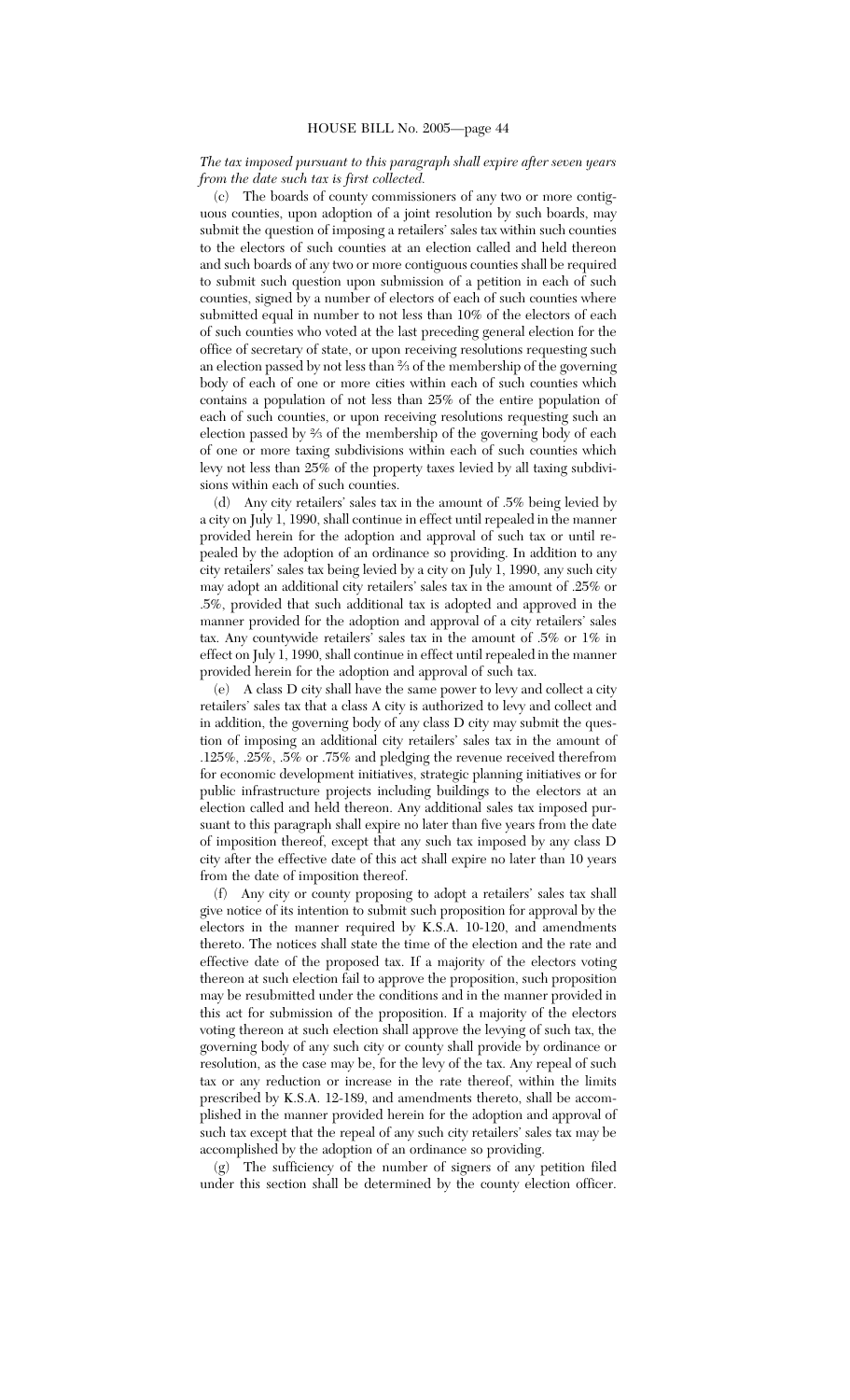Every election held under this act shall be conducted by the county election officer.

(h) The governing body of the city or county proposing to levy any retailers' sales tax shall specify the purpose or purposes for which the revenue would be used, and a statement generally describing such purpose or purposes shall be included as a part of the ballot proposition.

Sec. 33. On and after July 1, 2003, K.S.A. 2002 Supp. 12-189 is hereby amended to read as follows: 12-189. Except as otherwise provided by paragraph (2) of subsection (a) of K.S.A. 12-187, and amendments thereto, the rate of any class A, class B or class C city retailers' sales tax shall be fixed in the amount of .25%, .5%, .75% or 1% which amount shall be determined by the governing body of the city. Except as otherwise provided by paragraph (2) of subsection (a) of K.S.A. 12-187, and amendments thereto, the rate of any class D city retailers' sales tax shall be fixed in the amount of .10%, .25%, .5%, .75%, 1%, 1.125%, 1.25%, 1.5% or 1.75%. The rate of any countywide retailers' sales tax shall be fixed in an amount of either .25%, .5%, .75% or 1% which amount shall be determined by the board of county commissioners, except that:

(a) The board of county commissioners of Wabaunsee county, for the purposes of paragraph (2) of subsection (b) of K.S.A. 12-187, and amendments thereto, may fix such rate at 1.25%; the board of county commissioners of Osage county, for the purposes of paragraph (2) of subsection (b) of K.S.A. 12-187, and amendments thereto, may fix such rate at 1.25% or 1.5%; the board of county commissioners of Cherokee, Crawford, Ford, Saline, Seward or Wyandotte county, for the purposes of paragraph (2) of subsection (b) of K.S.A. 12-187, and amendments thereto, may fix such rate at 1.5%, the board of county commissioners of Atchison county, for the purposes of paragraph (2) of subsection (b) of K.S.A. 12-187, and amendments thereto, may fix such rate at 1.5% or 1.75% and the board of county commissioners of Anderson, Barton, Jefferson or Ottawa county, for the purposes of paragraph (2) of subsection (b) of K.S.A. 12- 187, and amendments thereto, may fix such rate at 2%;

(b) the board of county commissioners of Jackson county, for the purposes of paragraph (3) of subsection (b) of K.S.A. 12-187, and amendments thereto, may fix such rate at 2%;

(c) the boards of county commissioners of Finney and Ford counties, for the purposes of paragraph (4) of subsection (b) of K.S.A. 12-187, and amendments thereto, may fix such rate at .25%;

(d) the board of county commissioners of any county for the purposes of paragraph (5) of subsection (b) of K.S.A. 12-187, and amendments thereto, may fix such rate at a percentage which is equal to the sum of the rate allowed to be imposed by a board of county commissioners on the effective date of this act plus .25%, .5%, .75% or 1%, as the case requires;

(e) the board of county commissioners of Dickinson county, for the purposes of paragraph (7) of subsection (b) of K.S.A. 12-187, and amendments thereto, may fix such rate at 1.5%, and the board of county commissioners of Miami county, for the purposes of paragraph (7) of subsection (b) of K.S.A. 12-187, and amendments thereto, may fix such rate at 1.25%, 1.5%, 1.75% or 2%;

(f) the board of county commissioners of Sherman county, for the purposes of paragraph (8) of subsection (b) of K.S.A. 12-187, and amendments thereto, may fix such rate at 1.5%, 1.75% or 2%;

(g) the board of county commissioners of Russell county for the purposes of paragraph (9) of subsection (b) of K.S.A. 12-187, and amendments thereto, may fix such rate at 1.5%;

(h) the board of county commissioners of Franklin county, for the purposes of paragraph (10) of subsection (b) of K.S.A. 12-187, and amendments thereto, may fix such rate at  $1.75\%$ ; or

(i) the board of county commissioners of Douglas county, for the purposes of paragraph (11) of subsection (b) of K.S.A. 12-187, and amendments thereto, may fix such rate at 1.25%.*; or*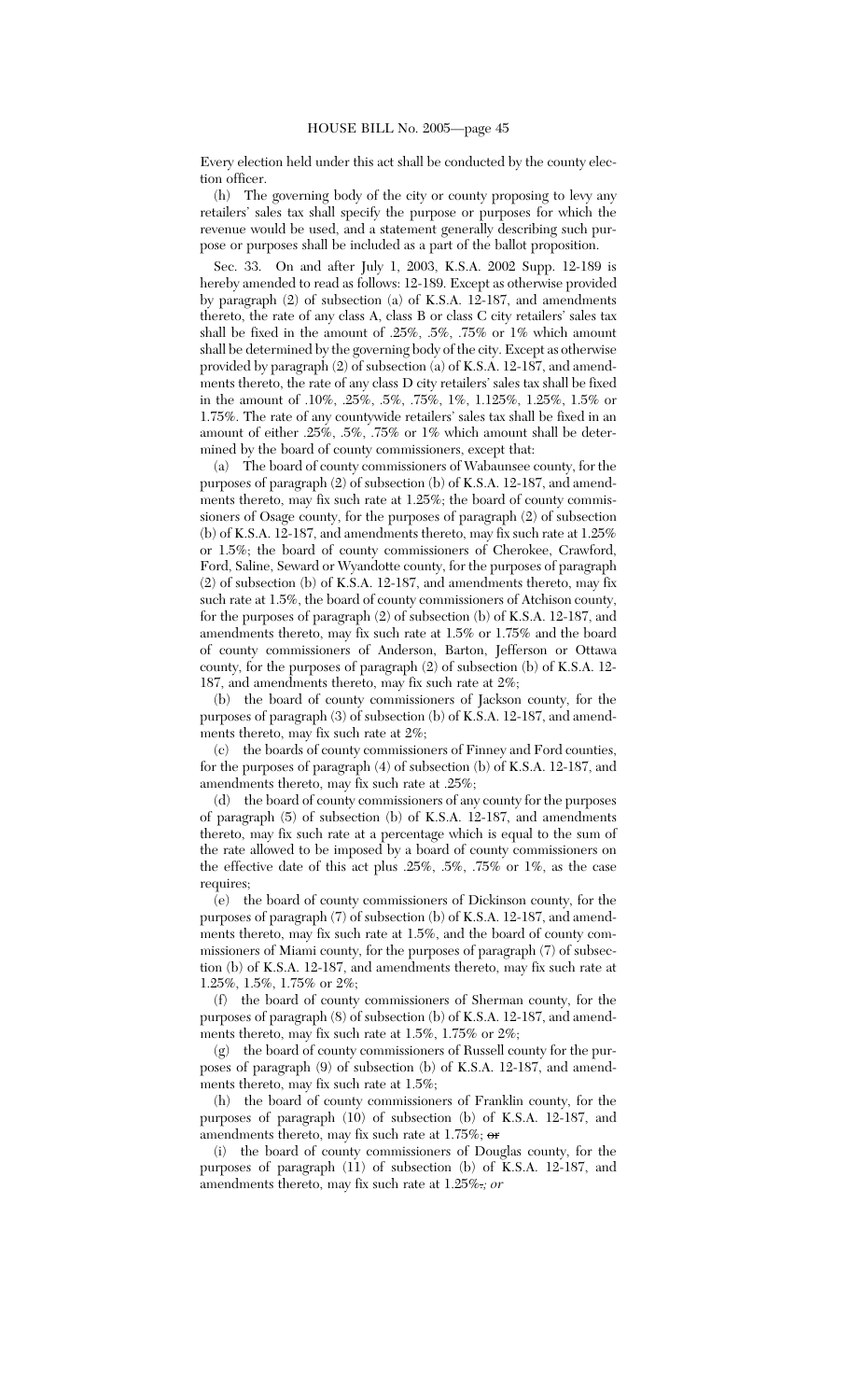*(j) the board of county commissioners of Jackson county, for the purposes of subsection (b)(13) of K.S.A. 12-187 and amendments thereto, may fix such rate at 1.4%.*

Any county or city levying a retailers' sales tax is hereby prohibited from administering or collecting such tax locally, but shall utilize the services of the state department of revenue to administer, enforce and collect such tax. Except as otherwise specifically provided in K.S.A. 12-189a, and amendments thereto, such tax shall be identical in its application, and exemptions therefrom, to the Kansas retailers' sales tax act and all laws and administrative rules and regulations of the state department of revenue relating to the Kansas retailers' sales tax shall apply to such local sales tax insofar as such laws and rules and regulations may be made applicable. The state director of taxation is hereby authorized to administer, enforce and collect such local sales taxes and to adopt such rules and regulations as may be necessary for the efficient and effective administration and enforcement thereof.

Upon receipt of a certified copy of an ordinance or resolution authorizing the levy of a local retailers' sales tax, the director of taxation shall cause such taxes to be collected within or without the boundaries of such taxing subdivision at the same time and in the same manner provided for the collection of the state retailers' sales tax. Such copy shall be submitted to the director of taxation within 30 days after adoption of any such ordinance or resolution. All moneys collected by the director of taxation under the provisions of this section shall be credited to a county and city retailers' sales tax fund which fund is hereby established in the state treasury. Any refund due on any county or city retailers' sales tax collected pursuant to this act shall be paid out of the sales tax refund fund and reimbursed by the director of taxation from collections of local retailers' sales tax revenue. Except for local retailers' sales tax revenue required to be deposited in the redevelopment bond fund established under K.S.A. 74-8927, and amendments thereto, all local retailers' sales tax revenue collected within any county or city pursuant to this act shall be apportioned and remitted at least quarterly by the state treasurer, on instruction from the director of taxation, to the treasurer of such county or city.

Revenue that is received from the imposition of a local retailers' sales tax which exceeds the amount of revenue required to pay the costs of a special project for which such revenue was pledged shall be credited to the city or county general fund, as the case requires.

The director of taxation shall provide, upon request by a city or county clerk or treasurer of any city or county levying a local retailers' sales tax, monthly reports identifying each retailer having a place of business in such city or county setting forth the tax liability and the amount of such tax remitted by each retailer during the preceding month and identifying each business location maintained by the retailer within such city or county. Such report shall be made available to the clerk or treasurer of such city or county within a reasonable time after it has been requested from the director of taxation. The director of taxation shall be allowed to assess a reasonable fee for the issuance of such report. Information received by any city or county pursuant to this section shall be confidential, and it shall be unlawful for any officer or employee of such city or county to divulge any such information in any manner. Any violation of this paragraph by a city or county officer or employee is a class B misdemeanor, and such officer or employee shall be dismissed from office.

Sec. 34. On and after July 1, 2003, K.S.A. 72-6431 is hereby amended to read as follows: 72-6431. (a) The board of each district shall levy an ad valorem tax upon the taxable tangible property of the district in the school years specified in subsection (b) for the purpose of:

(1) Financing that portion of the district's general fund budget which is not financed from any other source provided by law;

(2) paying a portion of the costs of operating and maintaining public schools in partial fulfillment of the constitutional obligation of the legislature to finance the educational interests of the state; and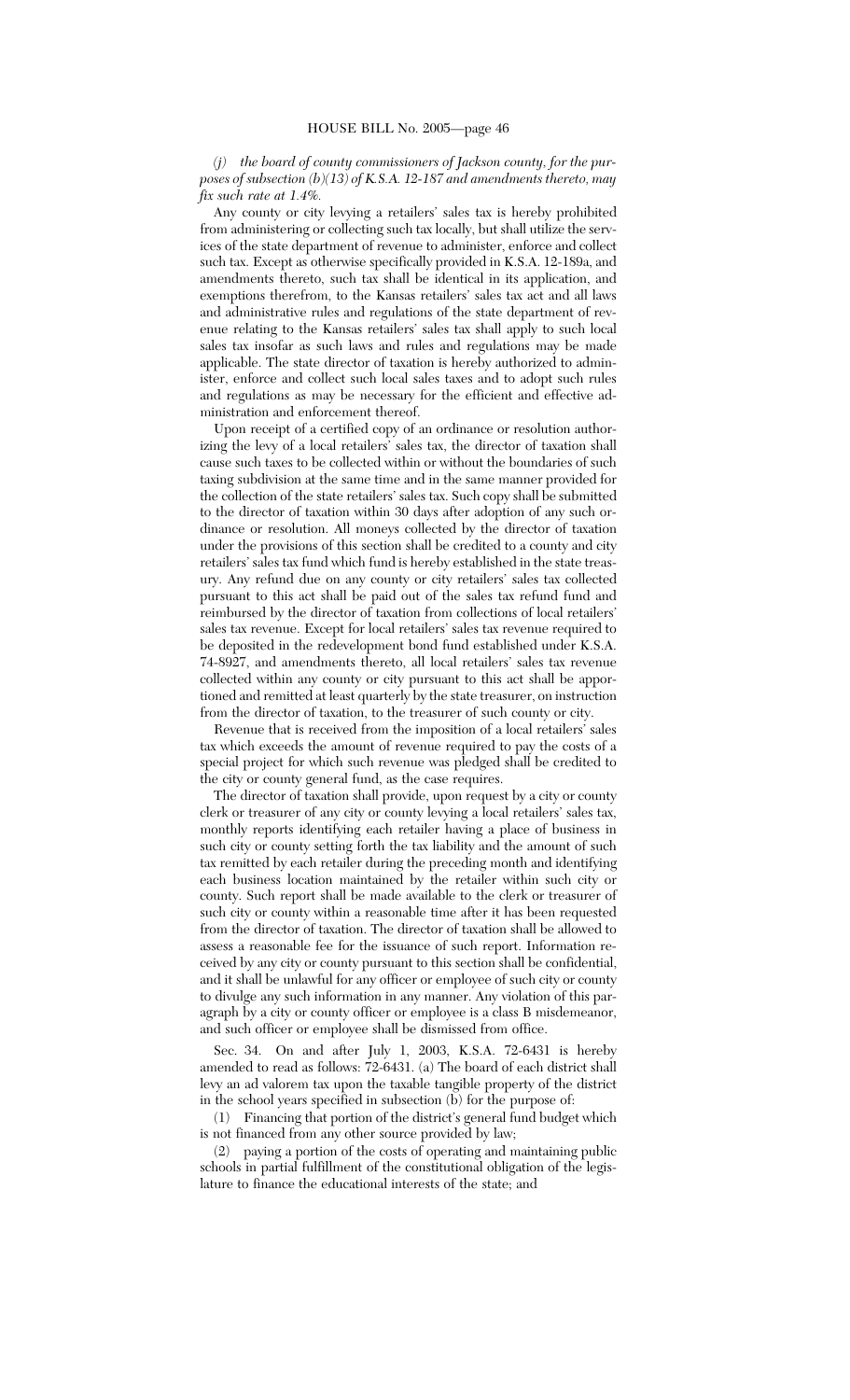(3) with respect to any redevelopment district established prior to July 1, 1997, pursuant to K.S.A. 12-1771, and amendments thereto, paying a portion of the principal and interest on bonds issued by cities under authority of K.S.A. 12-1774, and amendments thereto, for the financing of redevelopment projects upon property located within the district.

(b) The tax required under subsection (a) shall be levied at a rate of 20 mills in the 2001-02 school year and in the 2002-03 school year *2003- 04 and 2004-05 school years*.

(c) The proceeds from the tax levied by a district under authority of this section, except the proceeds of such tax levied for the purpose of paying a portion of the principal and interest on bonds issued by cities under authority of K.S.A. 12-1774, and amendments thereto, for the financing of redevelopment projects upon property located within the district, shall be deposited in the general fund of the district.

(d) On June 1 of each year, the amount, if any, by which a district's local effort exceeds the amount of the district's state financial aid, as determined by the state board, shall be remitted to the state treasurer. Upon receipt of any such remittance, the state treasurer shall deposit the same in the state treasury to the credit of the state school district finance fund.

(e) No district shall proceed under K.S.A. 79-1964, 79-1964a or 79- 1964b, and amendments thereto.

Sec. 35. K.S.A. 74-2433 is hereby amended to read as follows: 74- 2433. (a) There is hereby created a state board of tax appeals, referred to in this act as the board. The board shall be composed of five *three* members who shall be appointed by the governor, subject to confirmation by the senate as provided in K.S.A. 75-4315b, and amendments thereto. After January 15, 1999, three *the effective date of this act, one* of such members shall.  $(1)$  have been regularly admitted to practice law in the state of Kansas; and  $(2)$  for a period of at least five years, have engaged in the active practice of law as a lawyer, judge of a court of record or any other court in this state, or*; and one of such members shall have engaged in active practice* as a certified public accountant who has maintained registration as an active attorney with the Kansas supreme court, or any combination thereof *for a period of at least five years*. *No successor shall be appointed for the two members of the board whose terms of office expired on January 15, 2003, and if any such appointment is made prior to the effective date of this act, any such member's term of office shall expire on the effective date of this act.* Except as provided by K.S.A. 46- 2601, no person appointed to the board shall exercise any power, duty or function as a member of the board until confirmed by the senate. Not more than three *two* members of the board shall be of the same political party. Members of the board shall be residents of the state. Subject to the provisions of K.S.A. 75-4315c, and amendments thereto, *no more than* one shall be appointed from each *any one* of the congressional districts of Kansas and the remainder from the state at large. The members of the board shall be selected with special reference to training and experience for duties imposed by this act and shall be individuals with legal, accounting or appraisal training and experience. Members shall be subject to the supreme court rules of judicial conduct applicable to all judges of the district court. The board shall be bound by the doctrine of *stare decisis* limited to published decisions of an appellate court other than a district court. Members shall hold office for terms of four years and until their successors are appointed and confirmed. *Except as otherwise provided,* such terms of office shall expire on January 15 of the last year of such term. If a vacancy occurs on the board, the governor shall appoint a successor to fill the vacancy for the unexpired term. The governor shall select one of its members to serve as chairperson. The votes of three *two* members shall be required for any action to be taken by the board. Meetings may be called by the chairperson and shall be called on request of a majority of the members of the board and when otherwise prescribed by statute.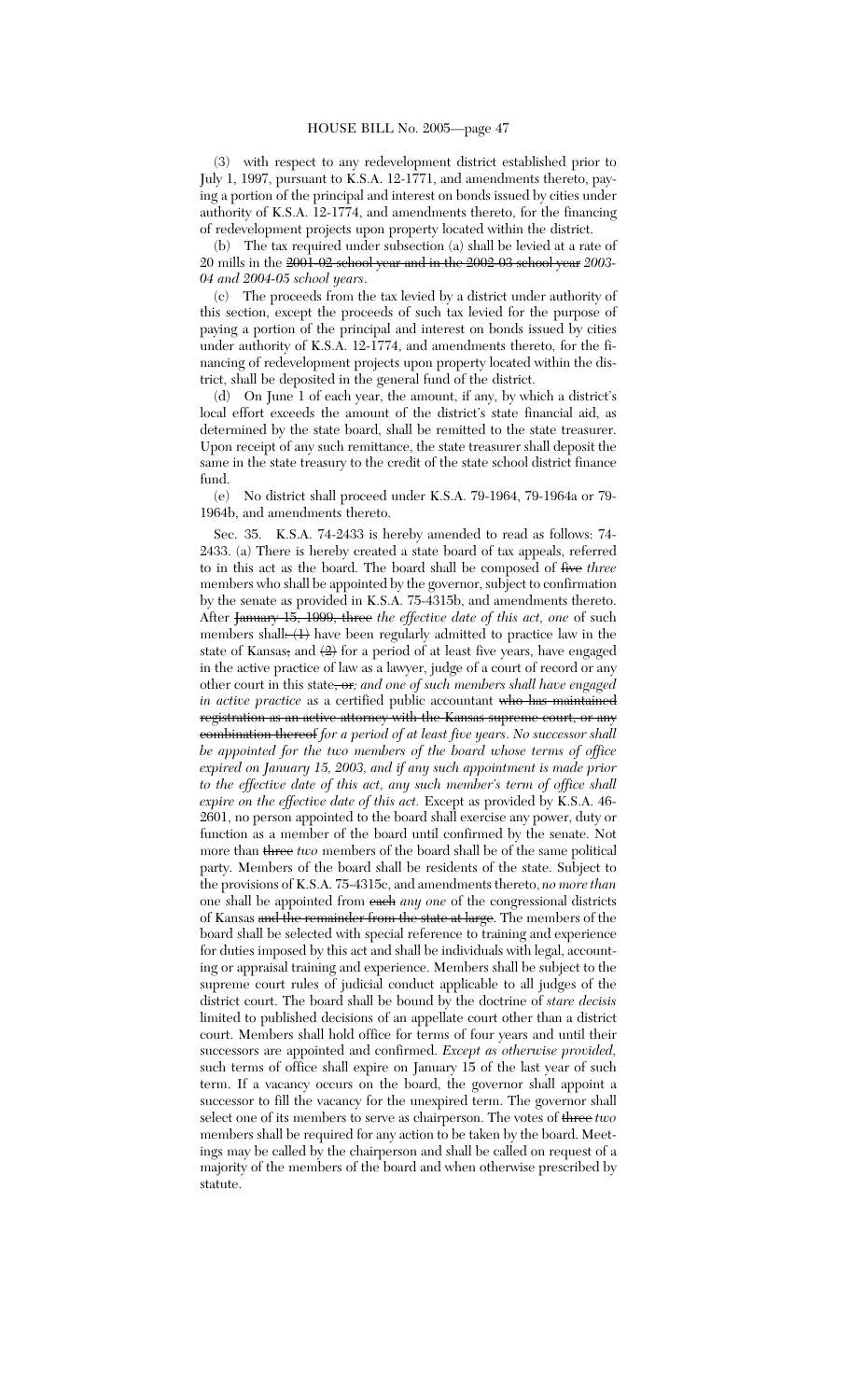(b) Any member of the state board of tax appeals may be removed by the governor for cause, after public hearing conducted in accordance with the provisions of the Kansas administrative procedure act.

(c) The state board of tax appeals shall appoint, subject to approval by the governor, an executive director of the board, to serve at the pleasure of the board. The executive director shall: (1) Be in the unclassified service under the Kansas civil service act; (2) devote full time to the executive director's assigned duties; (3) receive such compensation as determined by the board, subject to the limitations of appropriations thereof; and (4) have familiarity with the tax appeals process sufficient to fulfill the duties of the office of executive director. The executive director shall perform such duties as directed by the board.

(d) Appeals decided by the state board of tax appeals which are deemed of sufficient importance to be published shall be published by the board.

(e) After appointment, members of the state board of tax appeals shall complete the following course requirements: (1) A tested appraisal course of not less than 30 clock hours of instruction consisting of the fundamentals of real property appraisal with an emphasis on the cost and sales approaches to value; (2) a tested appraisal course of not less than 30 clock hours of instruction consisting of the fundamentals of real property appraisal with an emphasis on the income approach to value; (3) a tested appraisal course of not less than 30 clock hours of instruction with an emphasis on mass appraisal; (4) an appraisal course with an emphasis on Kansas property tax laws and; (5) an appraisal course on the techniques and procedures for the valuation of state assessed properties with an emphasis on unit valuation; and (6) a tested appraisal course on the techniques and procedures for the valuation of land devoted to agricultural use pursuant to K.S.A. 79-1476, and amendments thereto. The executive director shall adopt rules and regulations prescribing a timetable for the completion of the course requirements and prescribing continued education requirements for members of the board.

(f) The state board of tax appeals shall have no capacity or power to sue or be sued.

Sec. 36. On and after July 1, 2003, K.S.A. 2002 Supp. 79-201x is hereby amended to read as follows: 79-201x. For taxable years 2001 and 2002 *2003 and 2004*, the following described property, to the extent herein specified, shall be and is hereby exempt from the property tax levied pursuant to the provisions of K.S.A. 72-6431, and amendments thereto: Property used for residential purposes to the extent of \$20,000 of its appraised valuation.

Sec. 37. On and after July 1, 2003, K.S.A. 2002 Supp. 79-3295 is hereby amended to read as follows: 79-3295. (a) The term "employee" means a resident of this state as defined by subsection (b) of K.S.A. 79- 32,109, and amendments thereto, performing services for an employer either within or without the state and a nonresident performing services within this state, and includes an officer, employee or elected official of the United States, a state, territory, or any political subdivision thereof or any agency or instrumentality thereof, and an officer of a corporation.

(b) The term "employer" means any person, firm, partnership, limited liability company, corporation, association, trust or fiduciary of any kind or other type organization qualifying as an employer for federal income tax withholding purposes and who maintains an office, transacts business in or derives any income from sources within the state of Kansas for whom an individual performs or performed any services, of whatever nature, as the employee of such employer, and who has control of the payment of wages for such services, or is the officer, agent or employee of the person having control of the payment of wages. It also includes the United States, the state and all political subdivisions thereof, and all agencies or instrumentalities of any of them.

(c) The term ''distributee'' means any person or organization who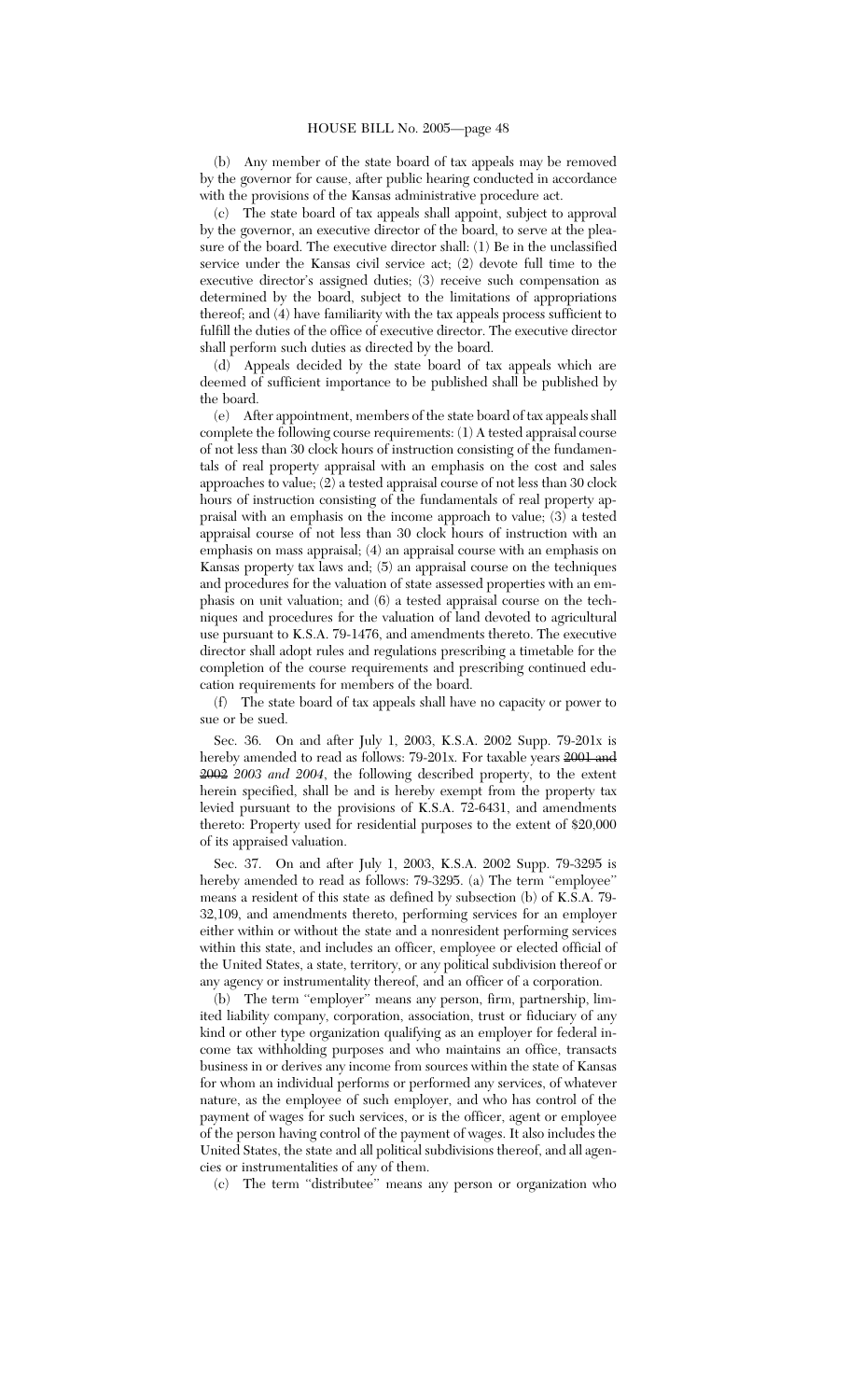receives a distribution which is subject to withholding of income tax pursuant to this act.

(d) The term ''distribution'' means a distribution from a corporation for which an election as an S corporation under subchapter S of the federal internal revenue code is in effect, from a limited liability company formed under the laws of the state of Kansas, or from a partnership.

(e) *The term ''nonresident'' means an individual domiciled outside of this state and an entity whose commercial domicile is outside of this state. For corporations, commercial domicile is as defined in K.S.A. 79-3271 and amendments thereto.*

*(f)* The term ''payee'' means any person or organization who receives a payment other than wages*, or a payment of a pension, annuity or deferred income,* which is subject to withholding of income tax pursuant to this act.

*(g) The term ''payer'' means any person or organization, other than an employer, who makes a payment other than wages, or a payment of a pension, annuity or deferred income, which is subject to withholding of income tax pursuant to this act.*

(f) *(h)* The term ''payment other than wages'' means a payment that is subject to federal income tax withholding and taxable under the Kansas income tax act, and that is a payment:

(1) For any supplemental unemployment compensation, annuity, or sick pay;

(2) pursuant to a voluntary withholding agreement;

(3) of gambling winnings;

(4) of taxable payments of Indian casino profits;

(5) for any vehicle fringe benefit; *or*

(6) of periodic payments of pensions, annuities, and other deferred income;

(7) of nonperiodic distributions of pensions, annuities, and other deferred income; or

(8) of eligible rollover distributions of pensions, annuities, and other deferred income *of a management or consulting fee paid in the ordinary course of a trade, business or other for profit venture*.

(g) The term ''payor'' means any person or organization, other than an employer, who makes payments, other than wages or distributions, which are subject to withholding of income tax pursuant to this act.

(h) *(i) The term ''pension, annuity or other deferred income'' means a payment that is taxable under the Kansas income tax act, and that is a payment:*

*(1) Of periodic payments of pensions, annuities and other deferred income;*

*(2) of nonperiodic distributions of pensions, annuities and other deferred income; or*

*(3) of eligible rollover distributions of pensions, annuities and other deferred income.*

*(j)* The term ''wages'' means wages as defined by section 3401(a) of the federal internal revenue code which are taxable under the Kansas income tax act<del>, and shall include any prize or award paid to a professional</del> athlete at a sporting event held in this state.

Sec. 38. On and after July 1, 2003, K.S.A. 2002 Supp. 79-3298 is hereby amended to read as follows: 79-3298. (a) Every employer and payor*, payer, person or organization deducting and withholding tax* shall remit the taxes and file returns in accordance with the following provisions.*:*

(1) Whenever the total amount withheld exceeds \$100,000 in any calendar year, the employer or payor*, payer, person or organization deducting and withholding tax* shall remit the taxes withheld in accordance with the following schedule: Each calendar month shall be divided into four remittance periods that end on the 7th, 15th, 21st and the last day of such month. If at the end of any one or all of such remittance periods the total undeposited taxes equal or exceed \$667, the taxes shall be re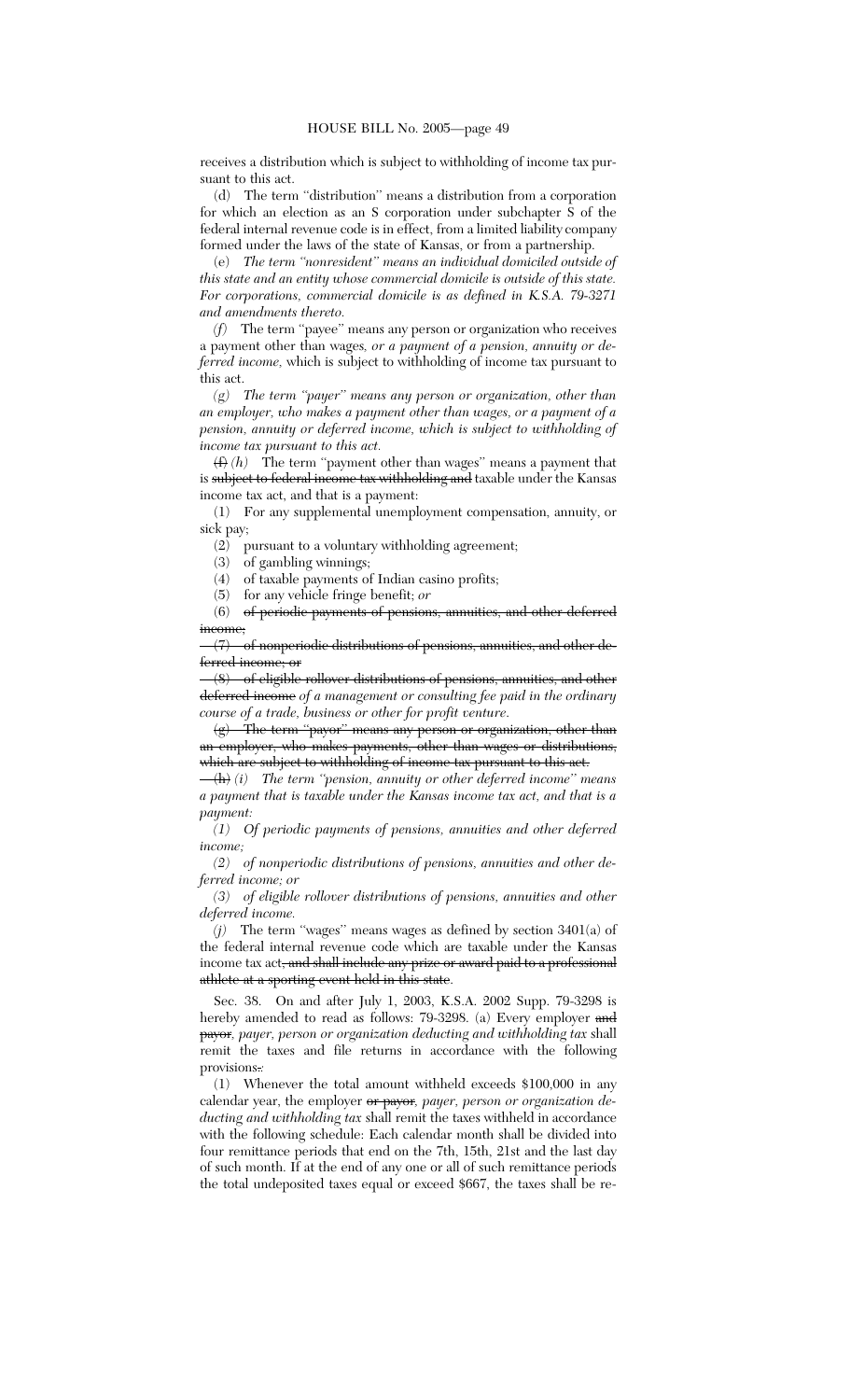mitted within three banking days. Saturdays, Sundays and legal holidays shall not be treated as banking days.

(2) Whenever the total amount withheld exceeds \$8,000 but does not exceed \$100,000 in any calendar year, the employer or payor*, payer, person or organization deducting and withholding tax* shall remit the taxes withheld for wages paid during the first 15 days of any month on or before the 25th day of the month. The employer or payor*, payer, person or organization deducting and withholding tax* shall remit the taxes withheld for wages paid during the remainder of that month on or before the 10th day of the following month.

(3) Whenever the total amount withheld exceeds \$1,200 but does not exceed \$8,000 in any calendar year, the employer or payor*, payer, person or organization deducting and withholding tax* shall remit the taxes withheld during any month on or before the 15th day of the following month.

(4) Whenever the total amount withheld exceeds \$200 but does not exceed \$1,200 in any calendar year, the employer or payor*, payer, person or organization deducting and withholding tax* shall remit the taxes withheld in any calendar quarter on or before the 25th day of the first month following the end of that calendar quarter.

(5) Whenever the total amount withheld does not exceed \$200 in any calendar year, the employer or payor*, payer, person or organization deducting and withholding tax* shall remit the taxes withheld during that year on or before January 25 of the following year.

(b) Each remittance required under the provisions of subsection (a) shall be accompanied by a Kansas withholding tax remittance form prescribed and furnished by the director.

(c) Every employer or payor*, payer, person or organization deducting and withholding tax and* making remittances pursuant to subsection (a) shall file a return on a form prescribed and furnished by the director for each calendar year on or before the last day of February of the following year.

(d) The excess of any remittance over the actual taxes withheld in any withholding period shall be credited against the liability for following withholding periods until exhausted. A refund shall be allowed in accordance with K.S.A. 79-32,105, and amendments thereto, where an overpayment cannot be adjusted by an offset against the liability for a subsequent withholding period.

(e) *For purposes of determining filing requirements,* determinations of amounts withheld during a calendar year by employers or payors for purposes of determining filing requirements*, payers, persons or organizations deducting and withholding tax* shall be made by the director upon the basis of amounts withheld by those employers or payors, payers, per*sons or organizations* during the preceding calendar year or by estimates in cases of employers or payors*, payers, persons or organizations* having no previous withholding histories. The director is hereby authorized to modify the filing schedule for any employer or payor*, payer, person or organization deducting and withholding tax* when it is apparent that the original determination was inaccurate.

(f) Whenever the director has cause to believe that money withheld by an employer or payor*, payer, person or organization deducting and withholding tax* pursuant to this act may be converted, diverted, lost, or otherwise not timely paid in accordance with this section, the director shall have the power to require returns and payment from any such employer or payor*, payer, person or organization* at any time at more frequent intervals than prescribed by this section in order to secure full payment to the state of all amounts withheld by such employer or payor*, payer, person or organization* in accordance with this act.

Sec. 39. On and after July 1, 2003, K.S.A. 2002 Supp. 79-3299 is hereby amended to read as follows: 79-3299. (a) Every employer or payor shall*, payer, person or organization deducting and withholding tax*, on or before January 31 of each year*, shall* prepare a statement for each employee or payee on a form prescribed by the director stating the amount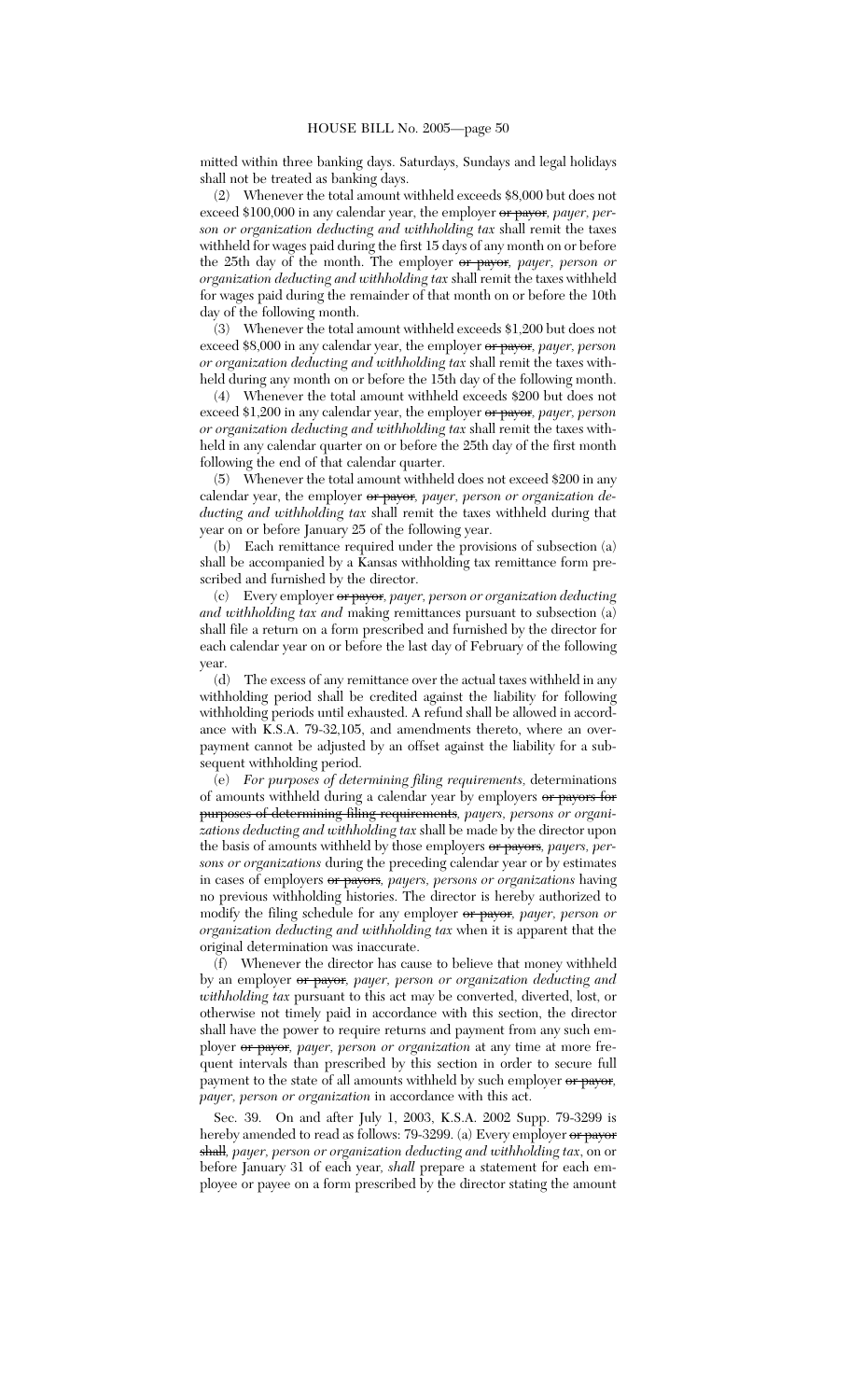of wages or payments other than wages subject to Kansas income tax paid during the preceding year, the total amount of tax withheld, if any, from such wages or payments other than wages by the employer or payor*, payer, person or organization* pursuant to this act and such other information as may be prescribed by the director. One copy of such statement shall be filed by the employer or payor*, payer, person or organization* with the division of taxation on or before the last day of February of each year. Two copies of such statement shall be given to the employee or payee concerned, one of which will be filed by the employee or payee with the tax return required by this chapter.

(b) In the case of an employee whose employment is terminated before the end of a calendar year, the statement required by subsection (a) may be mailed at the time provided in that subsection to the last known address of the employee, or issued at the time of the last payment to the employee, at the employer's option.

(c) Any employer or payor*, payer, person or organization deducting and withholding tax* who willfully *intentionally* fails to furnish a statement to an employee or payee as required under the provisions of subsections (a) and (b) of this section shall be guilty of a *nonperson* misdemeanor and upon conviction thereof shall be punished by a fine not exceeding \$100 for each such offense.

(d) The annual statement of wages and salaries paid and amount withheld required by this section shall be in lieu of the annual information return required under K.S.A. 79-3222 *and amendments thereto*.

Sec. 40. On and after July 1, 2003, K.S.A. 2002 Supp. 79-32,100 is hereby amended to read as follows: 79-32,100. (a) The tax deducted and withheld under this act shall not be allowed as a deduction either to the employer or payor*, payer, person or organization deducting and withholding tax* or to the employee or payee in computing taxable income under the ''Kansas income tax act.''

(b) The full amount of wages and salaries or payments other than wages from which an amount was withheld in accordance with this act shall be included in the gross income of the employee or payee unless such wages and salaries or payments other than wages or a portion thereof are otherwise excludable under the provisions of the ''Kansas income tax act.''

(c) The amount deducted and withheld under this act during any calendar year from the wages or payments other than wages of an individual taxpayer shall be allowed as a credit against the income tax otherwise imposed on such taxpayer by the ''Kansas income tax act,'' whether or not such amount was remitted to the division of taxation by the employer or payor*, payer, person or organization deducting and withholding tax* in accordance with the terms of this act.

(d) If the amount withheld under this act during any calendar year exceeds the individual income tax liability of the employee-payee-taxpayer any excess shall be applied to any other income tax owed the state of Kansas by such individual (*,*including fines, penalties and interest, if any)*,* and the balance of such excess, if any, refunded to the taxpayer as provided in subsection (c) of K.S.A. 79-32,105, and amendments thereto.

Sec. 41. On and after July 1, 2003, K.S.A. 2002 Supp. 79-32,100a is hereby amended to read as follows: 79-32,100a. (a) Every payor *payer* who is required under federal law to withhold upon payments other than wages pursuant to the federal internal revenue code *as defined by K.S.A. 79-3295 and amendments thereto,* shall withhold and deduct *and withhold* an amount to be determined in accordance with K.S.A. 79-32,100d, and amendments thereto<del>, whenever the payee is a person whose primary</del> residence is in Kansas.

(b) A determination by the internal revenue service that relieves a payor *payer* from withholding responsibility with respect to payments other than wages to a payee shall also apply for Kansas income tax withholding purposes. Whenever a **payor** *payer* is required to reinstate with-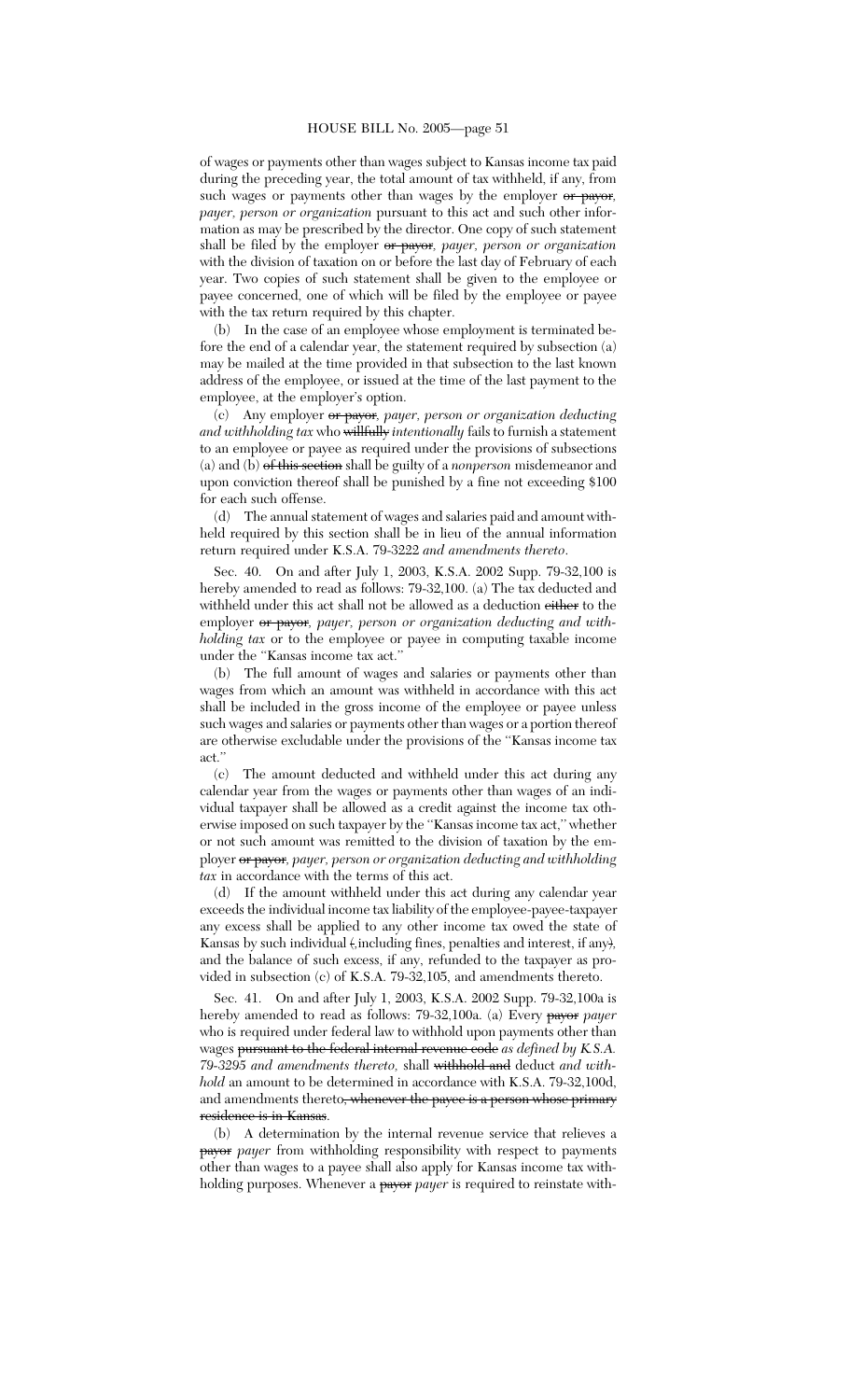holding for federal income tax with regard to any payee, such obligation shall be equally applicable for Kansas withholding purposes.

(c) Every payor who makes a distribution as defined by subsection (d) of K.S.A. 79-3295, and amendments thereto, shall withhold and deduct an amount to be determined in accordance with K.S.A. 79-32,100d, and amendments thereto, from amounts distributed or distributable to each nonresident shareholder or partner. *Every payer who is required under federal law to withhold upon payments of a pension, annuity or other deferred income, as defined by K.S.A. 79-3295 and amendments thereto, shall deduct and withhold an amount to be determined in accordance with K.S.A. 79-32,100d and amendments thereto, whenever the payee is a resident of the state of Kansas.*

*(d) Every payer who makes a payment of a management fee or a consulting fee to a nonresident shall deduct and withhold an amount to be determined in accordance with K.S.A. 2002 Supp. 79-32,100d and amendments thereto.*

New Sec. 42. (a) Corporations for which an election as an S corporation under subchapter S of the federal internal revenue code is in effect are required to deduct and withhold tax at a rate equal to the maximum rate imposed on individuals pursuant to subsection (a) of K.S.A. 79-32,110 and amendments thereto, from a nonresident shareholder's share of Kansas taxable income of the corporation, whether distributed or undistributed, and pay the withheld amount to the department in the manner prescribed by the department. For a taxable year beginning after 2002, the corporation shall make a return and pay over the withhold funds on or before the due date of the S corporation's income tax return, including extensions. Taxes withheld in the name of the nonresident shareholder must be used as credit against taxes due at the time the nonresident files a return of income or other applicable information return for the taxable year.

(b) An S corporation required to withhold taxes on distributed or undistributed income shall file a return with each payment of tax to the department, on forms prescribed by the secretary, disclosing such information as required by the secretary pursuant to subsection (i). The S corporation shall furnish to each nonresident shareholder a written statement as required by K.S.A. 79-3299 and amendments thereto as proof of the amount of the nonresident shareholder's share of distributed or undistributed income and of the amount that has been withheld.

(c) Partnerships are required to withhold tax at a rate equal to the maximum rate imposed on individuals pursuant to subsection (a) of K.S.A. 79-32,110 and amendments thereto, from a nonresident partner's share of Kansas taxable income of the partnership, whether distributed or undistributed, and pay the withheld amount to the department in the manner prescribed by the department. For a taxable year beginning after 2002, the partnership shall make a return and pay over the withheld funds on or before the due date of the partnership's income tax return, including extensions. Taxes withheld in the name of the nonresident partner must be used as credit against taxes due at the time the nonresident files a return of tax or other applicable information return for the taxable year.

(d) A partnership required to withhold taxes on distributed or undistributed income shall file a return with each payment of tax to the department, on forms prescribed by the secretary, disclosing such information as required by the secretary pursuant to subsection (i). The partnership shall furnish to each nonresident shareholder a written statement as required by K.S.A. 79-3299 and amendments thereto, as proof of the amount of the nonresident shareholder's share of distributed or undistributed income that has been withheld.

(e) Limited liability companies are required to withhold tax at a rate equal to the maximum rate imposed on individuals pursuant to subsection (a) of K.S.A. 79-32,110 and amendments thereto, from a nonresident member's share of Kansas taxable income of the limited liability company, whether distributed or undistributed, and pay the withheld amount to the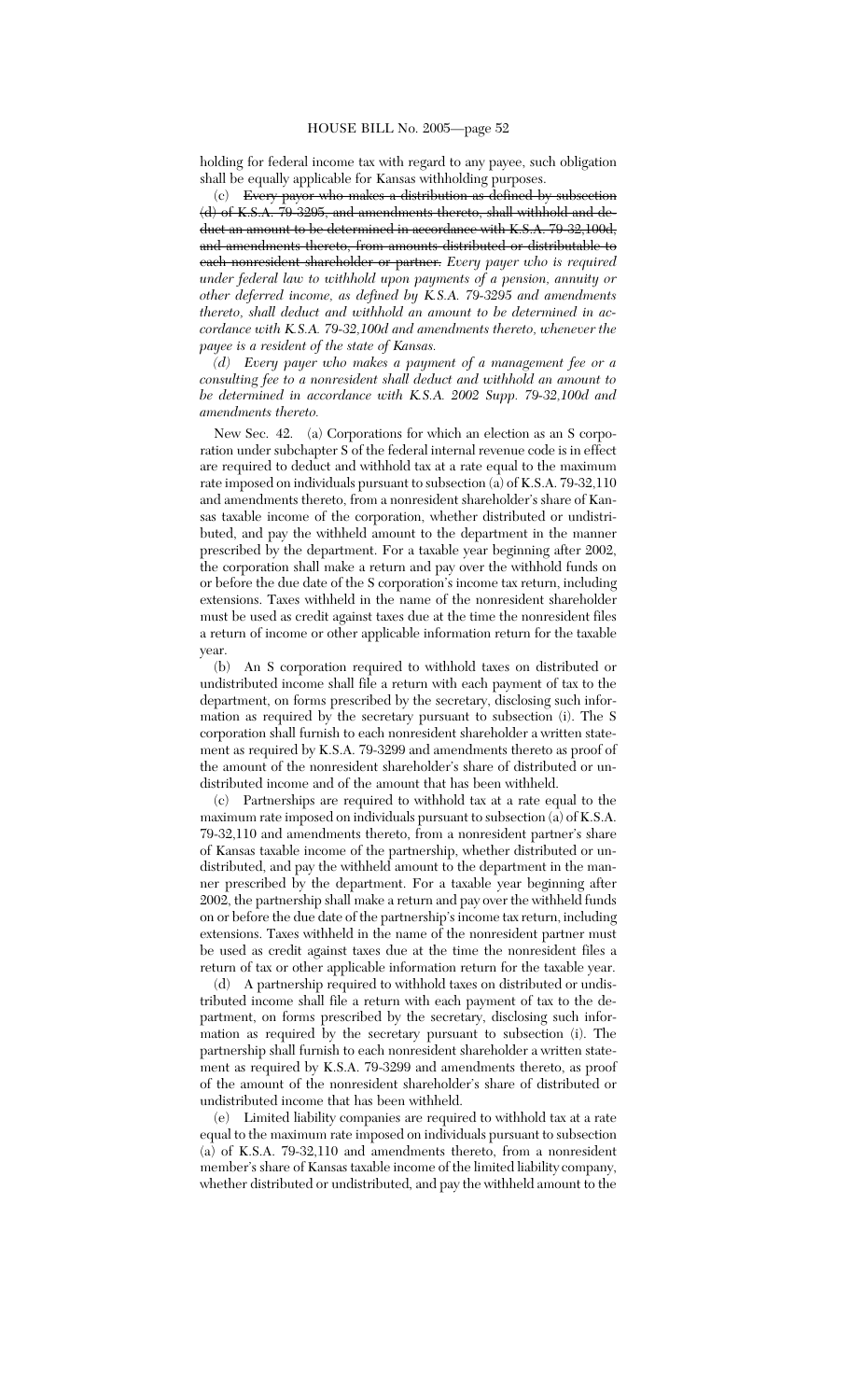department in the manner prescribed by the department. For a taxable year beginning after 2002, the limited liability company shall make a return and pay over the withheld funds on or before the due date of the limited liabilities income tax return, including extensions. Taxes withheld in the name of the nonresident member must be used as credit against taxes due at the time the nonresident files a return of tax or other applicable information return for the taxable year.

(f) A limited liability company required to withhold taxes on distributed or undistributed income shall file a return with each payment of tax to the department, on forms prescribed by the secretary, disclosing such information as required by the secretary pursuant to subsection (i). The limited liability company shall furnish to each nonresident member a written statement as required by K.S.A. 79-3299 and amendments thereto, as proof of the amount of the nonresident member's share of distributed or undistributed income that has been withheld.

(g) If a nonresident shareholder, partner or member provides the S corporation, partnership or limited liability company with a statement that the shareholder or partner is an organization exempt from income taxes under section  $501(a)$  of the federal internal revenue code, then the S corporation, partnership or limited liability company is not required to withhold with regard to that shareholder, partner or member. The statement must contain the shareholder's, partner's or member's name, federal identification number, internal revenue code section exemption number, and a copy of the internal revenue service exemption letter.

(h) (1) For purposes of computing the penalty under K.S.A. 79- 32,107 and amendments thereto, the amount withheld is deemed a payment of estimated tax, and an equal part of the amount is deemed paid on each estimated tax due date for the previous taxable year.

(2) If a nonresident shareholder, partner or member files an affidavit with the department in a form acceptable to the department by which such nonresident shareholder, partner or member agrees to be subject to the personal jurisdiction of the department in courts of this state for the purpose of determining and collecting any Kansas taxes, including estimated taxes, together with any related interest and penalties, then the S corporation, partnership or limited liability company is not required to withhold with regard to that shareholder, partner or member. The department may revoke an exemption granted by this subsection at any time it determines that the nonresident shareholder, partner or member is not abiding by its terms.

(i) The department is authorized to require such returns and other information as it considers appropriate to administer the provisions of this section, and to issue rulings and promulgate regulations as necessary or appropriate to implement this section.

(j) The director of taxation may allow a nonresident individual shareholder, partner or member to not file a Kansas income tax return if the nonresident individual shareholder's, partner's or member's only source of Kansas income was such nonresident shareholder's, partner's or member's share of the S corporation's, partnership's or limited liability company's income which was derived from or attributable to sources within this state, and the S corporation, partnership or limited liability company has remitted the amount required by subsections (a), (c) or (e) on behalf of such nonresident shareholder, partner or member. The amount remitted shall be retained in satisfaction of the Kansas income tax liability of the nonresident individual shareholder, partner or member.

(k) The provisions of this section shall be part of and supplemental to the Kansas withholding and declaration of estimated tax act.

(l) The provisions of this section shall be effective on and after July 1, 2003.

Sec. 43. On and after July 1, 2003, K.S.A. 2002 Supp. 79-32,100b is hereby amended to read as follows: 79-32,100b. (a) Every employer  $\sigma$ payor*, payer, person or organization* required to deduct and withhold tax from wages of an employee or*,* payments other than wages of a payee *or*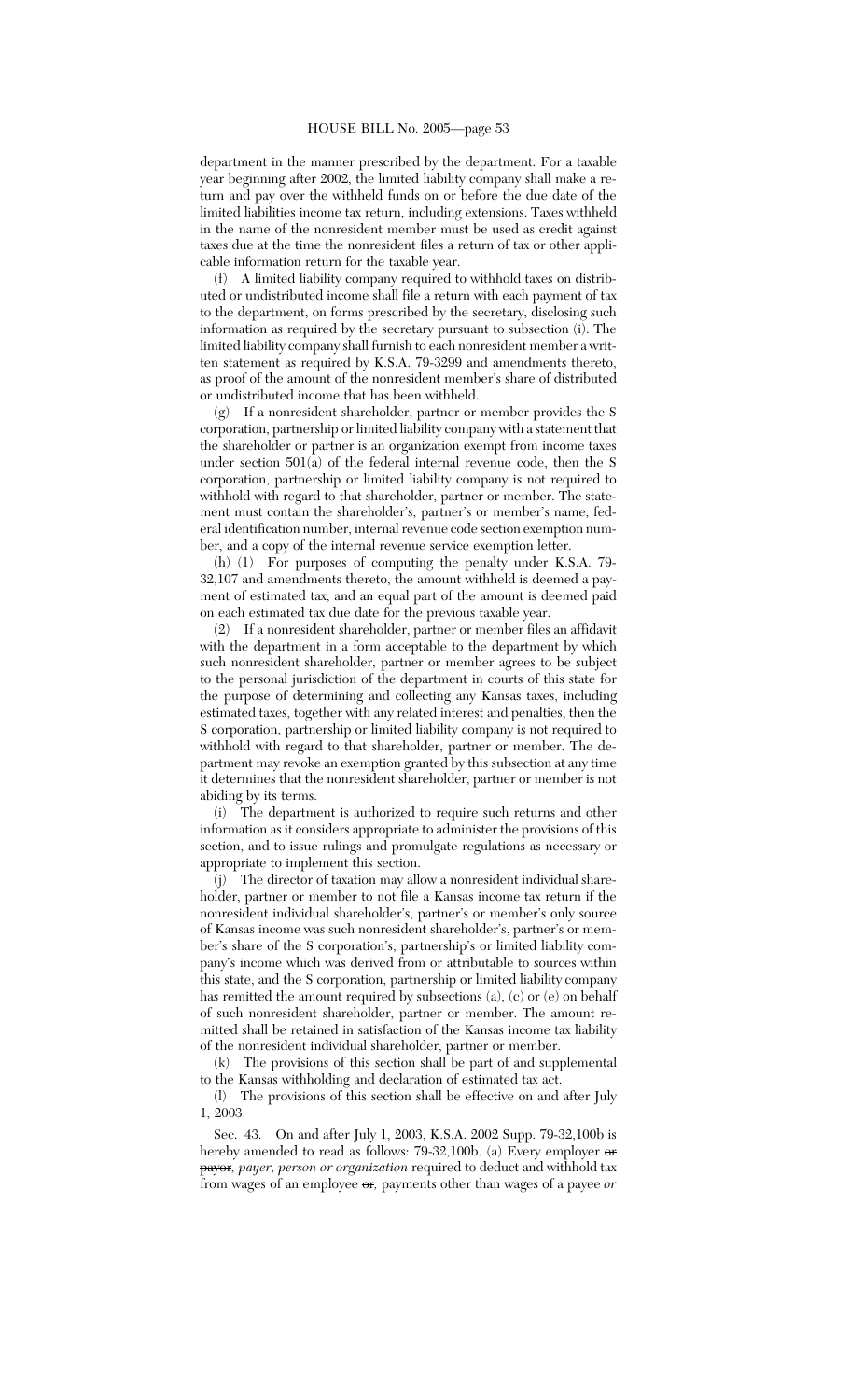*from a distribution,* under this act shall be liable for the payment of such tax whether or not it is collected from the employee or*,* payee *or distributee* by the employer or payor, payer, person or organization. For purposes of assessment and collection, any amount required to be withheld and paid over to the department of revenue, and any additions to tax, penalties and interest with respect thereto, shall be considered the tax of the employer.

(b) Any amount of tax withheld shall constitute a special fund in trust for the department of revenue.

(c) No employee or*,* payee *or distributee* shall have any right of action against their employer or payor*, payer, person or organization deducting and withholding tax* in respect to any moneys deducted and withheld from wages or*,* payments other than wages *or distributions* and paid over to the department of revenue in compliance or in intended compliance with this act.

Sec. 44. On and after July 1, 2003, K.S.A. 2002 Supp. 79-32,100c is hereby amended to read as follows: 79-32,100c. (a) If an employer  $\Theta$ payor*, payer, person or organization deducting and withholding tax* fails to deduct and withhold the tax as required under this act, and thereafter, the income tax against which the tax may be credited is paid, the tax required to be deducted and withheld shall not be collected from the employer or payor*, payer, person or organization*. The payment of such tax does not, however, operate to relieve the employer*, payer, person or organization* from liability for penalties, interest or additions to the tax applicable with respect to such failure to deduct and withhold. The employer or payor will*, payer, person or organization shall* not be relieved under this provision from liability for payment of the tax required to be withheld unless it can be shown that the income tax against which the tax required to be withheld under this act may be credited has been paid.

(b) Every agent or other person having control, receipt, custody or disposal of, or paying the wages of an employee or group of employees employed by one or more employers, is for the purpose of this act designated to be an employer. In the case of the corporation, the officers and board of directors are likewise considered employers. Employers of classes named in this section shall be subject to all the provisions of law including penalties as is their principal. Any employer who willfully fails to collect the tax imposed by the Kansas withholding tax act or truthfully account for any pay over such tax, or willfully attempts in any manner to evade or defeat any tax or the payment thereof, shall be subject to a penalty equal to the total amount of the tax evaded, or not collected, or not accounted for and paid over in addition to other penalties provided by law.

Sec. 45. K.S.A. 2002 Supp. 79-15,101 is hereby amended to read as follows: 79-15,101. As used in this act unless the context otherwise requires:

 $\bar{a}$ ) Any term used in this act shall have the same meaning as when used in a comparable context in the internal revenue code. Any reference in this act to *''federal law'' or* the ''internal revenue code'' shall mean the provisions of the United States internal revenue code of 1986, as such code exists on December 31, 1997. Any reference in this act to a specific provision of the internal revenue code shall be to such provision as it exists on December 31, 1997. *However, for estates of decedents dying on or after January 1, 2007, any determination made under K.S.A. 79-15,102 and amendments thereto regarding whether the estate is required by federal law to file a return for federal estate taxes shall be made by referring to the provisions of the United States internal revenue code of 1986, as such code exists on December 31, 2001.*

*(b) ''Decedent'' includes the testator, intestate, grantor, bargainer, vender or donor.*

(b) *(c)* ''Deemed executor'' includes any person in actual or constructive possession of any property of the decedent.

 $\overrightarrow{(e)}$  *(d)* "Director" means the director of taxation.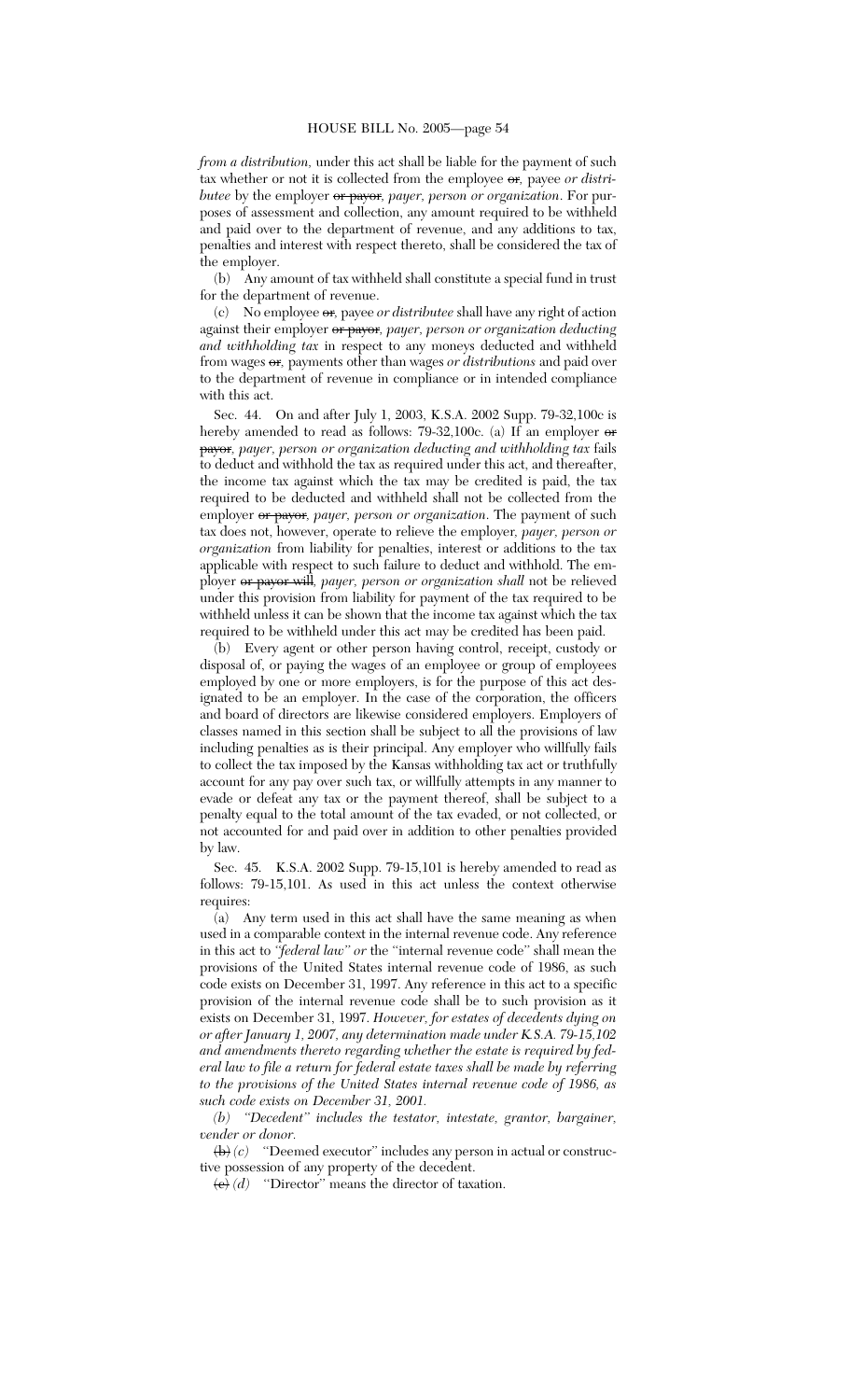*(e) ''Distributee'' means a beneficiary, legatee, devisee, heir, next of kin, grantee, donee, vendee, joint tenant or successor.*

 $\left(\frac{d}{d}\right)$  *(f)* "Domicile" refers to that place where a person resides, has an intention to remain and to which they intend to return following any absence.

(e) *(g)* ''Estate'' and ''property'' shall mean the real, personal and mixed property or interest therein of the testator, intestate, grantor, bargainor, vendor or donor which shall pass or be transferred to legatees, devisees, heirs, next of kin, grantees, donees, vendees, or successors and shall include all personal property within or without the state.

(f) *(h)* ''Executor'' and ''administrator'' mean the duly appointed, qualified and acting executor or administrator of the decedent in this state.

 $\left(\frac{g}{g}\right)(i)$  "Nonresident decedent" means a decedent who was not a resident decedent at the time of death.

 $\langle h \rangle$  *(j)* "Personal representative" means the executor, administrator or deemed executor of the decedent.

 $\overleftrightarrow{(i)}$  *(k)* "Resident decedent" means a decedent who was domiciled in this state at the time of death. *A person who spent in the aggregate more than six months of the calendar year immediately preceding such person's death within this state shall be presumed to have been a resident for purposes of this act, in the absence of proof to the contrary.*

(j) *(l)* ''Secretary'' means the secretary of revenue, or the secretary's designee.

 $\langle k \rangle$  *(m)* "Tax" includes tax, penalty and interest, unless the context of a particular section otherwise requires.

*(n) ''Tax situs'' relates to location of property for the purpose of imposing tax. Real estate or tangible personal property reflected in the Kansas gross estate shall be considered to have a tax situs within Kansas if, at the time of the decedent's death, the property was physically located within the state of Kansas. Oil and gas leases on lands in this state and all interests created thereby, or arising therefrom, shall be considered as tangible personal property having an actual situs in this state. Intangible property reflected in the Kansas gross estate, including moneys on deposit with financial institutions, shall be presumed to have a tax situs within Kansas if the decedent was a resident decedent at the time of death.*

(l) *(o)* ''Transfer'' shall include the passing of property or any interest therein in possession or enjoyment, present or future, by inheritance, descent, devise, succession, bequest, grant, deed, bargain, sale, gift or appointment in the manner herein prescribed.

Sec. 46. K.S.A. 2002 Supp. 79-15,102 is hereby amended to read as follows: 79-15,102. (a) A tax is hereby imposed on the estate of every resident decedent, and every nonresident decedent who died holding an interest in property with a Kansas tax situs, whose estate is required by federal law to file a return for federal estate taxes. *For estates of decedents dying on or after January 1, 2007, the determination of whether the estate is required by federal law to file a return for federal estate taxes shall be made by referring to the provisions of the United States internal revenue code of 1986, as such code exists on December 31, 2001.* The amount of such tax shall be equal to the amount of the maximum credit allowable by section 2011 of the internal revenue code against the tax imposed on the transfer of the estate of the decedent by section 2001 of the internal revenue code.

(b) When the estate of a resident decedent consists of property within and without the state, or in the case of the estate of a nonresident decedent who died holding an interest in property with a Kansas tax situs, the tax imposed under subsection (a) shall be the percentage thereof that the gross estate for federal estate tax purposes less the value of all property included therein having a tax situs which is not within the jurisdiction of the state of Kansas, bears to the total gross estate for federal estate tax purposes *shall consist of property with a tax situs in Kansas and property with a tax situs outside Kansas, the tax imposed by subsection (a) shall be*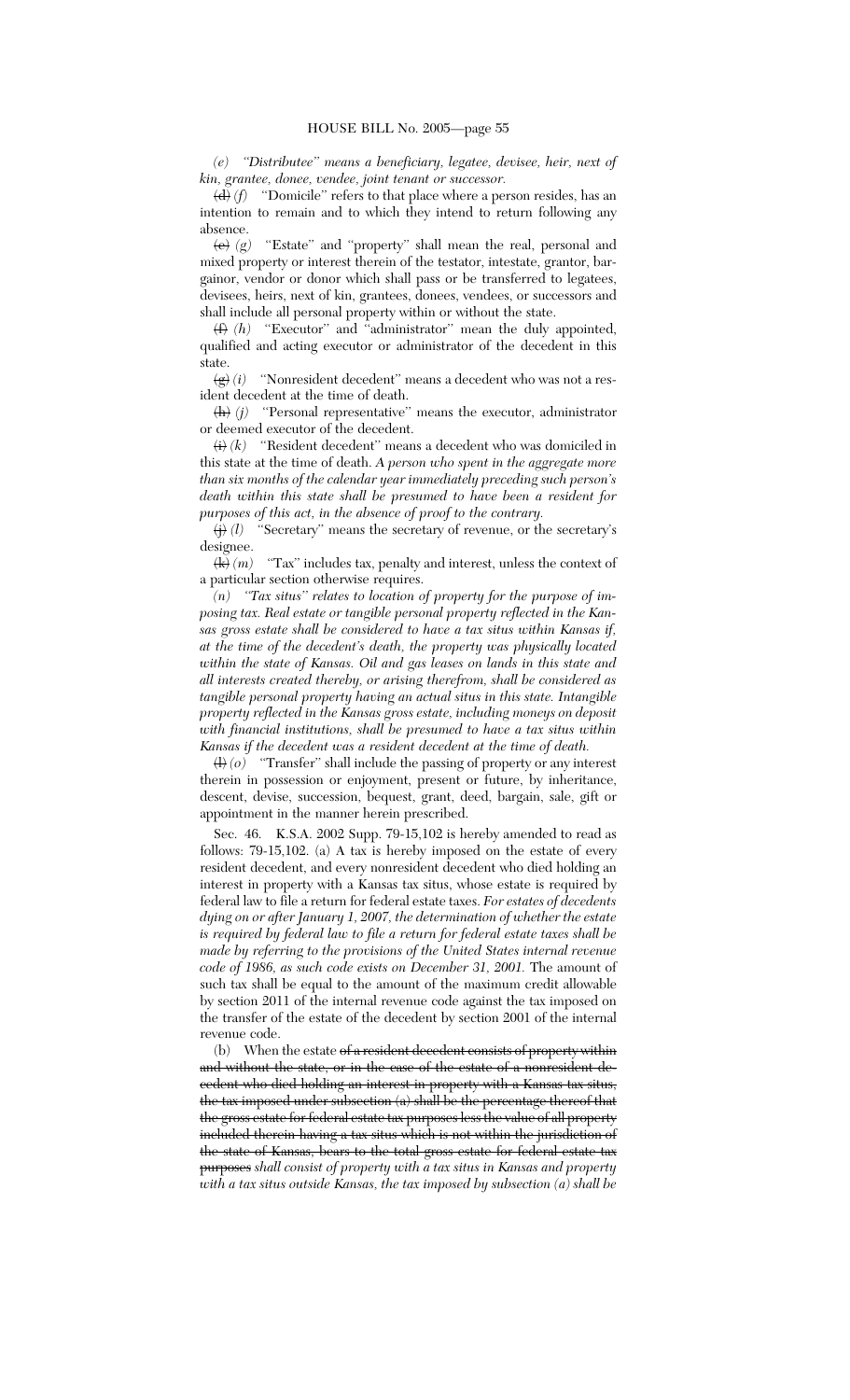*multiplied by the percentage determined by dividing the value of all property included in the gross estate which is within the jurisdiction of the state of Kansas by the value of all property included in the gross estate*.

Sec. 47. K.S.A. 2002 Supp. 79-15,103 is hereby amended to read as follows: 79-15,103. (a) *Except as otherwise provided,* the personal representative of every estate subject to the tax imposed by K.S.A. 2002 Supp. 79-15,102 and amendments thereto who is required by federal law to file a return for federal estate taxes shall *make and* file in the office of the director a return on forms prepared and furnished by the secretary together with a copy of the federal estate tax return on or before the date the federal estate tax return is required to be filed. The personal representative of any decedent whose estate is not taxable under the provisions of this act, may obtain a determination of the director that no tax liability exists on such estate by filing a return on forms prepared and furnished by the secretary stating that such estate is not taxable.

(b) The taxes imposed under the provisions of this act shall be paid by the personal representative to the director at the expiration of nine months after the death of the decedent.

(c) If the taxes contemplated by this act are not paid when due, interest at the rate prescribed by subsection (b) of K.S.A. 79-2968, and amendments thereto, shall be charged and collected commencing at the time the same become payable.

*(b) In those estates in which no executor or administrator has been appointed, the deemed executor shall make and file such return. In the event there is more than one deemed executor, all deemed executors shall be jointly responsible for completing and filing one return reporting all of the assets of the estate except as hereinafter provided.*

*(c) If, after exercising due diligence, the personal representative making and filing such return is unable to make a complete return as to any part of the gross estate of the decedent, the personal representative shall make and file a return reporting all information as to the estate assets, including a description thereof and the name of any person holding a legal or beneficial interest in the assets, to the best of such personal representative's knowledge.*

Sec. 48. K.S.A. 2002 Supp. 79-15,109 is hereby amended to read as follows: 79-15,109. *(a)* As soon as practicable after the return is filed and the taxes paid, the director shall issue a closing letter. Such closing letter shall be issued to the personal representative upon the director being satisfied that there has been a final determination of all taxes due and that all such taxes have been paid.

*(b) The closing letter shall be applicable only to assets reported in the return filed with the director. To the extent the gross assets of the decedent were reported, the issuance of a closing letter shall be conclusive evidence that all taxes have been determined and paid and shall release any lien which attached to the decedent's property, or the property of any personal representative or distributee, unless notice of such lien has been filed under section 61, and amendments thereto.*

New Sec. 49. Any tax liability for tax imposed pursuant to K.S.A. 2002 Supp. 79-15,127 which may have accrued prior to the effective date of this act is hereby abolished. Any such tax paid shall be refunded to the taxpayer pursuant to the procedure prescribed by this section. Each claim for a tax refund shall be verified and submitted to the director of taxation upon forms furnished by the director and shall be accompanied by any additional documentation required by the director. The director shall review each claim and shall refund that amount of tax paid. All refunds shall be paid from the inheritance or succession tax refund fund, which is hereby created, upon warrants of the director of accounts and reports pursuant to vouchers approved by the director or the director's designee.

New Sec. 50. Returns made in accordance with the provisions of this act shall be filed on or before the date the federal estate tax return is required to be filed.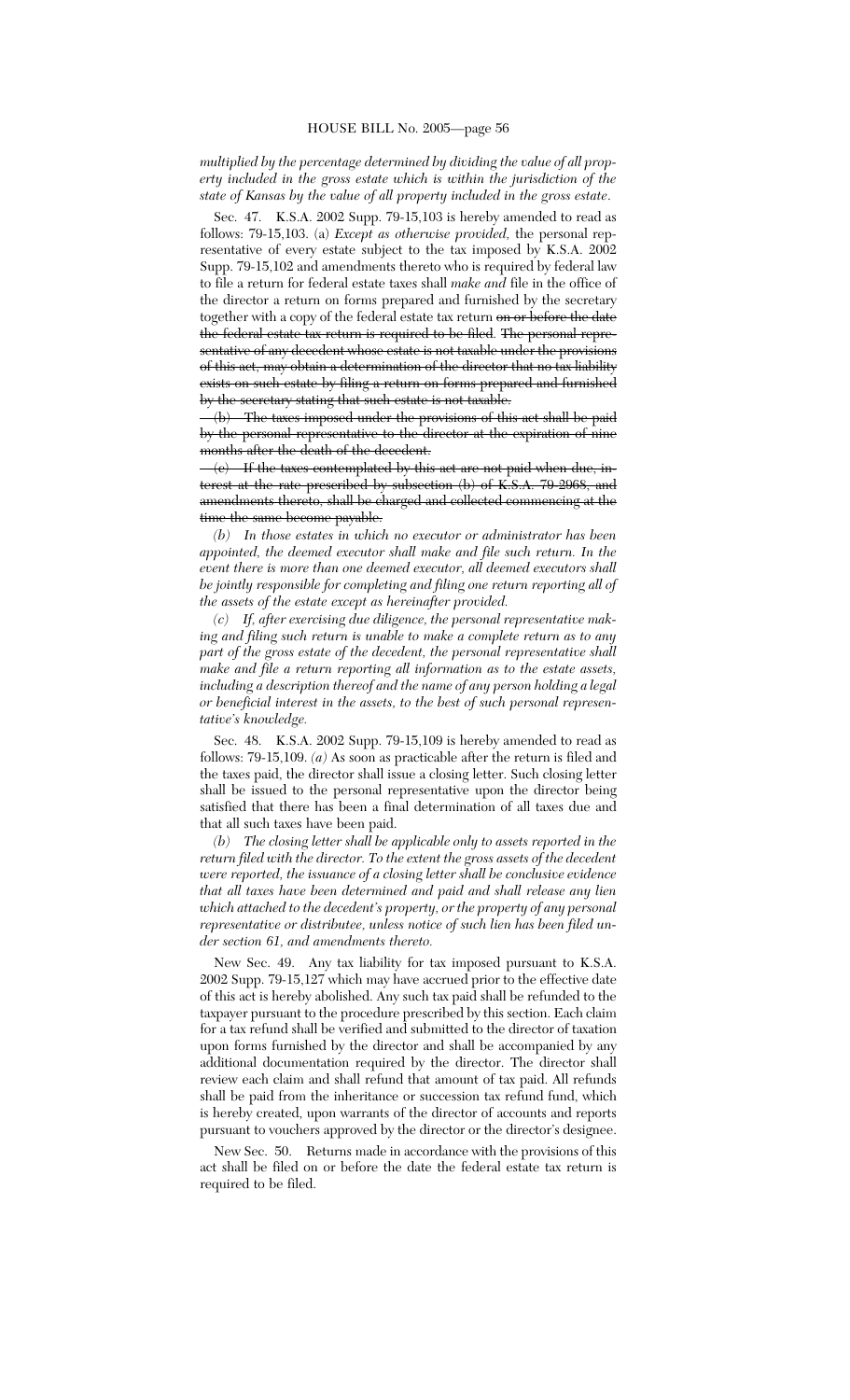New Sec. 51. (a) Upon a showing of good cause the director may grant a reasonable extension of time for filing a return.

(b) A request for an extension of time to file shall be made in the manner and form prescribed by the secretary. No such extension shall be for more than six months, except in the event of litigation directly involving the estate.

(c) Notwithstanding a grant of an extension of time to file, the taxes shall be due and payable at the same time and in the same manner as if no such extension had been granted.

New Sec. 52. All returns, statements or other documents required to be filed under any provision of this act shall be filed with the office of the director of taxation, or at such other place as the secretary may by rule or regulation prescribe.

New Sec. 53. (a) Any return, statement or other document required to be made under any provision of this act shall be signed in accordance with forms or regulations prescribed by the secretary.

(b) The fact that an individual's name is signed to a return, statement or other document shall be prima facie evidence for all purposes that the return, statement or other document was actually signed by the individual.

(c) Except as otherwise provided by the secretary, any return, declaration, statement or other document required to be made under any provision of this act shall contain or be verified by a written declaration that it is made under penalties of perjury.

New Sec. 54. If any person fails to make a return required by this act or by regulations prescribed thereunder, but consents to disclose all information necessary for the preparation thereof, the director may prepare such return. After such return is signed by the person, such return may be received by the director as the return of the person.

New Sec. 55. (a) The director is authorized to provide with respect to any amount required to be shown on a return, statement or any other document, that if the amount of such item is other than a whole-dollar amount either:

(1) The fractional part of a dollar shall be disregarded; or

(2) the fractional part of a dollar shall be disregarded unless it amounts to \$.50 or more, in which case the amount, to be determined without regard to the fractional part of a dollar, shall be increased by \$1.

(b) Any person making a return, statement or other document shall be allowed, under regulations prescribed by the secretary, to make such return, statement or other document without regard to subsection (a).

(c) The provisions of subsections (a) and (b) shall not be applicable to items which must be taken into account in making the computations necessary to determine the amount required to be shown on a form, but shall be applicable only to such final amount.

New Sec. 56. (a) The tax imposed under the provisions of this act shall be paid by the personal representative.

(b) The personal representative, or each personal representative if there is more than one, shall be personally liable for the tax to the extent of the property in the personal representative's actual or constructive possession which has a Kansas tax situs, less any amounts the personal representative is required to pay to third parties who have a legally enforceable claim to the property that has priority under state or federal law over the tax imposed by this act.

New Sec. 57. (a) The tax imposed under the provisions of this act shall be paid at the expiration of nine months after the death of the decedent.

(b) The person required to make the return, without assessment or notice and demand from the director, shall pay such tax to the office of the director of taxation, or at such other place as the secretary may by rule or regulation prescribe.

New Sec. 58. (a) If any personal representative fails to file a return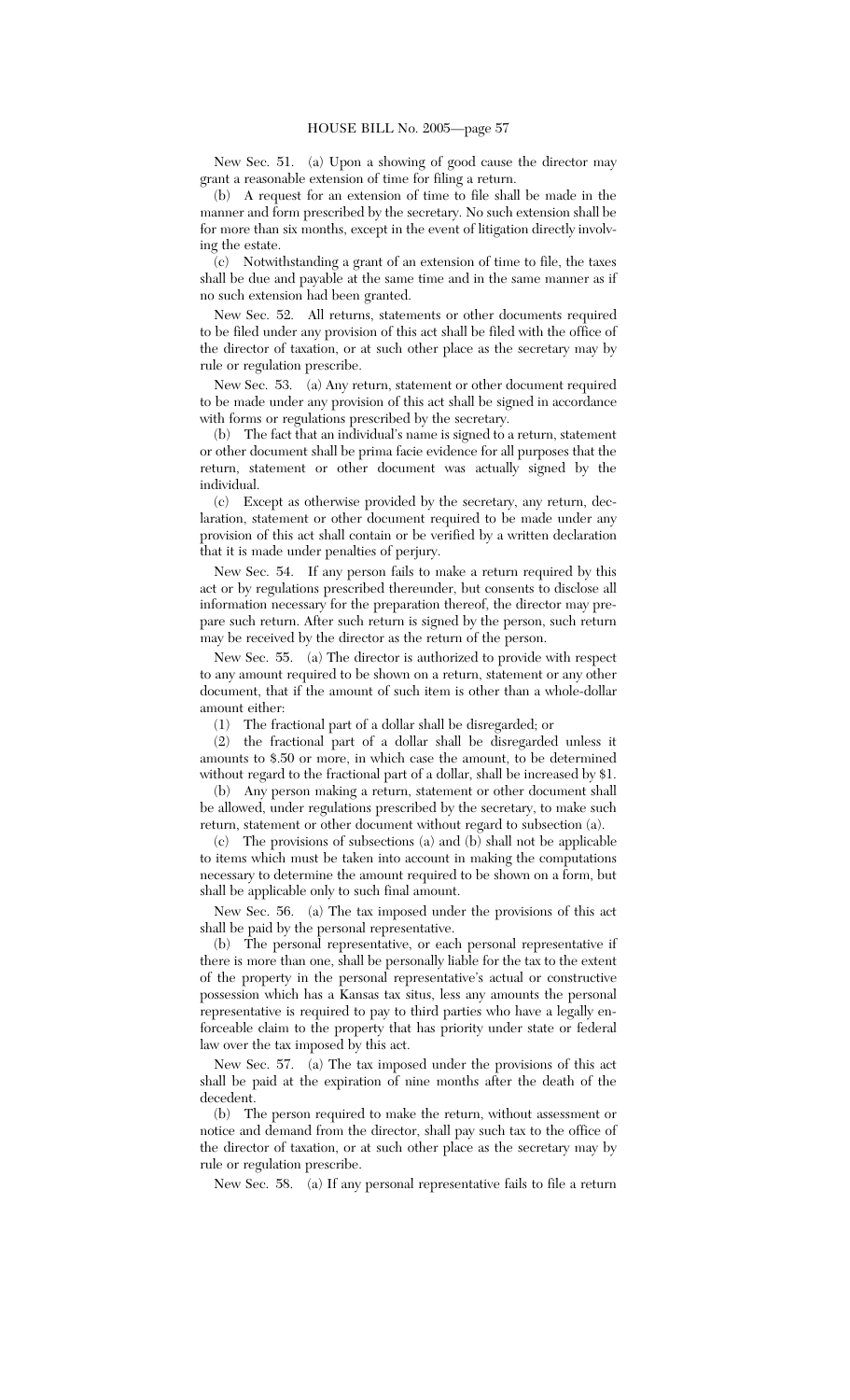or pay the tax if one is due, at the time required by or under the provisions of this act, there shall be added to the tax an additional amount equal to 1% of the unpaid balance of the tax due for each month or fraction thereof during which such failure continues, not exceeding 24% in the aggregate, plus interest at the rate prescribed by subsection (a) of K.S.A. 79-2968, and amendments thereto, from the date the tax was due until paid.

(b) If after review of a return the director determines that the underpayment of tax was due to the failure of the personal representative to make a reasonable attempt to comply with the provisions of this act, a penalty shall be imposed in the amount of 25% of the unpaid balance of tax due.

(c) If any personal representative has failed to file a return or has filed an incorrect or insufficient return, and after notice from the director refuses or neglects within 20 days to file a proper return, the director shall determine the value of the taxable estate according to the best available information and assess the tax together with a penalty of 50% of the unpaid balance of tax due plus interest at the rate prescribed by subsection (a) of K.S.A. 79-2968, and amendments thereto, from the date the tax was originally due to the date of payment.

(d) Any personal representative who, with fraudulent intent, fails to pay any tax or to make, render or sign any return, or to supply any information, within the time required by or under the provisions of this act, shall be assessed a penalty equal to the amount of the unpaid balance of tax due plus interest at the rate prescribed by subsection  $\overline{a}$  of K.S.A. 79-2968, and amendments thereto, from the date the tax was originally due to the date of payment. Such person shall also be guilty of a misdemeanor and, upon conviction, shall be fined not more than \$1,000 or be imprisoned in the county jail not less than 30 days nor more than one year, or both such fine and imprisonment.

(e) Any personal representative who intentionally signs a fraudulent return shall be guilty of a felony, and upon conviction shall be punished by imprisonment for a term not exceeding five years.

(f) (1) Whenever the director determines that the failure of the personal representative to comply with the provisions of subsection (a), (b) or (c) was due to reasonable causes, the director may waive or reduce any of the penalties upon making a record of the reasons therefor.

(2) No penalty shall be assessed hereunder with respect to any underpayment of estate tax liability reported on any amended return filed by any personal representative who at the time of filing pays such underpayment and where the return is not being examined at the time of filing.

(3) No penalty assessed hereunder shall be collected if the personal representative has had the tax abated on appeal, and any penalty collected upon such tax shall be refunded.

New Sec. 59. Whenever the director has reason to believe that a personal representative may be unwilling or unable to fulfill the filing requirements of K.S.A. 79-15,103, and amendments thereto, relating to the filing of a return, or of section 56, and amendments thereto, relating to the payment of the tax, or that a distributee receiving property liable for the payment of tax is about to depart from the state or to remove any property which is subject to tax, including proceeds from the sale or disposal of such property, or to conceal themselves or such property, or to transfer, commingle, disburse or otherwise manipulate such property in order to frustrate or preclude the calculation of tax due thereon or collection of tax due therefrom, or to do any other act tending to prejudice, jeopardize or render wholly or partially ineffective the determination or collection of tax unless proceedings are brought without delay, the director shall immediately make an assessment for all such taxes due, noting such finding on the assessment. Thereupon notices of lien may be filed in accordance with section 61, and amendments thereto, or, in the director's discretion, a warrant may be issued for the collection of tax as provided in section 62, and amendments thereto. Any person liable for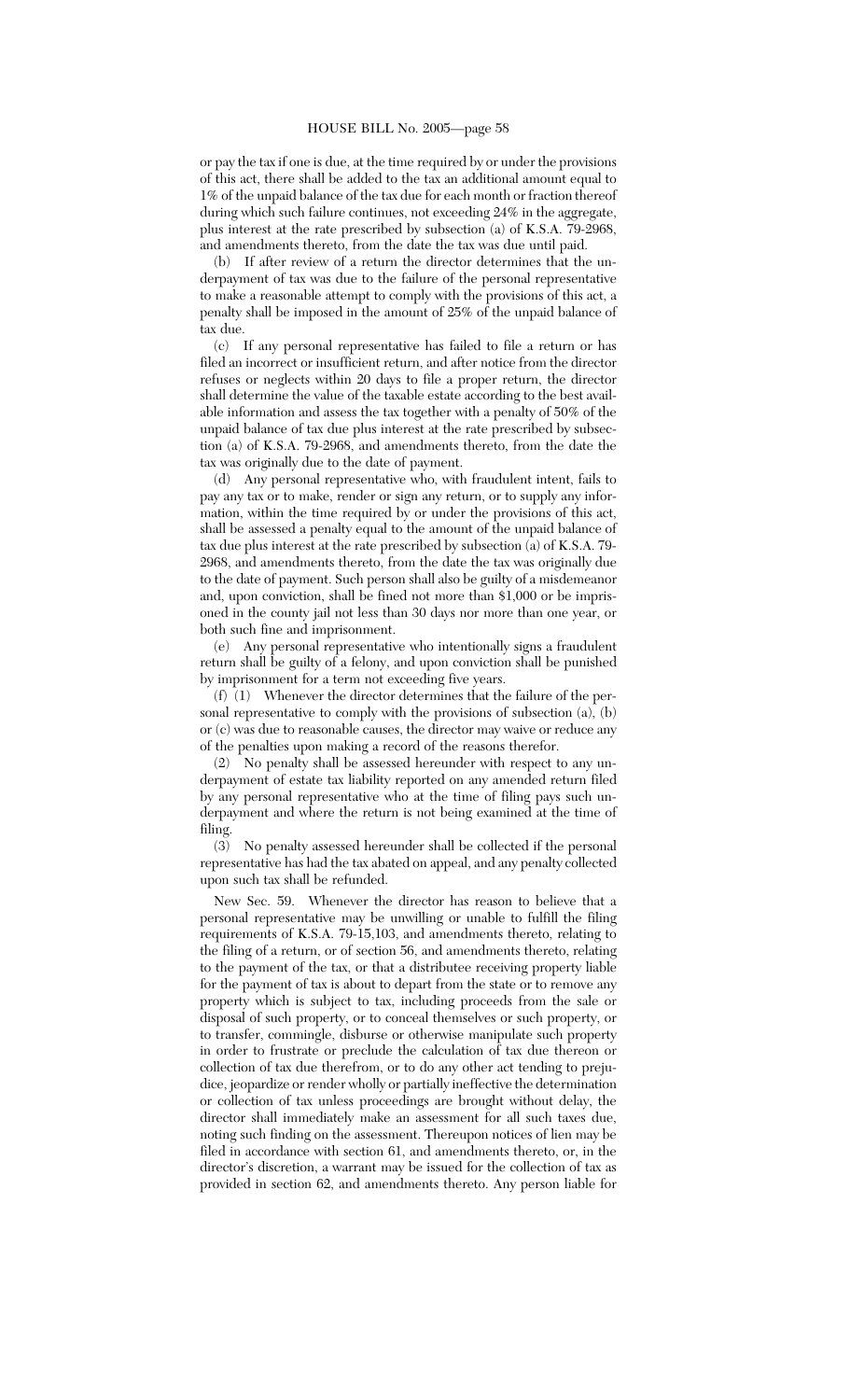tax, within 30 days from the date of filing of such notice of lien or warrant, may request review in the manner prescribed by K.S.A. 79-3226, and amendments thereto, on the correctness of the jeopardy assessment. If the director finds that in certain cases collection of the tax may be jeopardized by delay, the director, in the exercise of discretion, immediately may issue notice and demand for payment of tax found to be due. In such cases, collection may be stayed by the giving of such security as the director may consider adequate.

New Sec. 60. (a) The property of the estate of every decedent whose estate is required to file an estate tax return pursuant to K.S.A. 79-15,103, and amendments thereto, in whatever form of investment it may happen to be, shall be charged with a lien for all taxes, penalties and interest thereon which are or may become due on such property.

(b) Unless the estate tax imposed by this act is sooner paid in full, it shall be a lien upon the gross estate of the decedent for 10 years from the date of death, except that such part of the gross estate as is used for the payment of charges against the estate and expenses of its administration, allowed by any court having jurisdiction therefor, shall be divested of such lien.

(c) Except as otherwise provided, if the taxes imposed under this act are not paid when due, the spouse, transferee, trustee, surviving tenant, person in possession of the property by reason of the exercise, nonexercise or release of a power of appointment or beneficiary, who receives, or has on the date of the decedent's death, property included in the gross estate, to the extent of the value of such property at the time of the decedent's death, shall be personally liable for such tax. The provisions of this subsection shall not apply to the trustee of an employee's trust which meets the requirements of section 401(a) of the federal internal revenue code. Any part of such property transferred by, or transferred by a transferee of such spouse, transferee, trustee, surviving tenant, person in possession or beneficiary to a purchaser or holder of a security interest shall be divested of the lien provided for in subsection (a) and a similar lien shall then attach to all the property of such spouse, transferee, trustee, surviving tenant, person in possession or beneficiary or transferee of any such person, except any part transferred to a purchaser or a holder of a security interest.

New Sec. 61. (a) Whenever the director has reason to believe that any property which is subject to tax, including proceeds from the sale or disposal of such property, may be transferred, commingled, disbursed, concealed within or removed from the state, or otherwise manipulated in order to frustrate or preclude the collection of tax from such property, the director may file against such property written notice of the lien imposed by section 60, and amendments thereto.

(b) A notice of lien shall be filed with the register of deeds in any county where any property subject to tax is located, upon forms prescribed by the secretary. In the event an exact tax liability has been determined, the notice may recite the amount of such liability.

(c) Upon satisfaction of the lien, or upon its release or divestiture in accordance with section 64, and amendments thereto, the director shall issue notice of the release of such lien, on forms prescribed by the director.

New Sec. 62. (a) If the personal representative fails to timely pay the taxes imposed by this act, the director may enforce the director's lien by the issuance of a warrant under the director's hand and official seal, directed to the sheriff of any county of the state, commanding such sheriff to levy upon and sell the real and personal property of the distributee found within the sheriff's county for the payment of the amount thereof, with the added penalty, interest and the cost of executing the warrant, and to return such warrant to the director and pay to the director the money collected by virtue thereof not more than 60 days from the date of the warrant. The sheriff, within five days after the receipt of the war-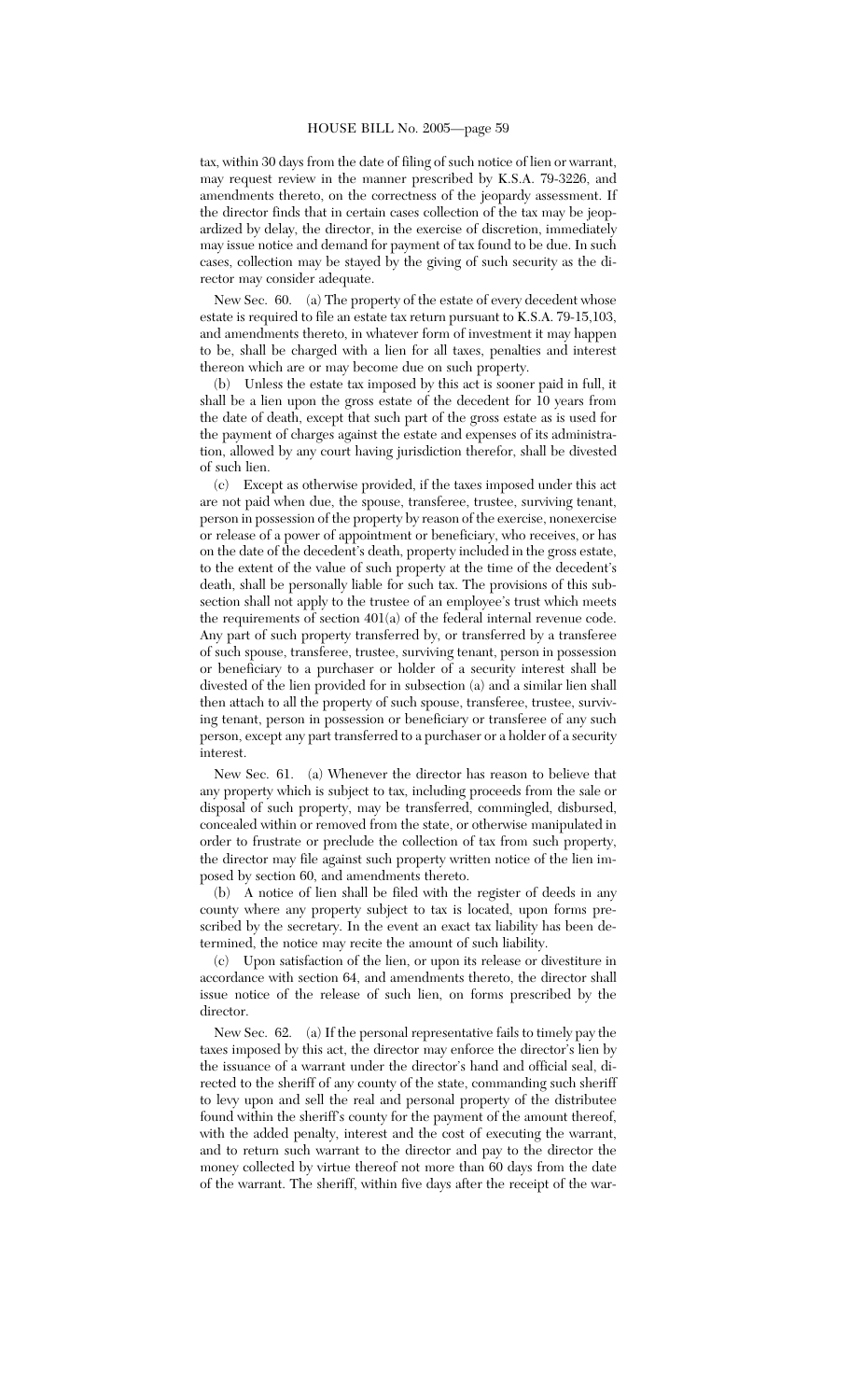rant, shall file with the clerk of the district court of the sheriff's county a copy thereof, and thereupon the clerk shall enter in the appearance docket in appropriate columns, the name of the distributee named in the warrant, the amount of the tax or portion thereof and interest for which the warrant is issued and the date such copy is filed. The amount of such warrant docketed shall thereupon become a lien upon the title to, and interest in, the real property of the distributee against whom it is issued in the same manner, as a judgment duly docketed in the office of such clerk. The sheriff shall proceed in the same manner and with like effect as prescribed by law with respect to executions issued against property upon judgments of a court of record and shall be entitled to the same fees for the sheriff's services to be collected in the same manner.

The court in which the warrant is docketed shall have jurisdiction over all subsequent proceedings as fully as though a judgment had been rendered in the court. In the discretion of the director, a warrant of like terms, force and effect may be issued and directed to any officer or employee of the director, and in the execution thereof such officer or employee shall have all the powers conferred by laws upon sheriffs, and the subsequent proceedings thereunder shall be the same as provided where the warrant is issued directly to the sheriff. The distributee shall have the right to redeem the real estate within a period of 18 months from the date of such sale. If a warrant is returned, unsatisfied in full, the director shall have the same remedies to enforce the claim for taxes as if the state of Kansas had recovered judgment against the distributee for the amount of the tax. No law exempting any goods and chattels, land and tenements from forced sale under execution shall apply to a levy and sale under any such warrants or upon any execution issued upon any judgment rendered in any action for estate taxes. The director shall have the right at any time after the warrant has been returned unsatisfied or satisfied only in part, to issue alias warrants until the full amount of the tax is collected.

New Sec. 63. In cases where the tax is due and payable, the director of taxation may bring an action for collection. All actions shall be prosecuted by the attorney for the director in the name of the state, and such actions may be brought in the same courts as other actions for money.

New Sec. 64. The lien imposed by section 60, and amendments thereto, shall be divested or released only in accordance with the following provisions:

(a) The lien shall be divested upon the payment of all taxes, penalty and interest due;

(b) the lien shall be divested after 10 years from the date of the decedent's death;

(c) that portion of the decedent's property which is used for the payment of charges against the estate and expenses of its administration, allowed by any court having jurisdiction thereof, shall be divested of such lien;

(d) the lien shall not affect any property after it has been sold or disposed of for value by the executors or administrators in accordance with K.S.A. 59-1410 and 59-1413, and amendments thereto, or otherwise in accordance with law, but in all such cases a lien shall attach to the proceeds realized from any such sale or other disposition for all taxes and interest thereon which are or may be due on such property. Tax due or payable from the proceeds of such sale or disposal of such property shall be collected by the personal representative in accordance with the provisions of section 56, and amendments thereto, or by the director in accordance with the provisions of section 62 or 63, and amendments thereto; and

(e) that portion of the decedent's property which must be sold, transferred or disposed of for the payment of taxes against the estate shall be divested of the lien, but only to the extent a specific release of has been granted by the director.

New Sec. 65. (a) Whenever the lien imposed by section 60, and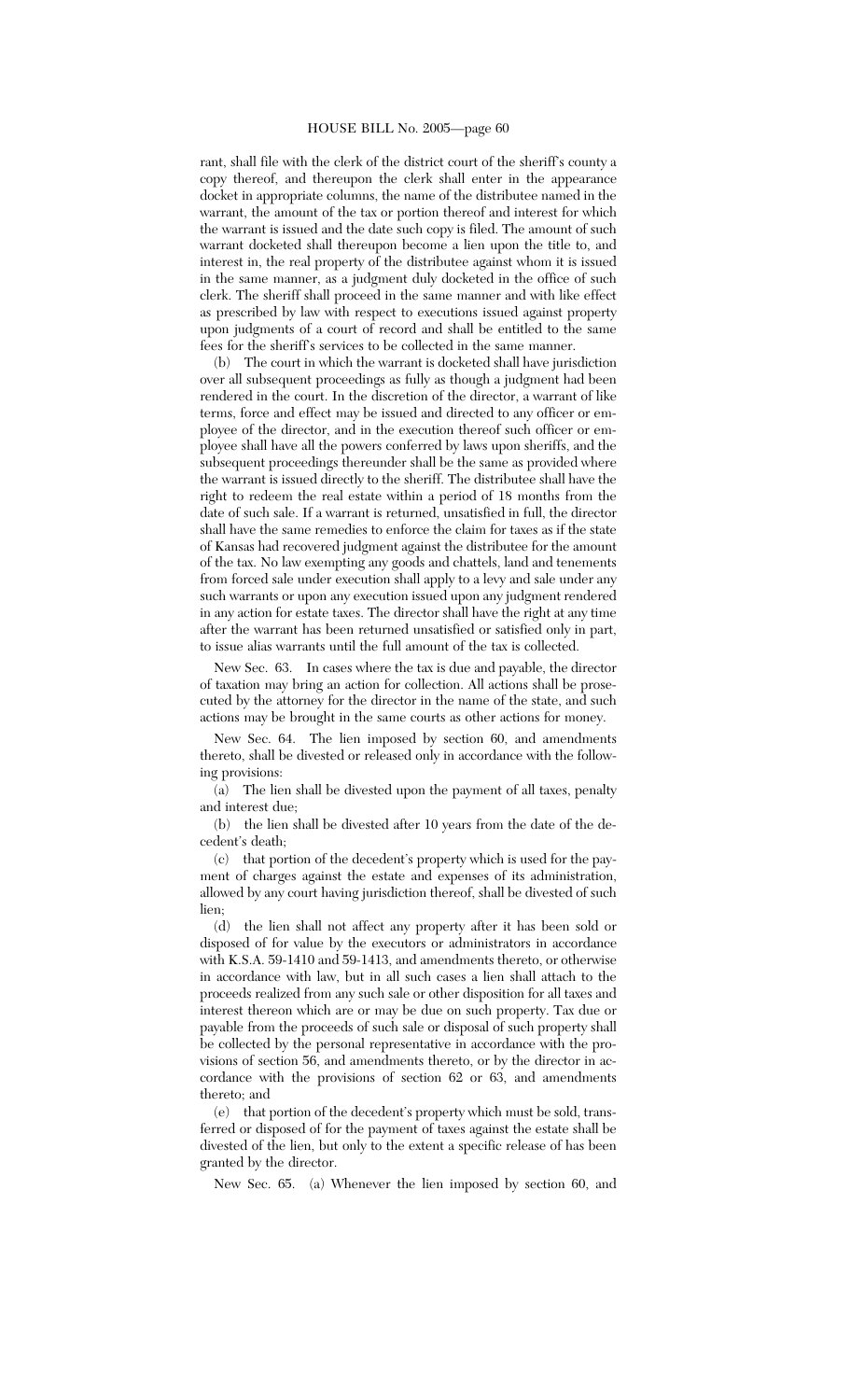amendments thereto, has been released in accordance with the provisions of section 64, and amendments thereto, and the personal representative makes written request for proof of such release, the director shall furnish such personal representative with notice of release. Any such notice of release shall be in such form as prescribed by the director and may include use of or reference to the closing letter issued by the director or may be included as part of that closing letter.

(b) When the notice of release applies to real property, such notice may be filed in the office of the register of deeds in any county where any such real property included in the gross estate is located or, when the estate is involved in proceedings before the district court, with the court. At the discretion of the director, such notice of release may be filed by the director or may be provided to the personal representative for filing.

New Sec. 66. The provisions of sections 50 through 66 and amendments thereto shall be part of and supplemental to the Kansas estate tax act.

New Sec. 67. (a) The executive director of the state board of tax appeals shall charge and collect a filing fee, established by rules and regulations adopted by the state board of tax appeals, for any appeal in any proceeding under the tax protest, tax grievance or tax exemption statutes or in any other original proceeding for such board to recover all or part of the costs of processing such actions incurred by the state board of tax appeals. No filing fee shall be imposed on applications by taxpayers for refunds of protested taxes under the provisions of K.S.A. 79-2005, and amendments thereto, or for appeals from decisions rendered pursuant to K.S.A. 79-1448, and amendments thereto, with regard to single-family residential property. Not-for-profit organizations shall not be charged a filing fee exceeding \$10 for any appeal if the valuation of the property that is the subject of the controversy does not exceed \$100,000.

(b) There is hereby created in the state treasury the BOTA filing fee fund.

(c) The executive director of the board of tax appeals shall remit to the state treasurer at least monthly all tax appeal filing fees received by the state board of tax appeals. Upon receipt of any such remittance, the state treasurer shall deposit the amount in the state treasury to the credit of the BOTA filing fee fund.

(d) All expenditures from the BOTA filing fee fund shall be made in accordance with appropriation acts upon warrants of the director of accounts and reports issued pursuant to vouchers approved by the executive director of the state board of tax appeals or a person or persons designated by such executive director.

New Sec. 68. (a) (1) Notwithstanding the provisions of any other law to the contrary, with respect to the following taxes administered by the department of revenue, an amnesty from the assessment or payment of all penalties and interest with respect to unpaid taxes or taxes due and owing shall apply upon compliance with the provisions of this section and if such tax liability is paid in full within the amnesty period, from October 1, 2003, to November 30, 2003: (A) Privilege tax under K.S.A. 79-1106 *et seq.* and amendments thereto; (B) taxes under the Kansas estate tax act, K.S.A. 2002 Supp. 79-15,100 *et seq.* and amendments thereto; (C) taxes under the Kansas income tax act, K.S.A. 79-3201 *et seq.* and amendments thereto; (D) taxes under the Kansas withholding and declaration of estimated tax act, K.S.A. 79-3294 *et seq.* and amendments thereto; (E) taxes under the Kansas cigarette and tobacco products act, K.S.A. 79- 3301 *et seq.* and amendments thereto; (F) taxes under the Kansas retailers' sales tax act, K.S.A. 79-3601 *et seq.* and amendments thereto and the Kansas compensating tax act, K.S.A. 79-3701 *et seq.* and amendments thereto; (G) local sales and use taxes under K.S.A. 12-187 *et seq.* and amendments thereto; (H) liquor enforcement tax under K.S.A. 79-4101 *et seq.* and amendments thereto; (I) liquor drink tax under K.S.A. 79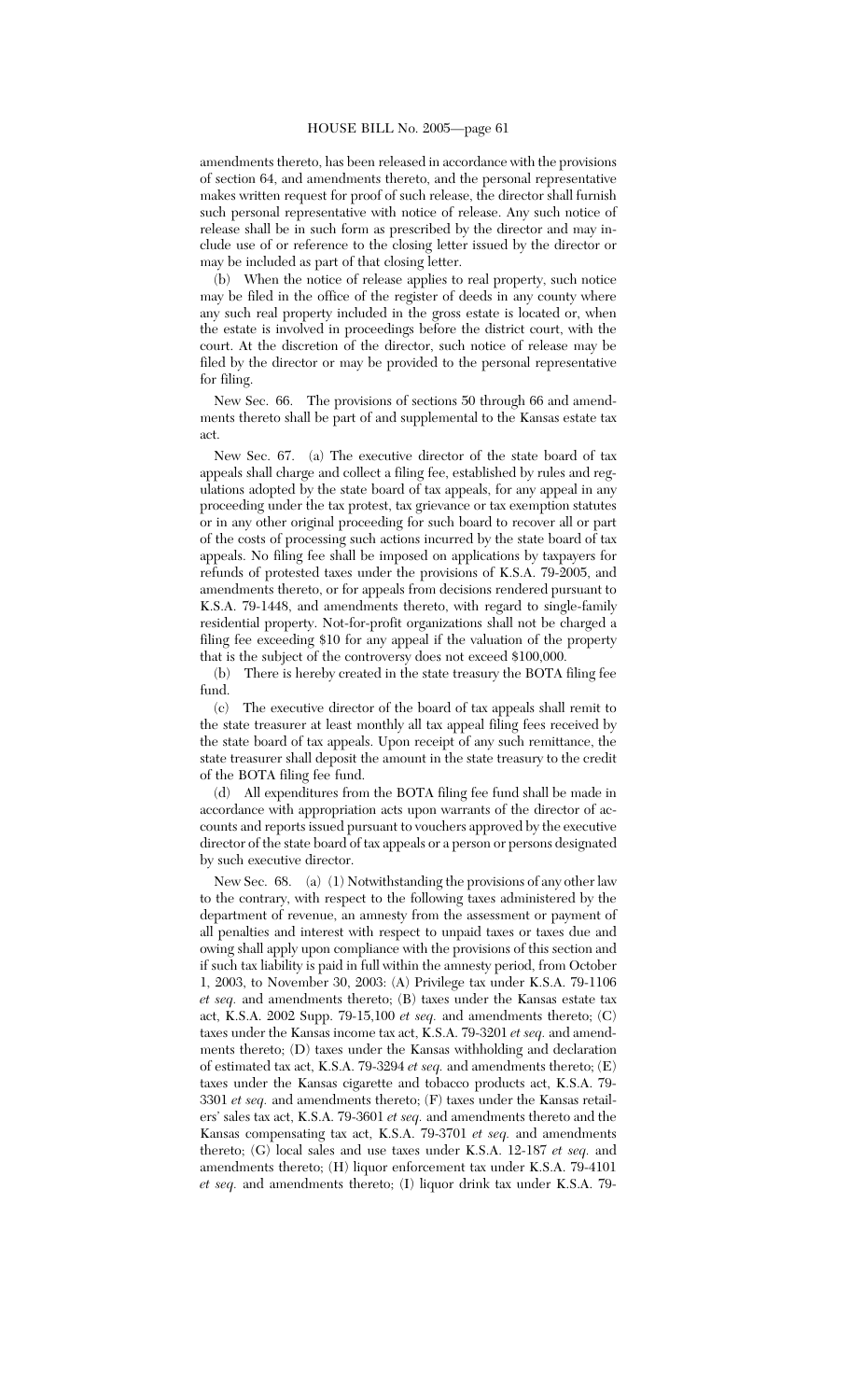41a01 *et seq.* and amendments thereto; and (J) mineral severance tax under K.S.A. 79-4216 *et seq.* and amendments thereto.

(2) Except for the Kansas privilege tax and individual and corporate income tax, amnesty shall apply only to tax liabilities due and unpaid for tax periods ending on or before December 31, 2002. For the Kansas privilege tax and individual and corporate income tax, amnesty shall apply only to tax liabilities due and unpaid for tax periods ending on or before December 31, 2001. For the eligible taxes and tax periods, amnesty shall apply to the under-reporting of such tax liabilities, the nonpayment of such taxes and the nonreporting of such tax liabilities.

(3) Amnesty shall not apply to any matter or matters for which, on or after February 6, 2003, any one of the following circumstances exist: (A) The taxpayer has received notice of the commencement of an audit; (B) an audit is in progress; (C) the taxpayer has received notice of an assessment pursuant to K.S.A. 79-2971 or 79-3643 and amendments thereto; (D) as a result of an audit, the taxpayer has received notice of a proposed or estimated assessment or notice of an assessment; (E) the time to administratively appeal an issued assessment has not yet expired; or (F) an assessment resulting from an audit, or any portion of such assessment, is pending in the administrative appeals process before the secretary or secretary's designee pursuant to K.S.A. 79-3226 or 79-3610 and amendments thereto or the board of tax appeals, or is pending in the judicial review process before any state or federal district or appellate court. Amnesty shall not apply to any matter that is the subject of an assessment, or any portion of an assessment, which has been affirmed by a reviewing state or federal district or appellate court. Amnesty shall not apply to any party to any criminal investigation or to any civil or criminal litigation that is pending in any court of the United States or this state for nonpayment, delinquency or fraud in relation to any tax imposed by the state of Kansas.

(b) Upon written application by the taxpayer, on forms prescribed by the secretary of revenue, and upon compliance with the provisions of this section, the department of revenue shall not seek to collect any penalty or interest which may be applicable with respect to taxes eligible for amnesty.

(c) Amnesty for penalties and interest shall be granted only to those eligible taxpayers who, within the amnesty period of October 1, 2003, to November 30, 2003, and in accordance with rules and regulations established by the secretary of revenue, have properly filed a tax return for each taxable period for which amnesty is requested, paid the entire balance of tax due and obtained approval of such amnesty by the department of revenue.

(d) If a taxpayer elects to participate in the amnesty program established pursuant to this section as evidenced by full payment of the tax due as established by the secretary of revenue, that election shall constitute an express and absolute relinquishment of all administrative and judicial rights of appeal with respect to such tax liability. No tax payment received pursuant to this section shall be eligible for refund or credit. No payment of penalties or interest made prior to October 1, 2003, shall be eligible for amnesty.

(e) For tax returns for which amnesty has been requested, nothing in this section shall be interpreted to prohibit the department from adjusting such tax return as a result of a federal, department or other state agency audit.

(f) Fraud or intentional misrepresentation of a material fact in connection with an application for amnesty shall void such application and any waiver of penalties and interest from amnesty.

(g) Discovery of fraud relating to the underlying tax liability shall void the abatement of any liability as a result of any amnesty.

(h) The department may promulgate such rules and regulations or issue administrative guidelines as are necessary to administer the provisions of this section.